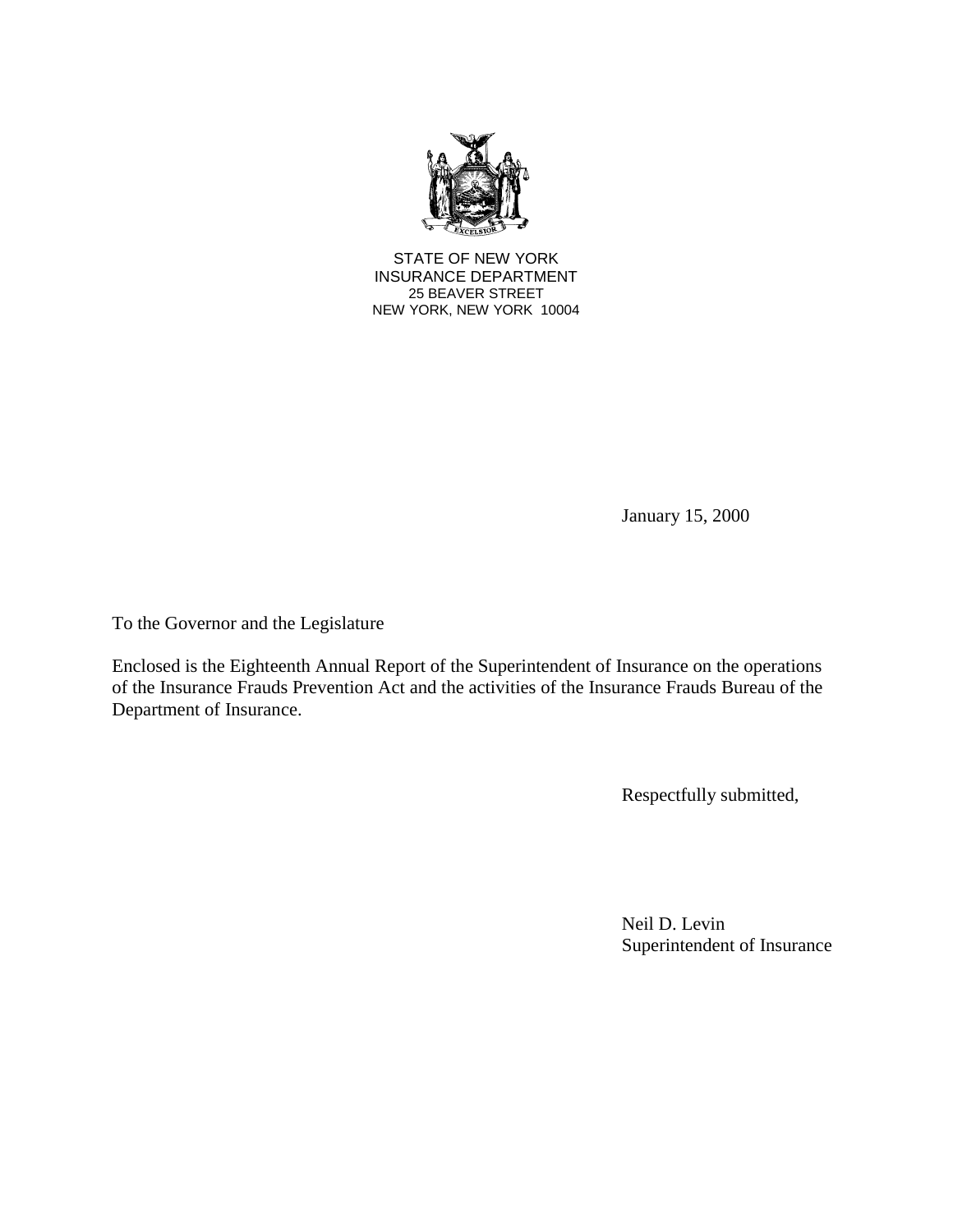*The 1999 Report to the Governor and the Legislature of the State of New York on the Operations of the Insurance Frauds Prevention Act (Article 4 of the Insurance Law)*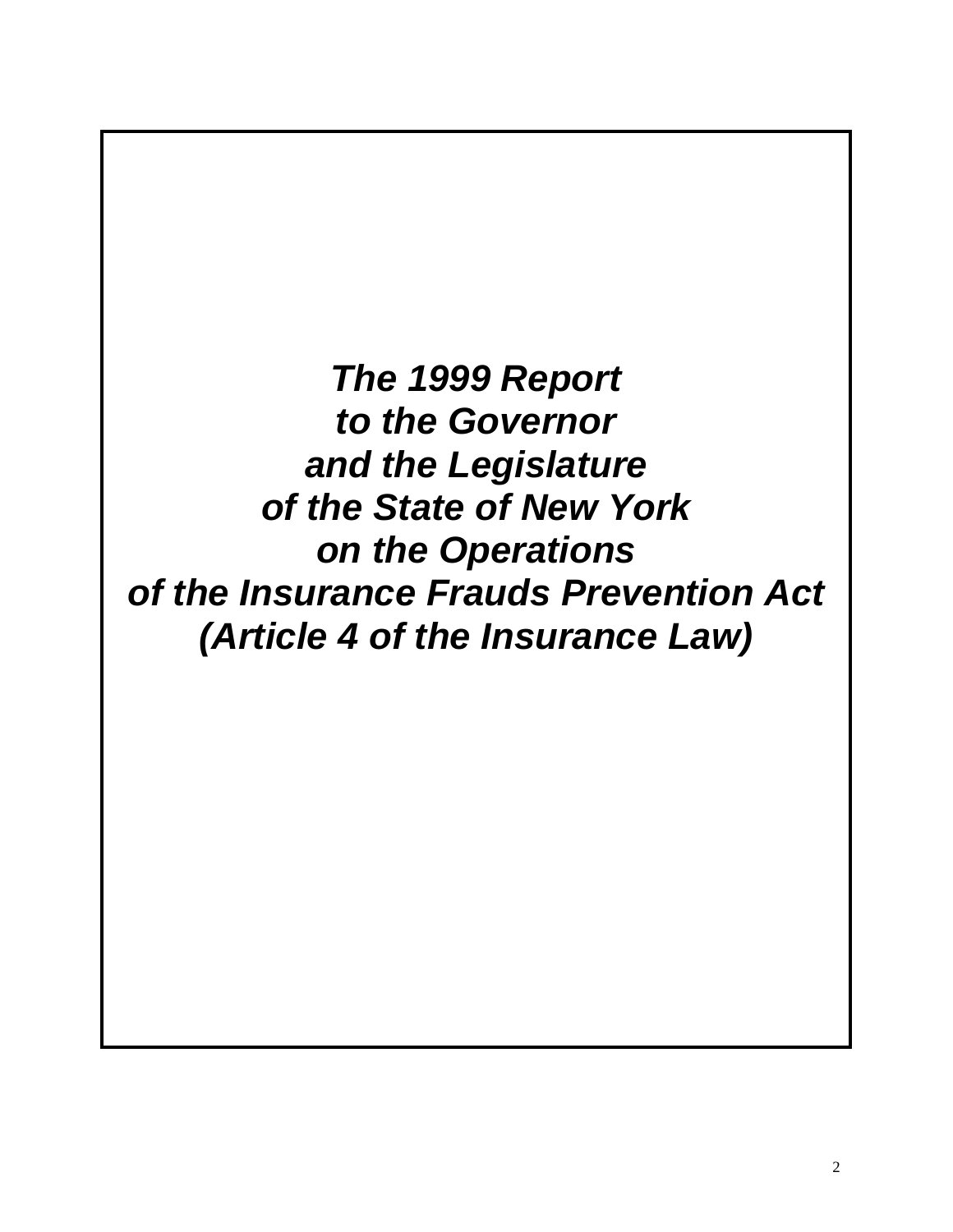# *Insurance Frauds Bureau 1999 Highlights \_\_\_\_\_\_\_\_\_\_\_\_\_\_\_\_\_\_\_\_\_\_\_\_\_\_\_\_\_\_\_\_\_\_\_\_\_\_\_\_\_\_\_\_\_\_\_\_\_\_\_\_\_\_\_\_\_\_\_\_\_\_\_\_\_\_\_\_\_\_\_\_\_\_\_\_\_\_\_\_\_\_\_\_\_\_\_\_\_\_\_\_\_\_\_\_\_\_\_\_\_\_\_\_\_\_\_\_\_\_\_\_\_\_\_\_\_*

*IFB chalked up a record 390 arrests in 1999. The number of criminal convictions, at 194, was almost double the previous year's total of 101.* 

 *Currently, about 25% of all reports are submitted electronically. The Bureau's goal is 100% by year-end 2000. The Bureau launched an electronic fraud reporting systems for insurers.* 

*\_\_\_\_\_\_\_\_\_\_\_\_\_\_\_\_\_\_\_\_\_\_\_\_\_\_\_\_\_\_\_\_\_\_\_\_\_\_\_\_\_\_\_\_\_\_\_\_\_\_\_\_\_\_\_\_\_\_\_\_\_\_\_\_\_\_\_\_\_\_\_\_\_\_\_\_\_\_\_\_\_\_\_\_\_\_\_\_\_\_\_\_\_\_\_\_\_\_\_\_\_\_\_\_\_\_\_\_\_\_\_\_\_\_\_\_\_* 

*\_\_\_\_\_\_\_\_\_\_\_\_\_\_\_\_\_\_\_\_\_\_\_\_\_\_\_\_\_\_\_\_\_\_\_\_\_\_\_\_\_\_\_\_\_\_\_\_\_\_\_\_\_\_\_\_\_\_\_\_\_\_\_\_\_\_\_\_\_\_\_\_\_\_\_\_\_\_\_\_\_\_\_\_\_\_\_\_\_\_\_\_\_\_\_\_\_\_\_\_\_\_\_\_\_\_\_\_\_\_\_\_\_\_\_\_\_* 

*\_\_\_\_\_\_\_\_\_\_\_\_\_\_\_\_\_\_\_\_\_\_\_\_\_\_\_\_\_\_\_\_\_\_\_\_\_\_\_\_\_\_\_\_\_\_\_\_\_\_\_\_\_\_\_\_\_\_\_\_\_\_\_\_\_\_\_\_\_\_\_\_\_\_\_\_\_\_\_\_\_\_\_\_\_\_\_\_\_\_\_\_\_\_\_\_\_\_\_\_\_\_\_\_\_\_\_\_\_\_\_\_\_\_\_\_\_* 

 *implemented within the first two months of 2000. The Bureau approved 146 fraud prevention plans covering 420 insurers. Of these, 126 are up and running. The remaining 20 plans are required to be* 

 *The Bureau expanded its program to increase communication and interchange with the staff of insurer Special Investigations Units. Our staff met with about 300 representatives from more than 100 insurance companies during the past year.* 

*The Bureau issued its first Manual of Procedures in August. The Manual is designed to provide direction to Bureau staff in the performance of their day-today operations.* 

*\_\_\_\_\_\_\_\_\_\_\_\_\_\_\_\_\_\_\_\_\_\_\_\_\_\_\_\_\_\_\_\_\_\_\_\_\_\_\_\_\_\_\_\_\_\_\_\_\_\_\_\_\_\_\_\_\_\_\_\_\_\_\_\_\_\_\_\_\_\_\_\_\_\_\_\_\_\_\_\_\_\_\_\_\_\_\_\_\_\_\_\_\_\_\_\_\_\_\_\_\_\_\_\_\_\_\_\_\_\_\_\_\_\_\_\_\_* 

*\_\_\_\_\_\_\_\_\_\_\_\_\_\_\_\_\_\_\_\_\_\_\_\_\_\_\_\_\_\_\_\_\_\_\_\_\_\_\_\_\_\_\_\_\_\_\_\_\_\_\_\_\_\_\_\_\_\_\_\_\_\_\_\_\_\_\_\_\_\_\_\_\_\_\_\_\_\_\_\_\_\_\_\_\_\_\_\_\_\_\_\_\_\_\_\_\_\_\_\_\_\_\_\_\_\_\_\_\_\_\_\_\_\_\_\_\_* 

*IFB sponsored two all-day fraud conferences during the year – one in May, the second in November. Representatives from the industry, law enforcement and Department staff discussed issues of mutual concern.* 

*\_\_\_\_\_\_\_\_\_\_\_\_\_\_\_\_\_\_\_\_\_\_\_\_\_\_\_\_\_\_\_\_\_\_\_\_\_\_\_\_\_\_\_\_\_\_\_\_\_\_\_\_\_\_\_\_\_\_\_\_\_\_\_\_\_\_\_\_\_\_\_\_\_\_\_\_\_\_\_\_\_\_\_\_\_\_\_\_\_\_\_\_\_\_\_\_\_\_\_\_\_\_\_\_\_\_\_\_\_\_\_\_\_\_\_\_\_* 

*\_\_\_\_\_\_\_\_\_\_\_\_\_\_\_\_\_\_\_\_\_\_\_\_\_\_\_\_\_\_\_\_\_\_\_\_\_\_\_\_\_\_\_\_\_\_\_\_\_\_\_\_\_\_\_\_\_\_\_\_\_\_\_\_\_\_\_\_\_\_\_\_\_\_\_\_\_\_\_\_\_\_\_\_\_\_\_\_\_\_\_\_\_\_\_\_\_\_\_\_\_\_\_\_\_\_\_\_\_\_\_\_\_\_\_\_\_* 

*IFB went online in May with the launching of the Department's Frauds Resource Center. The Site provides a wealth of information for consumers, insurers and producers and is updated regularly.* 

*IFB published a consumer brochure, "Welcome to the New York State Insurance Frauds Bureau," to acquaint the public with the operations of the Bureau and to enlist their help in the fight against insurance fraud.* 

*IFB issued Circular Letter No. 26 on September 13 that replaced fraud reporting form IFB-1 with the more comprehensive and straightforward IFB-1 REV. 8/99.* 

*\_\_\_\_\_\_\_\_\_\_\_\_\_\_\_\_\_\_\_\_\_\_\_\_\_\_\_\_\_\_\_\_\_\_\_\_\_\_\_\_\_\_\_\_\_\_\_\_\_\_\_\_\_\_\_\_\_\_\_\_\_\_\_\_\_\_\_\_\_\_\_\_\_\_\_\_\_\_\_\_\_\_\_\_\_\_\_\_\_\_\_\_\_\_\_\_\_\_\_\_\_\_\_\_\_\_\_\_\_\_\_\_\_\_\_\_\_* 

*\_\_\_\_\_\_\_\_\_\_\_\_\_\_\_\_\_\_\_\_\_\_\_\_\_\_\_\_\_\_\_\_\_\_\_\_\_\_\_\_\_\_\_\_\_\_\_\_\_\_\_\_\_\_\_\_\_\_\_\_\_\_\_\_\_\_\_\_\_\_\_\_\_\_\_\_\_\_\_\_\_\_\_\_\_\_\_\_\_\_\_\_\_\_\_\_\_\_\_\_\_\_\_\_\_\_\_\_\_\_\_\_\_\_\_\_\_* 

 *supervisors with an innovative and effective way to monitor investigator IFB initiated an electronic case management system in June, designed to enhance the efficiency of investigators, while at the same time providing performance and case progress.*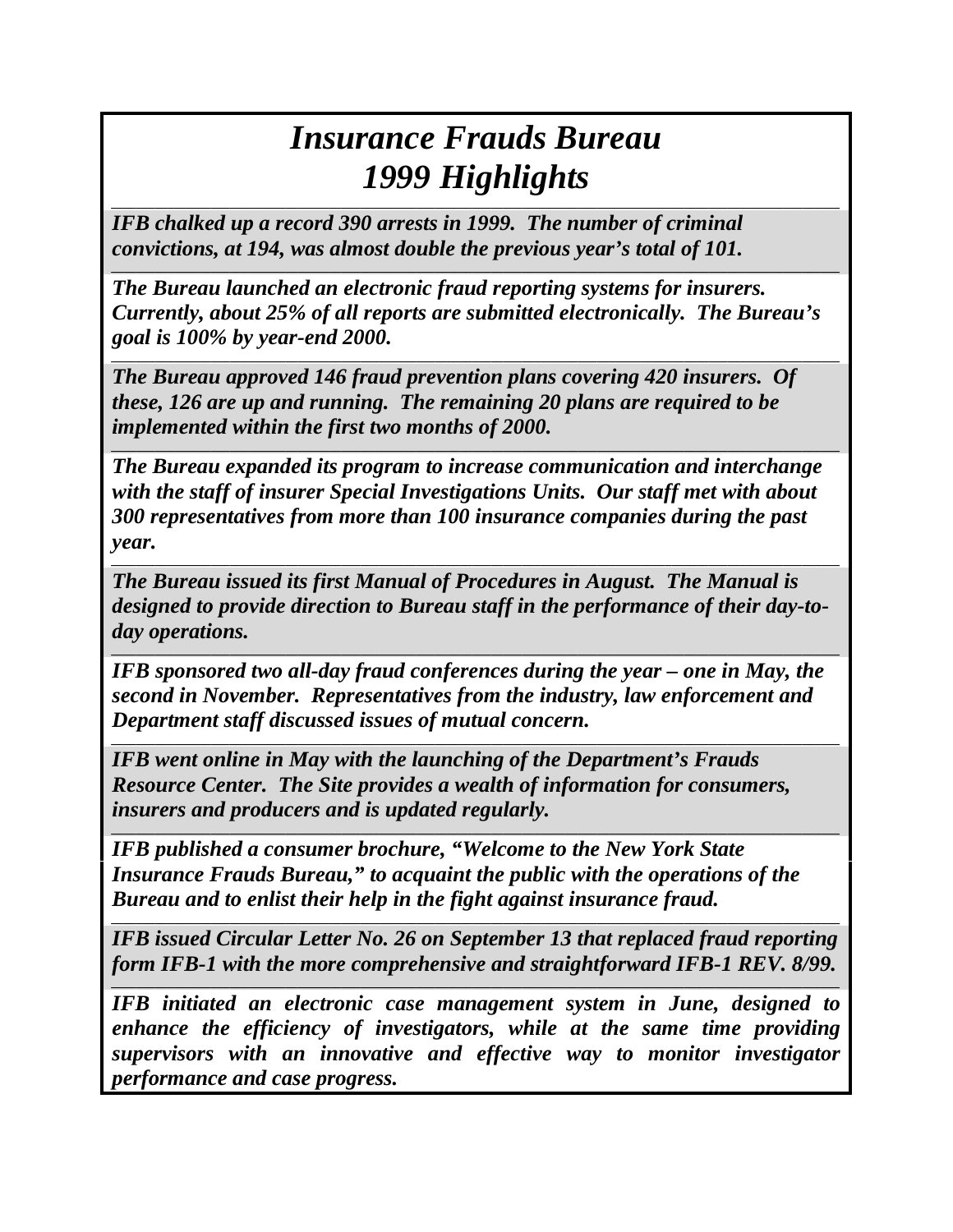## **Table of Contents**

**Page** 

| I. | <b>Introduction</b>                                      | 1              |
|----|----------------------------------------------------------|----------------|
| П. | <b>Operational Overview</b>                              |                |
|    | <b>A.</b> Administration                                 | 1              |
|    | <b>B.</b> Investigations                                 |                |
|    | C. Arrests and Prosecutions                              | $\frac{3}{3}$  |
|    | No-Fault Unit                                            | $\overline{4}$ |
|    | Workers' Compensation                                    | $\overline{4}$ |
|    | 1999 Major Cases                                         | 5              |
|    | D. Cooperative Enforcement Efforts                       | 10             |
|    | E. Civil Enforcement Program                             | 11             |
|    | F. Fraud Prevention Plan Implementation/Public Awareness | 11             |
|    | G. Circular Letters                                      | 12             |
|    | H. Uninsured and Underinsured Motorists                  | 12             |
|    | I. Director's Award                                      | 13             |
| Ш. | <b>Directions for 2000</b>                               |                |
|    | A. Medical Insurance Fraud                               | 13             |
|    | <b>B. Fraud Prevention Plan Audits</b>                   | 14             |
|    | C. TIPS Program                                          | 14             |
|    | <b>IV.</b> Legislation                                   | 15             |
| V. | <b>Appendices</b>                                        | 17             |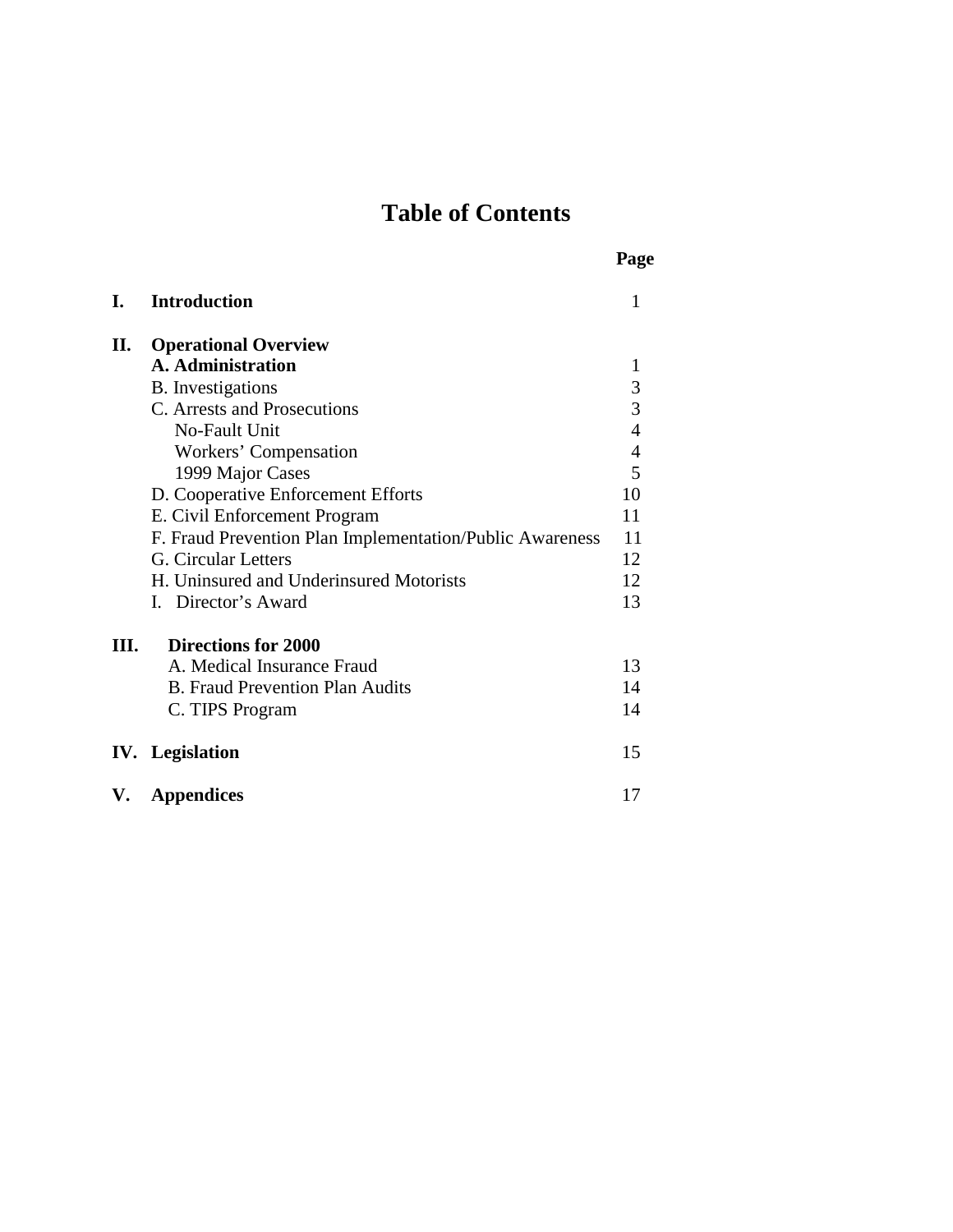#### **I. Introduction**

 Workers' Compensation and Upstate, each of which is headed by a Supervising Investigator. The Insurance Frauds Bureau (IFB) was established by an act of the Legislature in 1981 as a law enforcement agency within the New York State Insurance Department. Its primary mission is the detection, investigation and referral for prosecution of individuals and groups that commit insurance fraud. IFB staff consists of 32 investigators organized into eight specialized units: Arson, Automobile, Fraudulent Cards, General, Medical, No-Fault/Organized Fraud, General oversight of the investigative staff is the responsibility of the Chief Investigator with the assistance of one Principal Investigator. The investigative staff are designated by the Superintendent as "peace officers" as defined in Section 2.10 of the New York State Criminal Procedure Law.

 a Principal Examiner, and an Assistant Director of Research who reports to the Director and Oneonta, Rochester and Syracuse. A complete list of IFB staff by title and location appears in The Bureau also has a staff of three insurance examiners who work under the supervision of Deputy Director. In addition, six support staff members report to the Secretary to the Director. The Bureau is headquartered in New York City, with offices in Albany, Buffalo, Mineola, the Appendix.

#### **II. Operational Overview**

#### **A. Administration**

The Insurance Frauds Bureau has renewed its pledge for the Year 2000 to build a strong, cohesive team within the Bureau. To that end, we have established a Mentoring Program to encourage a spirit of cooperation and teamwork among the staff. Under the program, newly hired investigators are assigned to a specific investigator who acts as a mentoring supervisor. The mentor is an advisor to the new investigator, offering guidance and help during the learning process. When new investigators are assigned to one of the Bureau's specialized units, the mentor and a senior investigator provide hands-on direction. Our goal is a better trained, professional investigative team that will produce more quality investigations and higher arrest/prosecution rates.

 with every insurer, police department and prosecutor in the State during the coming year. We Our teambuilding efforts also extend outside the Bureau and we have set a goal of meeting have developed a program to accomplish this objective. The Bureau held two day-long fraud conferences in 1999, each attended by about 250 members of insurer Special Investigations Units (SIUs), prosecutors and Department staff. These conferences focus on issues of mutual interest (*e.g.,* workers' compensation fraud, e-commerce, etc.) and will continue in 2000. In order for these conferences to meet the needs of insurers, we have added a feature to our Web site that allows insurers to offer suggestions for future conferences online and transmit those comments electronically to the Bureau.

Moreover, we have taken a number of additional steps to ensure that the important lines of communication between the Bureau and our customers remain open, including: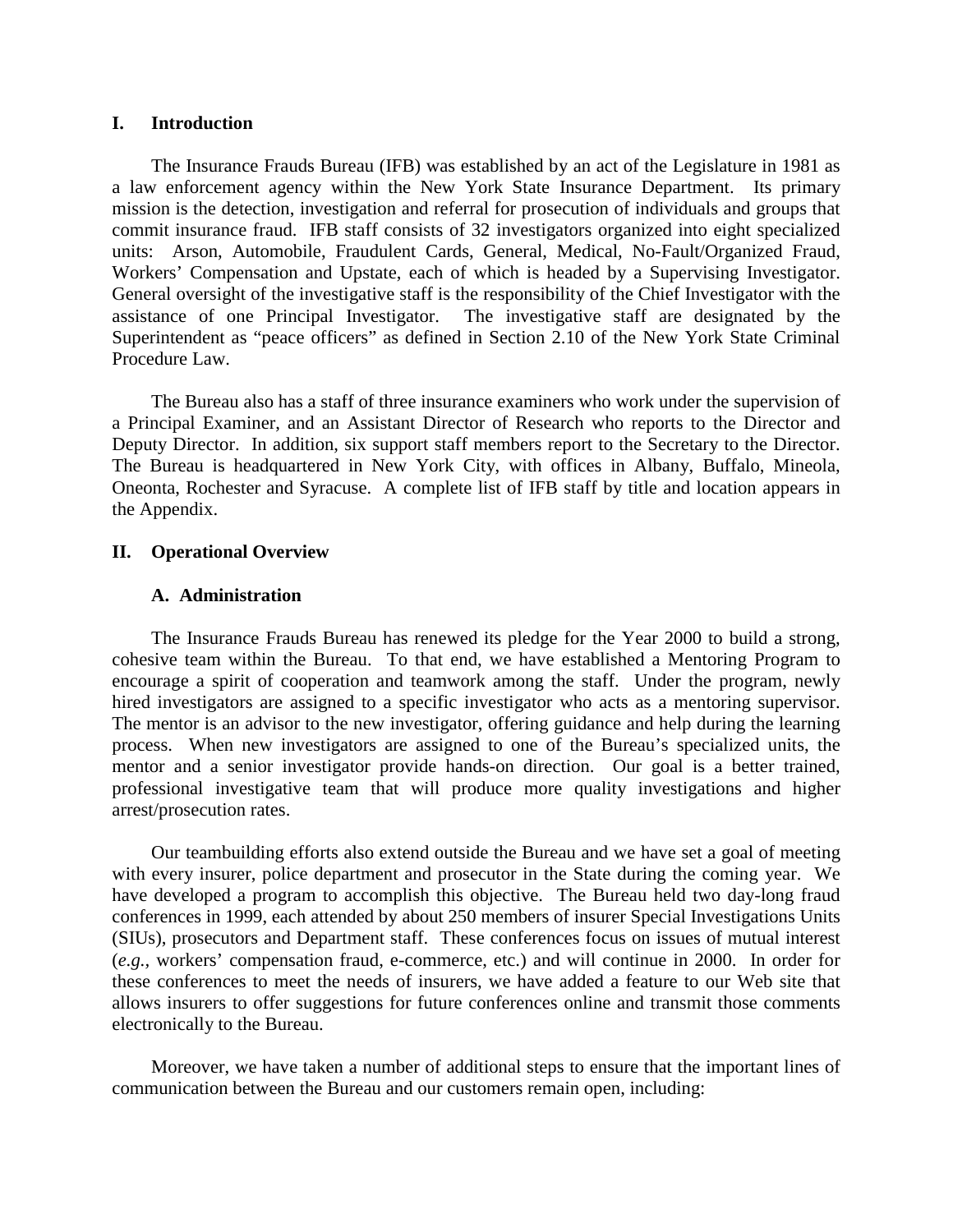- Developing a series of training and education seminars for the industry to provide guidance on matters ranging from proper fraud reporting to the provisions of Regulation 95. During 1999, we conducted such seminars for all of CGU, State Farm and Atlantic Mutual.
- Participating in the Summer College for District Attorneys for the first time in 1999. The program is sponsored each year by the New York State District Attorneys Association to train prosecutors from across the State on innovative and effective techniques for investigating and prosecuting illicit activity. We are committed to being an active participant in this seminar every summer.
- Modernizing the Fraud Report Form to elicit more specific and accurate information. The enhanced information will help expedite the Frauds Bureau's review process and ensure a prompt investigation of each report.
- Creating a Triage Unit to screen all fraud reports so that those with the greatest potential for prosecution will be promptly assigned and an investigation will be initiated. The Triage supervisor will work closely with the industry to carry out a systematic education program on proper fraud reporting. Accurate and thorough reports will lead to prompt assignment, stronger cases and more successful prosecutions.
- Initiating a program of networking with district attorneys across the State. This program has begun to bear fruit as reflected in our year-end statistics. Counties such as the Bronx, New York, Richmond and Westchester, which were among the least productive counties in 1998 in terms of arrests, were among the most productive counties in 1999. Our persistent outreach has helped forge strong working relationships with the prosecutors in these counties, a benefit we intend to maintain and build upon. In addition, it is our intention to focus attention on some of the smaller upstate counties that have traditionally been overlooked in terms of fraud investigations. Investigators from our upstate offices will visit the prosecutors from these counties and make them aware of who we are, what we do and the many ways we can help them in their fight against insurance fraud.
- Conducting regular training sessions for law enforcement agencies, such as the New York City Police Department Auto Crime Division and the New York State Academy of Fire Science to enhance team effort in investigating insurance fraud. This program will be expanded to include many more police departments in the coming year.

Additional goals for 2000 include the following:

- Readjust resources in order to investigate and prosecute more medical fraud, including health care providers, laboratories and operators of medical mills;
- Begin the audit process for SIU compliance with the provisions of Regulation 95 and identify fraudulent acts more efficiently;
- Encourage better quality and more widespread fraud advertising;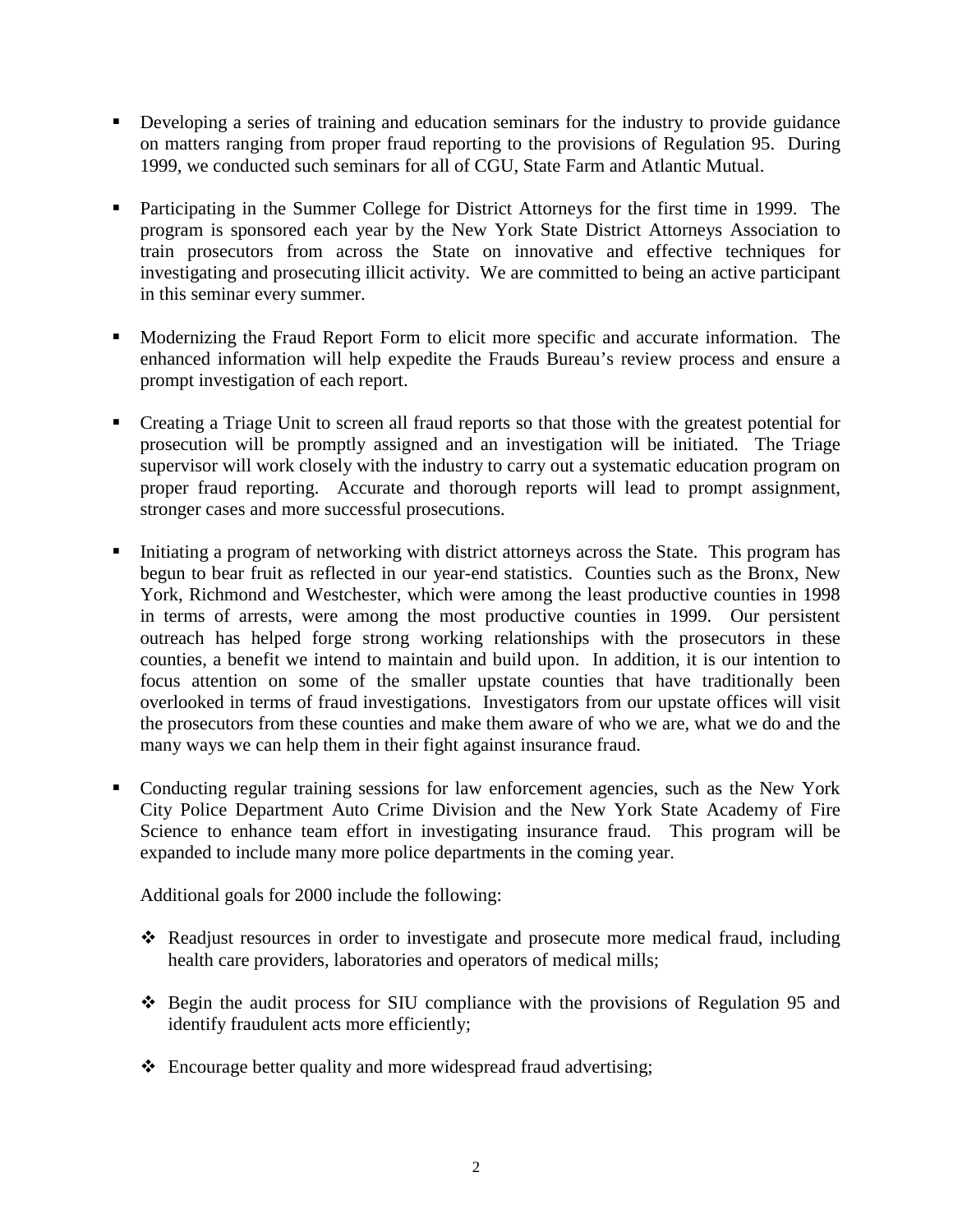- Evaluate insurer report information and produce the first in-depth analysis of the implementation of the Fraud Prevention Plans;
- \* Achieve 100% electronic fraud reporting by insurers by year end;
- \* Perfect a tickler system to enhance our new case tracking system;
- Create a TIPS program to encourage insider information;
- - Increase staff in Rochester and Syracuse and expand facilities in Oneonta to better serve the residents in the central and western areas of upstate New York; and

#### **B. Investigations**

 anonymous tips. A total of 1,238 new investigations were opened during the year. At the same During 1999, the Frauds Bureau received 19,196 reports of suspected insurance fraud, down from 21,170 the previous year. Of these, 19,106 were received from licensees required to submit such reports to the Department and 90 from other sources such as consumers and time, investigators continued work on cases pending from prior years.

These efforts led to the referral of 161 cases to prosecutorial agencies for criminal prosecution and 134 being civilly settled or referred to the Office of General Counsel for civil proceedings. Comparative multi-year statistics on fraud reports and investigations appear in the Appendix.

#### **C. Arrests and Prosecutions**

During 1999, the Insurance Frauds Bureau took part in investigations leading to the arrests of 390 individuals for insurance fraud and related crimes, outpacing last year's record of 371. This represents a 240% increase in arrests since the beginning of the Pataki Administration and reflects the strong support the Bureau has received from the Governor and the Legislature. This support has enabled us to increase our investigative staff, to create a No-Fault Unit and to strengthen our collaboration with the industry, with law enforcement and with prosecutors. In addition, we have expanded our education program for the staff of insurer Special Investigations Units to promote more thorough and accurate reporting of suspected fraud. During 1999, prosecutors obtained 194 criminal convictions and 166 individuals were sentenced in connection with IFB cases.

IFB activities resulted in stiff fines levied against 78 individuals who were sentenced to more than \$4.1 million in court-ordered restitution. In 25 cases, individuals made voluntary restitution to insurance companies totaling an additional \$317,417. In 52 instances, insurers were able to achieve savings totaling more than \$2 million with respect to fraudulent claims under investigation by IFB.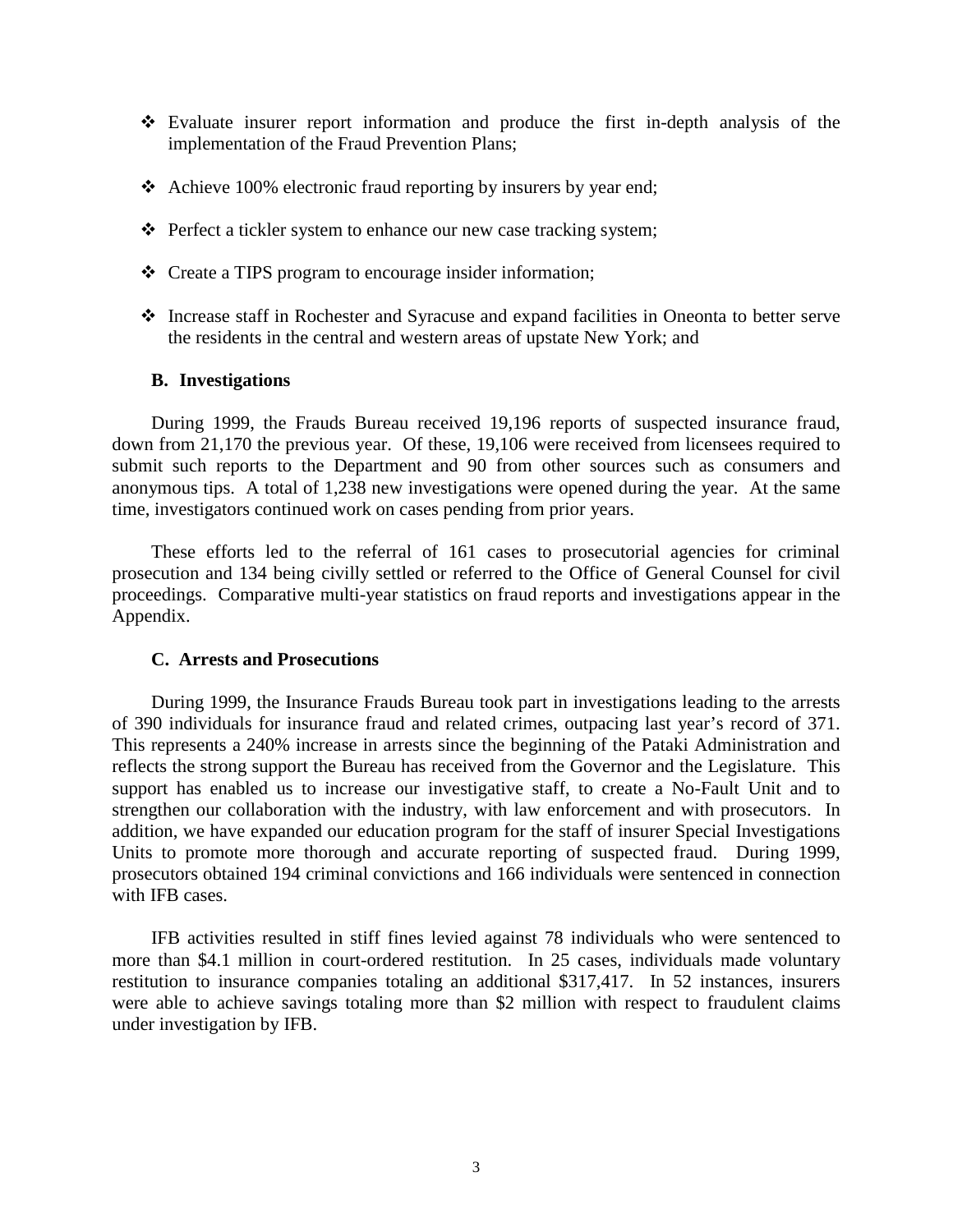#### **No-Fault Unit**

In 1999, the Frauds Bureau established a No-Fault Unit to focus on the mounting problem of fraudulent medical claims submitted under no-fault automobile insurance coverage. The Bureau has seen reports of suspected fraudulent no-fault insurance claims increase by 218% since 1994. Nearly half (48%) of the 19,196 reports of suspected insurance fraud received by the Bureau in 1999 involved no-fault auto insurance.

 treatment or with bills for treatment never performed. Such schemes are widespread and are Many of these reports involve organized fraud rings that operate "medical mills." These sophisticated conspiracies involve lawyers who coach clients on how to exaggerate medical conditions to provide ammunition for a lawsuit, as well as unethical doctors, physical therapists and suppliers of durable medical equipment who help document those claims with unnecessary among the most costly forms of insurance fraud, inflating auto insurance premiums in New York State. A single ring can cost the insurance system millions of dollars a year.

Investigations of these cases are complex and lengthy, and require a high degree of teamwork and cooperation among IFB staff, insurers, law enforcement agencies and district attorneys. In one such case, the Bureau worked with the Brooklyn District Attorney's Office to close a network of six medical mills involved in a scheme that defrauded 12 major insurance carriers of more than \$5 million. In June, a 104-count indictment charged that the defendants made payoffs to "steerers" who brought individuals purportedly involved in automobile accidents to the medical mills as patients; fraudulently billed insurers for unnecessary and/or unperformed medical visits, procedures and physical therapy under the patients' no-fault auto insurance; fraudulently billed insurers for durable medical equipment using forged doctors' prescriptions; and fraudulently billed for tests such as CAT scans and MRIs based on forged and false medical reports.

Four defendants in this case subsequently pled guilty in satisfaction of the charges. However, Progressive, Allstate, GEICO and Travelers Insurance Companies have initiated a \$15 million RICO (Racketeering Influenced Corrupt Organization) lawsuit against these defendants.

#### **Workers' Compensation**

As part of historic reform legislation signed into law by Governor Pataki in 1996, the Frauds Bureau established a Workers' Compensation Unit which began operations in February 1997. The Unit scrutinizes every report of suspected workers' compensation fraud received from every source – the industry, the public and anonymous tips. The Unit works closely with the New York State Workers' Compensation Inspector General and his investigative staff to coordinate efforts.

 In April, as a result of a joint investigation by the Insurance Frauds Bureau, the Queens District Attorney's Office, the Workers' Compensation Inspector General and the State Insurance Fund, 20 individuals were arrested on charges of bilking the State Insurance Fund and various commercial insurers of more than \$300,000 in workers' compensation benefits.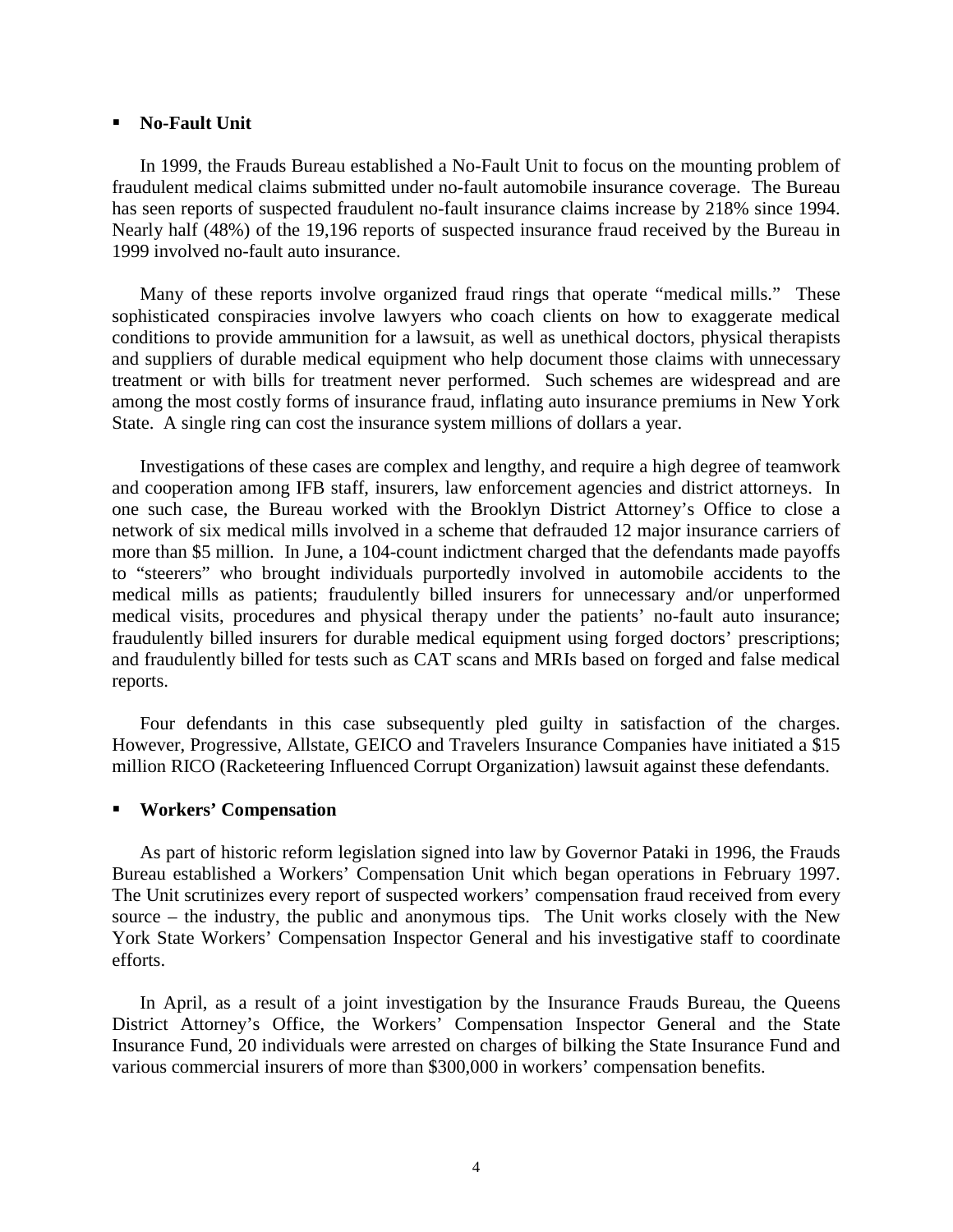<span id="page-8-0"></span>The charges included falsely claiming disability, cashing benefit checks issued to deceased relatives and other fraudulent schemes. One of the largest thefts involved a woman accused of stealing over \$75,000 from an insurer. She claimed on-the-job injuries in 1992 and over a fiveyear period collected benefits while working as a cleaning woman.

#### **1999 Major Cases**

The Frauds Bureau investigated several additional major cases during 1999 with successful results. The following are prime examples:

#### **Frauds Sweep Nets 10 Arrests**

In July, 10 New York residents were arrested on various charges of workers' compensation fraud following a sweep in western and central New York State. Those arrested included a county dog catcher, health care workers, laborers, and a sitting Town Justice. Collectively, they allegedly received a total of \$138,704 in workers' compensation benefits with the potential to defraud the workers' compensation system of an additional \$700,000. The arrests were the result of a joint investigation conducted by the Insurance Frauds Bureau, the Workers' Compensation Inspector General, and the State Insurance Fund.

#### **Investigation Smashes Jetski Distribution Network**

 The Bureau worked with the Queens District Attorney's Office, the New York City Police insurance fraud jetskis and jetboats from the New York Metropolitan Area for resale in of criminal enterprise, insurance fraud and other crimes. Those indicted include the owners down payment required and no other payment due until September. The manufacturers also dealership which sold the jetskis recruited people willing to claim that their jetskis had been Department Harbor Unit and a number of other law enforcement agencies to crack an illegal jetski distribution network. The case involved an intricate scheme to steal or obtain by Puerto Rico. The case ended in December with the indictment of 55 individuals on charges of a lucrative jetski dealership in New York and the owners of a similar dealership in Puerto Rico. In a typical scenario, manufacturers sold the jetskis at a boat show in January, with no frequently helped arrange financing and insurance. In the fall, the owners of the New York stolen. The jetski owners benefited because it spared them the expense of storing the skis over the winter, gave them the money from their insurance policy to pay off the loan and they received a "fee" from the dealership as well. The dealership benefited because it is believed that many of these same people would purchase new jetskis the following year.

In addition, IFB staff participated in many other investigations during the year, involving various forms of insurance fraud. The following list provides a fine cross section of the types of cases investigated and prosecuted in 1999:

#### **Workers' Compensation Insurance**

#### **Daughter Steals Mother's Workers' Compensation Checks**

An investigation conducted jointly with the Frauds Bureau and the State Insurance Fund revealed that for a period of 11 years a Cheektowaga woman cashed workers' compensation checks payable to her deceased mother. During that time, she fraudulently collected more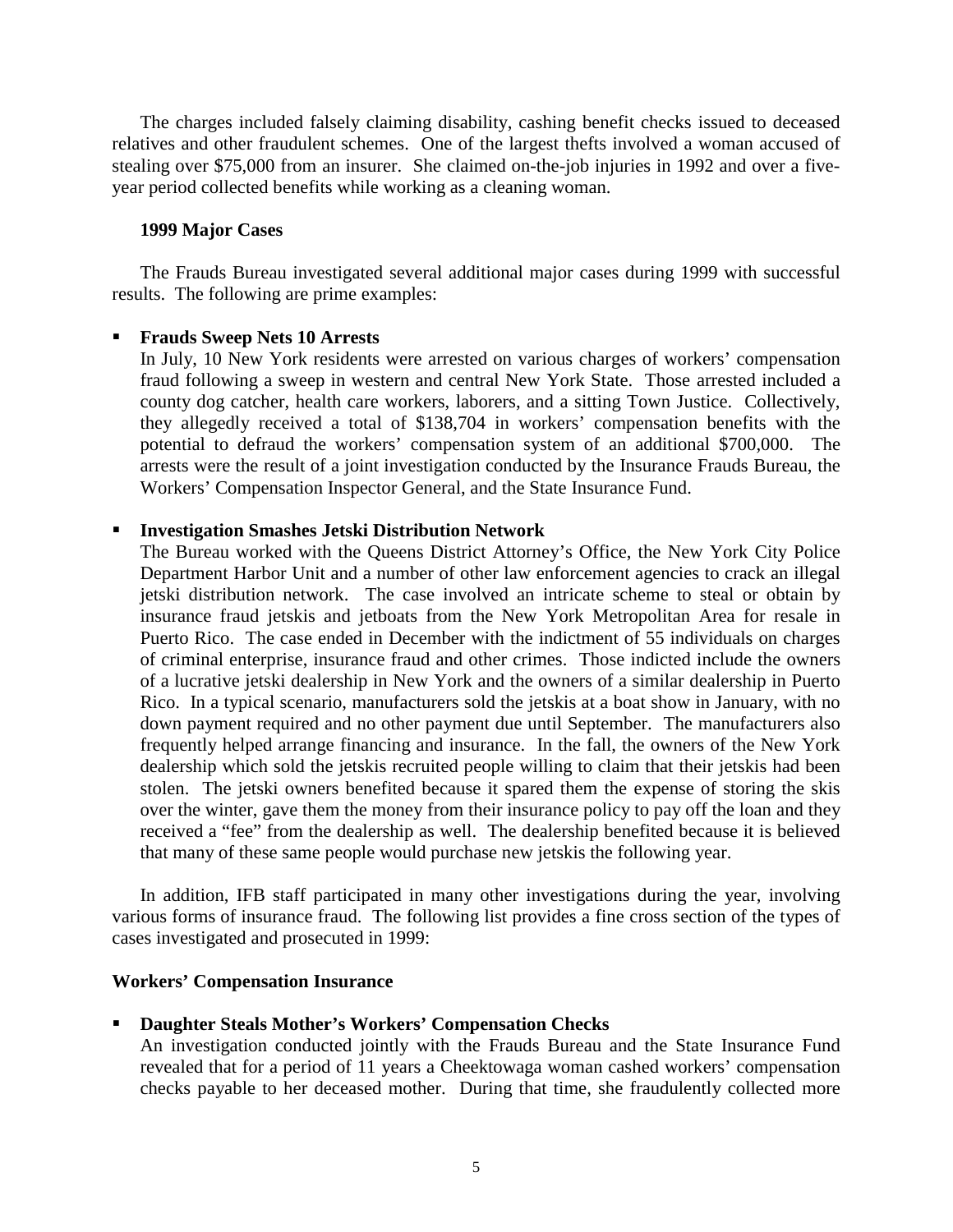than \$70,500. The defendant was arrested and pled guilty to grand larceny in the fourth degree.

## **Long Island Man Collects Benefits While Employed**

 and one count of attempted grand larceny in the third degree, a class E felony. It is alleged that he made a false injury claim while working for Corda Industries of Roosevelt, Long A Hempstead man was arrested on two counts of first degree perjury, both class D felonies, Island. While receiving benefits, he appeared before the Workers' Compensation Board walking with a cane and lied to the Board on two separate occasions that he had not returned to work. However, he was videotaped unloading boxes from trucks, working in a variety store, walking, bending, climbing a ladder and stacking shelves, all without the use of a cane.

## **State Worker Pleads Guilty to Illegal Workers' Compensation Benefits**

A Yonkers man employed by the New York State Office of Court Administration was arrested on charges that following his father's death in 1980 until June 1996, he cashed workers' compensation benefit checks meant for his father. The checks, issued by the State Insurance Fund, totaled more than \$67,000. The defendant pled guilty to a misdemeanor and was sentenced to restitution.

## **Downstate Investigations Lead to Two Arrests**

Two men were arrested on charges of workers' compensation fraud in separate cases in Brooklyn. One had collected more than \$4,000 in benefits but was captured on videotape in the employ of an iron works company. The other was videotaped in gainful employment as a plumber, while collecting over \$8,000 in benefits. Each was charged with three counts of a Class D felony and two counts of a Class A misdemeanor. The maximum penalty for a Class D felony is seven years in prison. A Class A misdemeanor carries a maximum penalty of one year.

## **Seven Arrested in Upstate Mini-Sweep**

 fraudulently receiving more than \$60,000 in workers' compensation benefits, with the Seven individuals were arrested for their participation in crimes involving workers' compensation fraud. The arrests were the result of a joint investigation by the Frauds Bureau, the Workers' Compensation Inspector General's Office, the State Insurance Fund and prosecutors in a number of upstate counties. Those arrested were charged with potential to defraud the workers' compensation system of an additional \$173,000.

## **Health Insurance**

## **Physician's Assistant Files Bogus Medical Claims**

A Manhattan physician's assistant was arrested and charged with submitting \$22,000 in fraudulent medical claims to two insurance companies from 1993 to 1997. He received approximately \$16,000 in benefits for treatments he either received once but not on any of the dates indicated on the claims or he did not receive at all. The defendant was sentenced to a discharge, conditioned on his making restitution to the two insurers.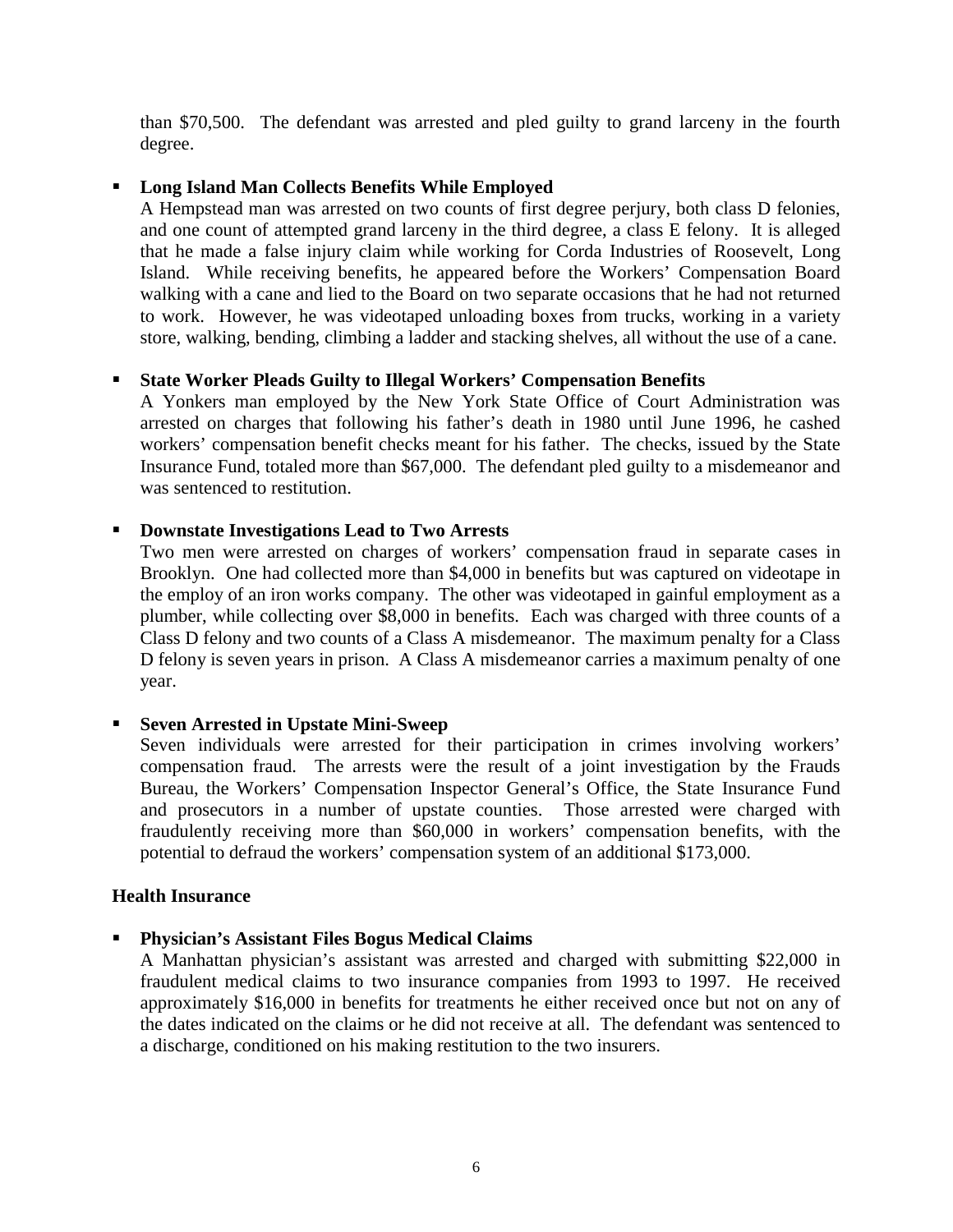#### **Queens Woman Submits Fraudulent Pharmacy Receipts**

 guilty to petty larceny, a Class A misdemeanor, and was sentenced to three years probation A Queens woman was arrested for submitting claims to her insurer that included fraudulent pharmacy receipts totaling \$15,000 for which she was reimbursed approximately \$13,000. The defendant managed to obtain receipt pads from three different pharmacies and between December 1996 and February 1998, she generated the phony receipts. She subsequently pled and restitution to the insurer.

#### **False Information Submitted on Health Insurance Applications**

 coverage on a family policy. The investigation was conducted by the Frauds Bureau in After allegedly falsifying information on health insurance applications at three different employers between 1993 and 1996, an upstate resident was arrested and charged with two counts of falsifying business records in the first degree, grand larceny in the third and fourth degree and petty larceny. The defendant received \$7,900 to which he was not entitled by claiming in each case that his girlfriend and her child were his wife and daughter for conjunction with the New York State Police and the health insurer involved.

#### **Automobile Insurance**

#### **Car Hidden, Then Reported Stolen**

After reporting his car stolen, a Syracuse man filed a claim with his insurance company for \$5,055. A Frauds Bureau investigation conducted with the Syracuse Police Department and the insurer involved in the case disclosed that the man allegedly hid the car in a garage on his property. He was charged with insurance fraud in the third degree.

#### **Long Island Man Arrested for Double Dipping**

 grand larceny in the third degree, insurance fraud in the third degree, falsifying business When his car was stolen from an auto repair shop, a resident of Great Neck allegedly pressured the owners of the shop to pay him more that \$30,000 by claiming that he had no insurance coverage. A Frauds Bureau investigation revealed that the defendant did have insurance and that he also collected \$29,120 from his insurance carrier. He was charged with records in the first degree and two counts of coercion.

#### **Two Charged with Issuing Fraudulent Insurance Identification Cards**

 investigation revealed that the identification card was phony. The charges carry a penalty of An undercover investigation by the Frauds Bureau resulted in the arrests of two Brooklyn men for allegedly issuing fraudulent auto insurance identification cards. Each was charged with forgery in the second degree, criminal possession of a forged instrument and criminal possession of a controlled substance. A search warrant was issued after an undercover Frauds Bureau investigator purchased an insurance identification card, a set of license plates, vehicle registration and a 10-day sticker from the men at their private residence. The up to 10 years.

## **"Stolen" Car Found Abandoned**

The joint efforts of the Frauds Bureau and the NYPD Auto Crime Division brought about the arrest of a Queens resident charged with insurance fraud in the third degree, attempted grand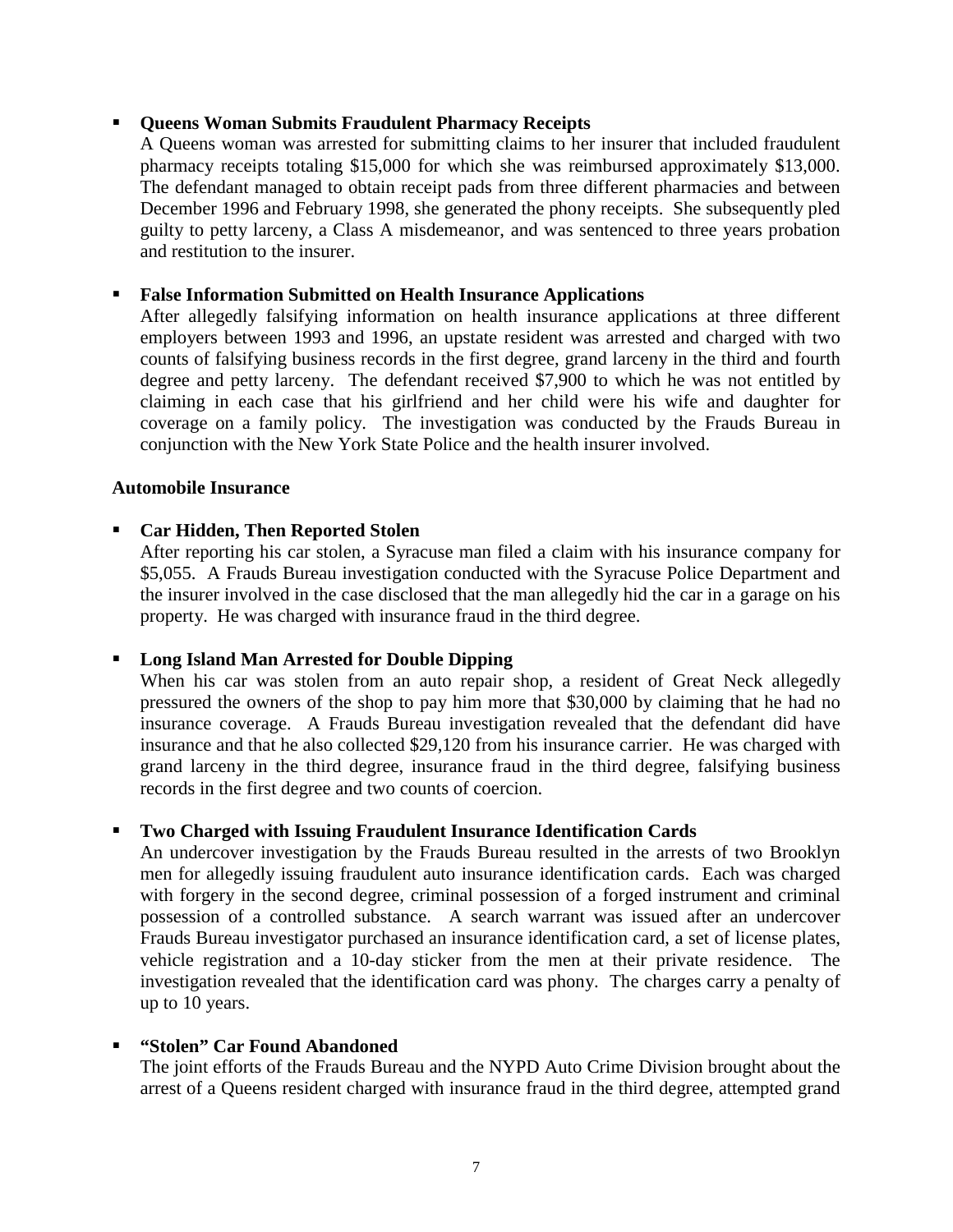larceny in the third degree and offering a false written instrument for filing in the first degree. The defendant reported his car stolen from a shopping center parking lot and attempted to collect nearly \$8,000 from his insurance company. The investigation subsequently revealed that he had abandoned the car which was later recovered by the Sanitation Department.

## **Abandoned Car Reported Stolen**

 The combined efforts of the Frauds Bureau and the NYPD Auto Larceny Unit led to the \$35,000 from his insurance company. However, the investigation revealed that he had arrest of a Nassau County man on charges of insurance fraud in the third degree. The defendant reported his car stolen from a parking lot in Queens and attempted to collect allegedly abandoned the car a week earlier. The car was subsequently recovered in Brooklyn by the Sanitation Department.

## **Man Involved in "Chop Shop" Scheme**

An investigation by the Frauds Bureau and the NYPD Auto Crime Division revealed that a Brooklyn man delivered his car to a chop shop and then fraudulently reported it stolen. He filed a claim with his insurer and collected \$15,000. The defendant was arrested and charged with three counts of insurance fraud.

## **Insurance Broker Issues Phony Insurance ID Card**

 While acting as a broker, a Long Island man issued an automobile insurance identification never placed the policy with the insurer. The investigation was initiated by a complaint from card that stated his client had a valid policy. The broker took more than \$2,400 in premium money for coverage on the client's car. However, an investigation revealed that the broker another insurer in connection with similar allegations. The arrest was the result of the joint efforts of the Frauds Bureau and the Suffolk County District Attorney's Office.

#### **Life Insurance**

## **Fraudulent Claim Reports Death of Nonexistent Brother**

 policies on the life of his "brother" with two separate insurers, he submitted death benefit cruise ship sank off the coast of Haiti. The investigation revealed that not only was there no A joint investigation conducted by the Frauds Bureau and two life insurers resulted in the arrest of a Brooklyn man charged with attempted insurance fraud in the second degree and attempted grand larceny in the second degree. Within months after purchasing insurance claims in the amounts of \$1 million and \$500,000, claiming his brother had died when a cruise ship that sank as alleged, but the defendant never had a brother.

## **Fraudulent Death Benefit Claim Filed**

A Yonkers resident was arrested and charged with insurance fraud in the second degree for allegedly submitting a false death benefit claim in the amount of \$500,000, contending that her uncle had died in the Dominican Republic. The defendant was named as beneficiary on the policy. An investigation conducted by the Frauds Bureau revealed that the uncle was alive and well and living in New York.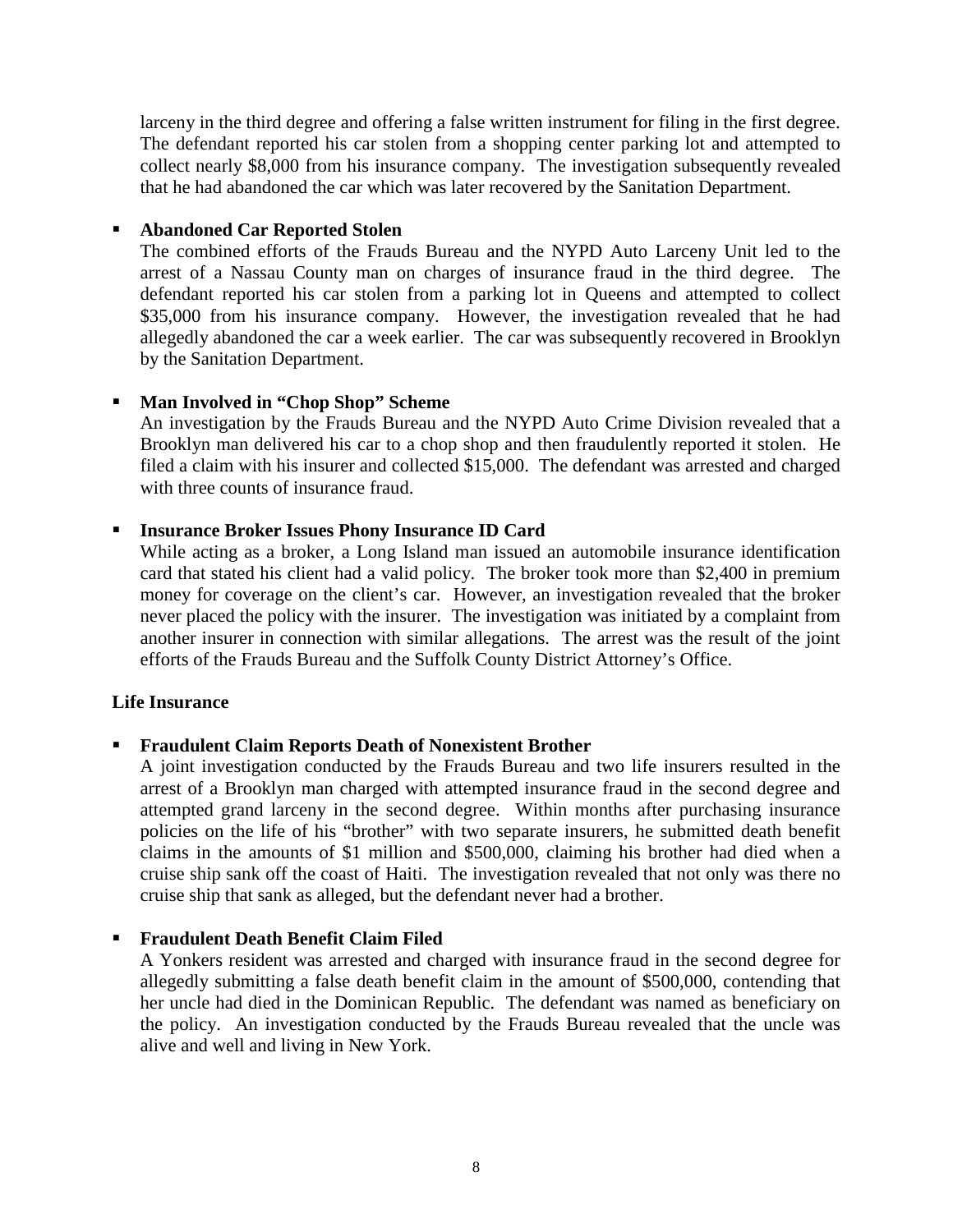#### **Insurance Company Employee Arrested**

 While employed as an insurance agent with a life insurer, a Buffalo resident received more than \$100,000 from a client for an IRA account. However, he allegedly deposited the money into his personal account. He was arrested and charged with two counts of grand larceny in the fourth degree. The arrest was the result of an investigation conducted jointly by the Frauds Bureau, the West Seneca Police Department and the life insurer involved.

#### **Upstate Man Creates 10 Phony Insurance Policies**

 investigation that led to the arrest of a man employed as a sales manager for that insurer. He Based on information provided by an insurance company, the Frauds Bureau conducted an was charged with creating 10 phony life insurance policies and collecting commissions to which he was not entitled.

#### **Miscellaneous Insurance**

#### **Fraudulent Claims Involve Credit Card Purchases**

A Brooklyn man was arrested on charges of insurance fraud in the fourth and fifth degree and scheme to defraud in the first and second degree. A joint undercover investigation by the Frauds Bureau and the Brooklyn District Attorney's Office disclosed that the defendant allegedly submitted fraudulent claims to his insurance company. The claims purported that on a number of occasions after making credit card purchases, the defendant was robbed on the street. Each claim was for \$1,000 and he was paid a total of about \$11,500. The defendant subsequently turned himself in to the District Attorney's Office and made full restitution to his insurer. These charges carry a penalty of up to 10 years in prison.

#### **Insurance Fraud Crackdown Nets 16**

 to the appropriate insurer and others who submitted enhanced repair bills for insured A Westchester County sweep resulted in the arrests of 16 individuals on various charges of insurance fraud. The cases involve those who collected workers' compensation and disability benefits to which they were not entitled, a broker who failed to forward premiums property. The insurers involved paid out nearly \$125,000 as a result of these fraudulent activities. Fifteen of the defendants face a maximum of seven years in prison if convicted; the sixteenth a maximum of four years.

#### **Brooklyn Man Falsely Reports Motorcycle Stolen**

Four months after leaving his motorcycle at a repair shop, a Brooklyn man reported to the New York City Police Department that it had been stolen. He subsequently filed a claim with his insurance company and collected over \$12,000 in benefits. A joint investigation by the Frauds Bureau and the NYPD Auto Crime Division produced the arrest.

#### **Insurance Company Employee Arrested for Grand Larceny**

 While employed as a collections manager, an insurance company employee was arrested on charges of grand larceny in the third degree. The defendant collected \$20,000 in premiums from a management company for workers' compensation and commercial multi-peril insurance which he subsequently diverted to his own personal use. In addition, he negotiated with the management company for a reduced premium of \$20,000, instead of the \$27,000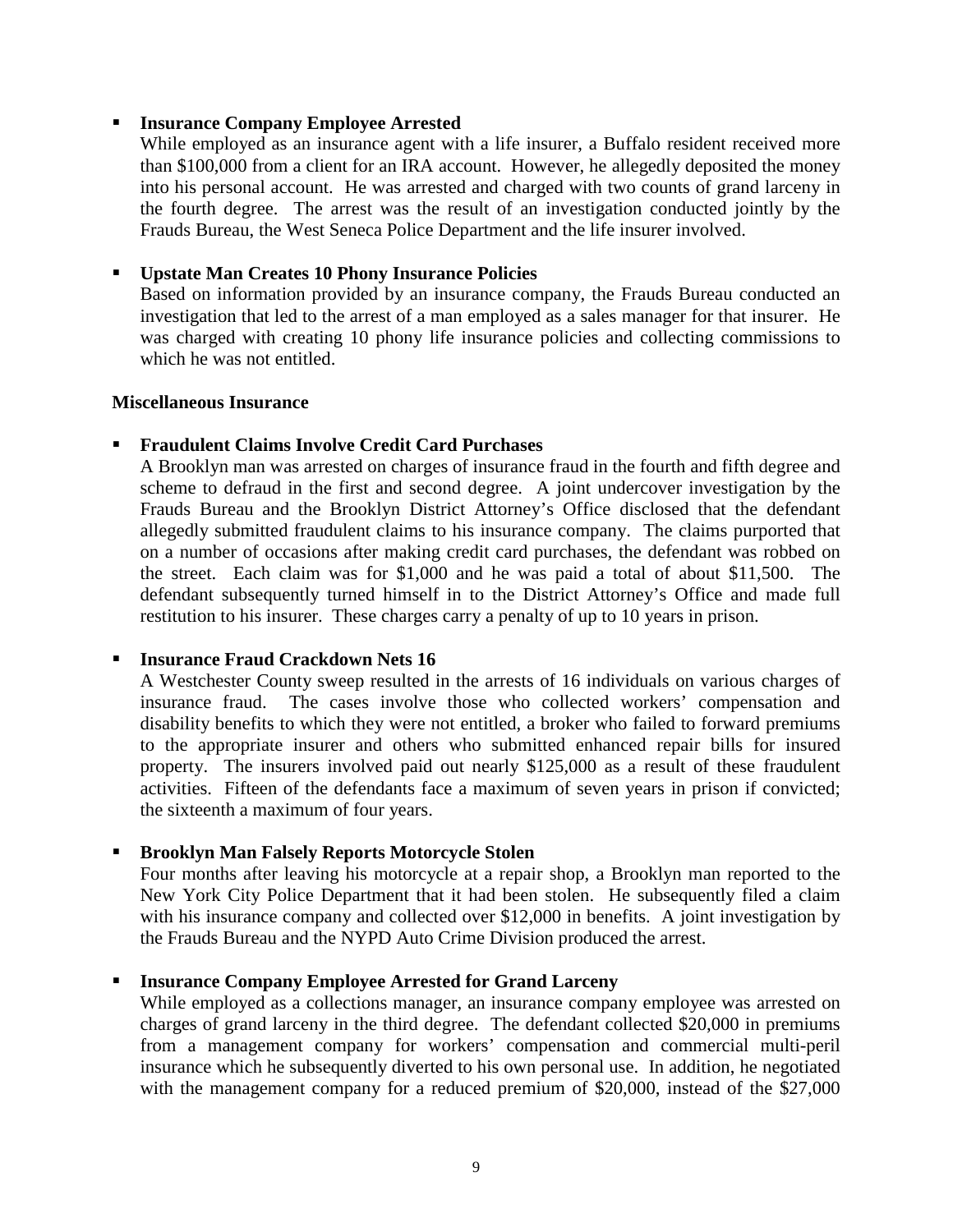<span id="page-13-0"></span> which was due to the insurer. The arrest was the result of a joint effort by the Frauds Bureau, the Manhattan District Attorney's Office and the insurance company.

#### **D. Cooperative Enforcement Efforts**

 1) The Western District of New York Health Care Task Force is composed of federal, state, and local law enforcement agencies including IFB. Its focus is fraudulent medical claims submitted to private insurance carriers, Medicare, and Medicaid. These fraudulent claims can be submitted by medical providers as well as by individuals.

 patient's new insurance plan for work paid for by a previous plan and getting patients to sign During 1999, the Task Force completed its investigation of two doctors who pled guilty to health care fraud and saw its investigation of a local dentist culminate in a 157-count indictment on various charges of insurance fraud, including performing unnecessary dental work, billing a claim forms that did not state the services provided. In addition, an investigation into the activities of an organized émigré group initiated several years ago continued, resulting in one member of the group entering a guilty plea to filing a fraudulent claim.

2) The Frauds Bureau is an active participant in the Capital District Health Care Fraud Working Group in Albany. The group is composed of a number of federal and state agencies (*e.g*., the U.S. Attorney's Office, the U.S. Department of Health and Human Services, the U.S. Department of Labor, the New York State Office of Professional Medical Conduct, Medicaid Fraud), as well as health insurer SIU staff from the eastern part of upstate New York.

The Northern District of New York Health Care Investigators' Group in Syracuse includes staff from the Frauds Bureau, the U.S. Attorney's Office of the Northern District of New York , the FBI, the U.S. Department of Health and Human Services, the U.S. Department of Labor, Medicaid Fraud and SIU members from health insurance companies throughout central New York.

 insurance industry. Instances of suspected fraud are presented to the group and methods of Both groups meet quarterly to discuss general and specific fraud issues in the health investigation are discussed. Prosecutors discuss the elements of evidence necessary to successfully prosecute a case and information is exchanged to aid in determining trends and patterns in insurance fraud.

 Force since its inception more than three years ago. Scarce resources have limited the Frauds Bureau's role to that of providing assistance on a case-by-case basis. It should be noted that the 3) The Frauds Bureau has been a member of the Oneida County Arson Task Force/Strike vast majority of arson cases being investigated by the Strike Force are not arson for profit, but are more commonly generated by motives of revenge or vandalism. The Bureau has made itself readily available to assist in any way possible.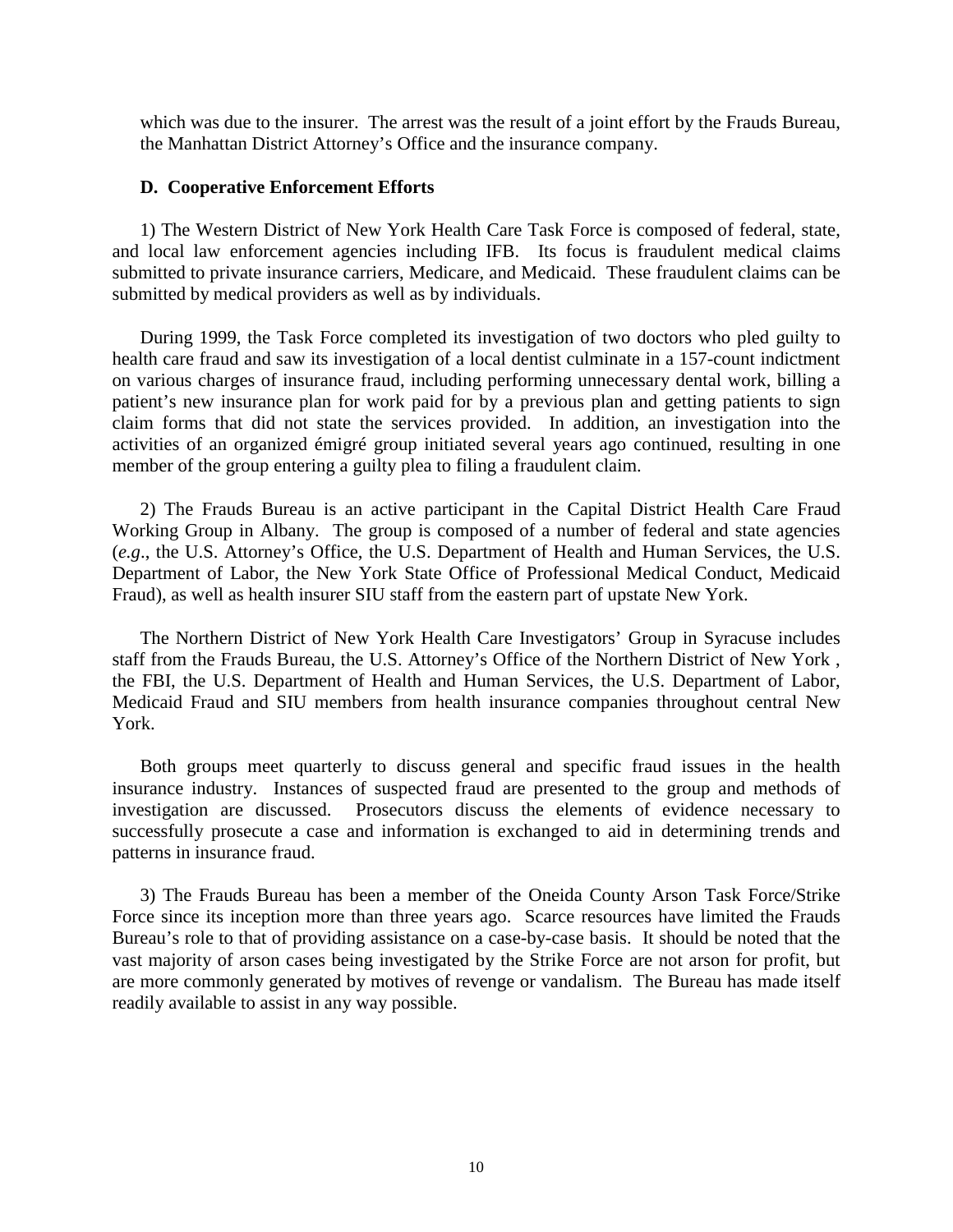#### **E. Civil Enforcement Program**

 give the IFB the authority to impose sanctions in cases where the monetary value is not sufficient to justify criminal prosecution, or in which the extremely high burden of proof required in In 1992, the Legislature enacted Section 403 of the Insurance Law which authorized the Insurance Department to impose civil penalties of up to \$5,000 plus the amount of the claim on individuals who commit fraudulent insurance acts. In addition, Section 2133 of the Insurance Law permits a fine of up to \$1,000 for possession of a fraudulent automobile insurance identification card and up to \$5,000 for each additional card possessed. These civil penalties criminal cases cannot be met.

 civil fines. We have been working with the Department's Office of General Counsel toward that In 1998, a total of \$313,398 in civil fines was imposed in 71 cases and \$93,904 in penalties was collected. In 1999, civil fines imposed amounted to \$304,011 in 78 cases, with \$230,097 collected. One of the Bureau's goals for 2000 is finding a more effective system for collecting end.

#### **F. Fraud Prevention Plan Implementation/Public Awareness**

The Bureau met a major challenge in 1999 with the review and approval of all Fraud Prevention Plans – 146 plans covering 420 companies. We conducted an extensive outreach program for insurers to provide guidance in preparing their plans. Bureau staff met with about 300 representatives from more than 100 insurance companies and fielded thousands of telephone calls requesting information and assistance.

 the existence of insurance fraud as a crime and its costs to all of us. The National Health Care Moreover, at the persistent encouragement of the Bureau, January 2000 will mark the kickoff of several major public awareness programs aimed at educating New York residents about Anti-Fraud Association has put together a program for many health insurance companies licensed in New York. The NHCAA will concentrate resources on newspaper ads.

 group of property insurers, and will be directed toward radio advertising. Insurers that A second program is being launched by the New York Alliance Against Insurance Fraud, a participate in these two programs are assessed for the cost based on their premium volume in New York State.

In addition, State Farm Insurance will place ads in several newspapers and outdoor bulletins will be placed in several locations, and Allstate Insurance plans television advertising. With these four major programs, the message will reach all areas of the State.

The Bureau plans to foster expansion of this public awareness campaign among insurers, with more frequent and more diverse fraud notices.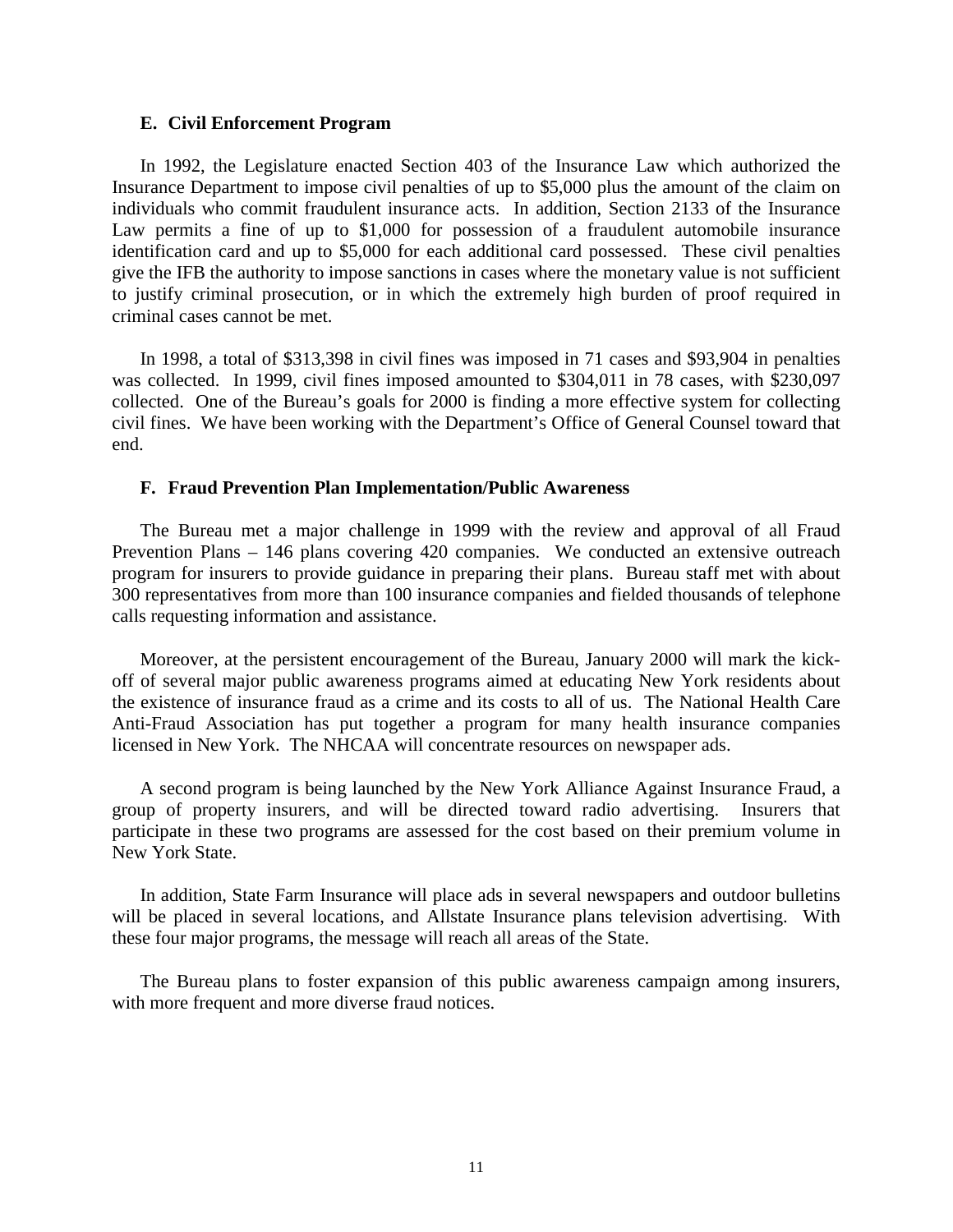#### **G. Circular Letters**

On September 13, 1999, the Department issued Circular Letter No. 26 announcing the replacement of the Fraud Reporting Form. The new form is designed to elicit more specific information about suspected insurance fraud. The enhanced information will help expedite the Frauds Bureau's review process and ensure prompt investigation of each report.

On November 1, 1999, the Department issued Circular Letter No. 27 to advise insurers that legislation enacted by Governor Pataki made significant changes to the Penal Law and Public Health Law, strengthening efforts to combat health insurance fraud. The law also added a new subdivision to the Penal Law to define a fraudulent health care insurance act. Circular Letter No. 27 provides guidance to insurers and health maintenance organizations as to how these new provisions in the law should be understood and utilized.

Copies of both Circular Letters appear in the Appendix.

## **H. Uninsured and Underinsured Motorists**

The Frauds Bureau has taken a number of steps to detect and curtail the incidence of operating a motor vehicle without proper insurance coverage:

- Established a Fraudulent Identification Card Unit in 1998. The Unit includes several undercover investigators and is the busiest in the Bureau. Investigations by this Unit led to 81 arrests in 1999. In one case, a notorious location in the Bronx was targeted by an undercover investigator. The investigator, after purchasing bogus cards, obtained a search warrant and recovered numerous fraudulent cards. The entire operation was shut down, thus reducing the number of uninsured and underinsured motorists on the road.
- The Unit was given the additional responsibility of providing instruction at police academies and to the staff of street crime units. The Bureau trains these officers to identify fraudulent identification cards at traffic stops.
- The Bureau worked with the insurance industry to identify commercial clients without proper insurance coverage, including rate evaders. These are usually livery vehicles operating within New York City but registered outside city limits.
- number and license plate information which enables the Triage Unit to quickly assign • The Bureau redesigned the Fraud Report Form to include the vehicle identification cases to the proper investigative unit. It also allows Bureau staff to track bogus vehicles by registrants' names and addresses. In addition, the Bureau coordinated with the Department of Motor Vehicles a method that allows DMV to take appropriate action against registrants without proper insurance coverage.
- Together with other law enforcement agencies and insurers, the Frauds Bureau participates in and supports DMV's efforts to reduce the number of uninsured and underinsured drivers. The Bureau is a member of the Insurance Information and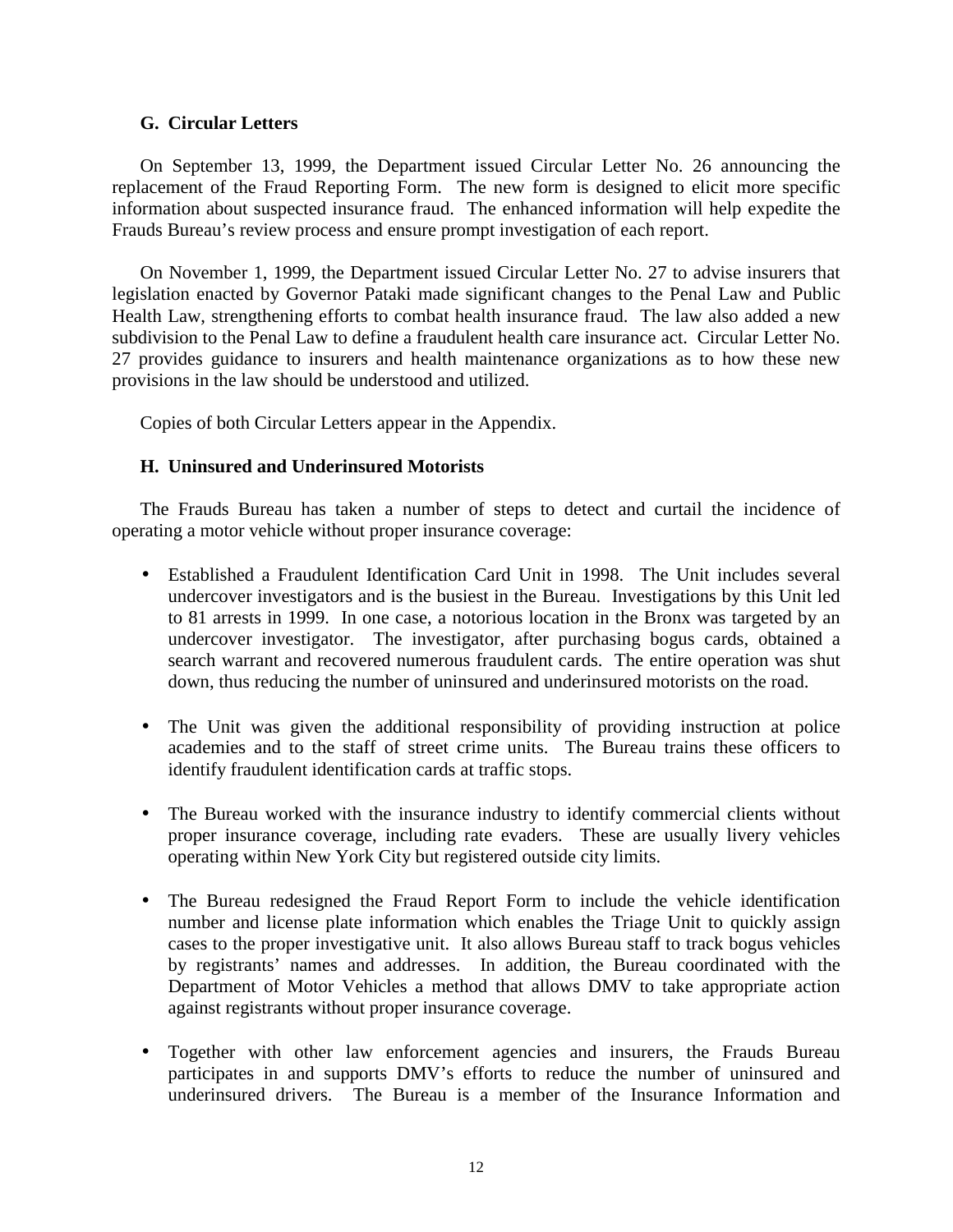Enforcement System Committee to design and implement a bar code system for insurance identification cards. Such bar-coded cards will provide specific information, *e.g*., profile of the owner, address, insurance company, type of vehicle and vehicle identification number. Such a system is difficult to compromise.

- The Bureau worked with industry to maintain strict compliance with identification card inventories.
- We participated in discussions with the Automobile Insurance Plan (the Assigned Risk Plan) to identify and prevent fraudulent practices by brokers.

## **I. Director's Award**

The Director's Award is presented every year to an individual or group that consistently stands out in the fight against insurance fraud. Two Awards were presented in 1999. Sergeant James Hand of the New York City Police Department, Deputy Commissioner – Operations, received the Award for his outstanding efforts in combating the problem of fraudulent auto insurance identification cards. Sgt. Hand, as a member of the NYPD computer management section, worked directly with the Frauds Bureau and provided invaluable assistance in several of our fraudulent card investigations. A second Award was presented to a team of police officers from the New York City Police Department Auto Crime Division. Lt. Michael Byrne, Sgt. William McCann, and Detectives Robert Magrino, Richard Smith, Chris Hesse, Joseph Clark, John Stiastny and Michael Beatty initiated a major investigation that led to the arrest of five individuals for insurance fraud. Their investigation uncovered an auto repair shop dealing in stolen cars and enhanced damages. All illegal activity has been stopped. The business is still in operation but at a significantly reduced capacity, pending the outcome of the owner's trial. The Frauds Bureau was pleased to present the Awards to these dedicated members of the New York City Police Department whose ability and cooperation are in the finest tradition of law enforcement.

#### **III. Directions for 2000**

#### **A. Medical Insurance Fraud**

The Frauds Bureau plans to develop more medical insurance fraud cases in the upcoming year, using a three-pronged approach:

- 1) Conduct more undercover operations. This program is already underway and has proven successful.
- 2) The supervisor of our new Triage Unit will work closely with insurers to develop cases of this kind. Insurer audits of medical providers and suppliers of durable medical equipment can be used to build strong cases.
- Medical and No-Fault Auto Units. This shift would be entirely feasible when a new 3) Eventually shift investigators from the Fraudulent Auto Identification Card Unit to the program at the Department of Motor Vehicles'(DMV) becomes operational. Under the new program, insurers would transmit insurance information electronically to DMV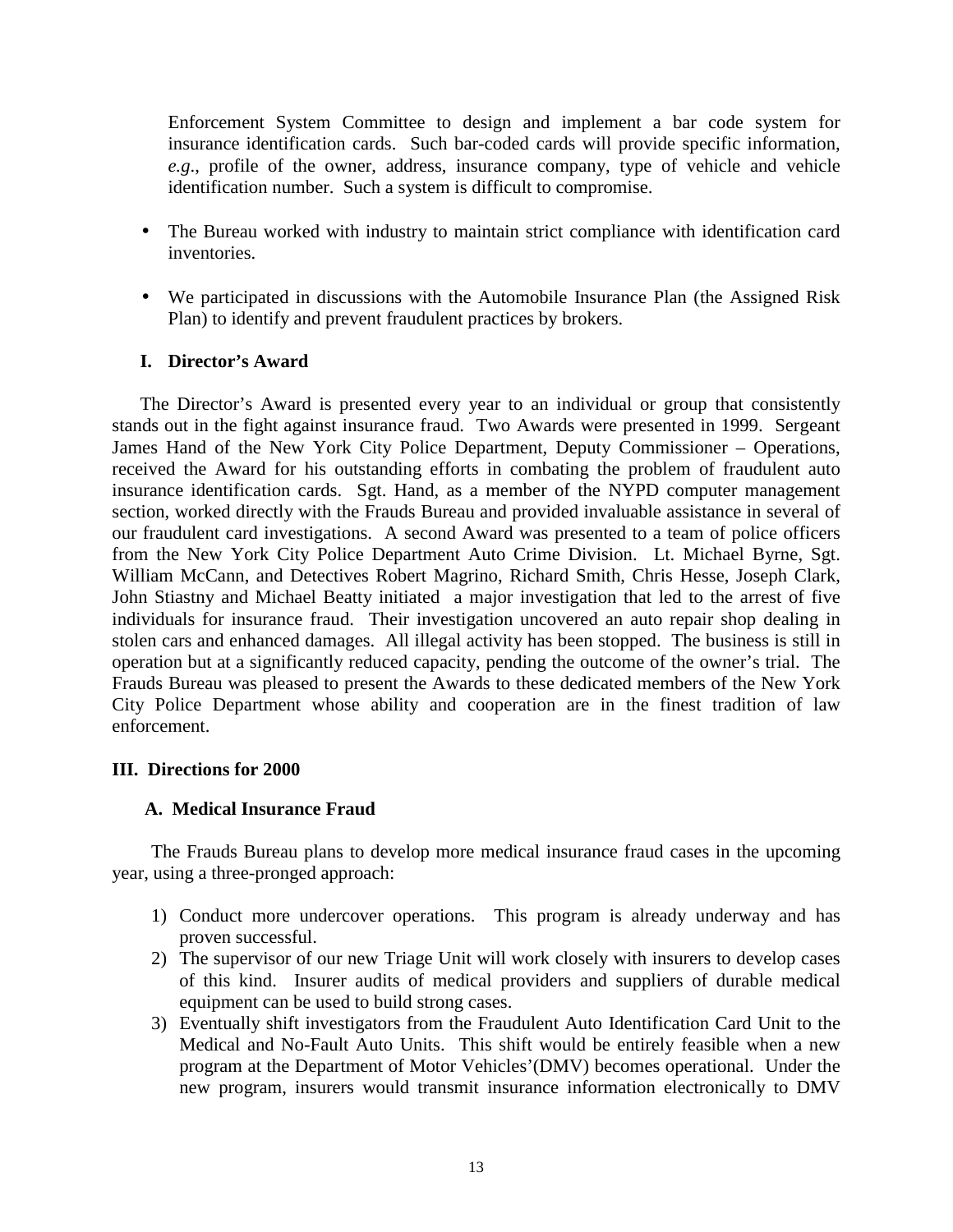where it would be stored in a database, thus eliminating the need for insurance identification cards.

#### **B. Fraud Prevention Plan Audits**

 compliance with the provisions of Regulation 95. Bureau staff will conduct on-site audits to A significant challenge for 2000 will be auditing the 146 Fraud Prevention Plans to ensure monitor insurers' compliance with the provisions of the Regulation. Staff will also audit outside contractors not licensed by the Department. The audits will include a review of all major segments of the fraud plans, such as a random review of closed claims, a review of fraud detection and procedures manuals, and an examination of in-service training programs for investigative, underwriting and claims staff for identification and evaluation of suspected fraud.

 For those insurers that are relatively small, we estimate that each audit would be completed New York State and in some cases outside the State), staff may combine efforts to complete the audits. We expect the initial audits to be completed within three years. Each plan will be in a week. For larger insurers and those with multiple sites (which may be located throughout audited triennially thereafter.

 deficiencies within the plans will be promptly addressed and remedied, thus rendering the plans Initially the audits will provide guidance to insurers in developing and implementing plans that will carry out the mandate of the legislation. Going forward, the audits will ensure that any stronger and more effective.

 as specified in Regulation 95 must also be properly carried out. We believe it is necessary for the Frauds Bureau to manifest a forceful and meaningful presence in this process. If we are to be that the provisions of the plans are fulfilled, that the insurers' Special Investigations Units are established and staffed in compliance with the specifications of the law and that such staff In addition, the audit function would send a strong message to the insurance industry that mere submission of a Fraud Prevention Plan is not sufficient, that in addition, the requirements successful in detecting, investigating and ultimately preventing insurance fraud, we must ensure perform the activities prescribed in the Regulation. On-site audits are essential if we are to achieve this goal.

 performance or to remedy observed deficiencies. These data must be evaluated by the Frauds Bureau and a report prepared and submitted to the Governor and the Legislature. The Second Amendment to Regulation 95 also requires insurers to submit to the Department by January 15 each year a report describing the companies' experience, performance and cost effectiveness in implementing their fraud plans. The reports must also include the companies' proposals for modifications to the plans to amend operations, to improve

#### **C. TIPS Program**

During 1999, the Bureau conducted extensive research into the feasibility of an arrangement to offer a reward of \$1,000 for information leading to the arrest and conviction of anyone committing insurance fraud. Such a TIPS program would encourage insider information which can produce strong evidence about illegal activities and the players involved.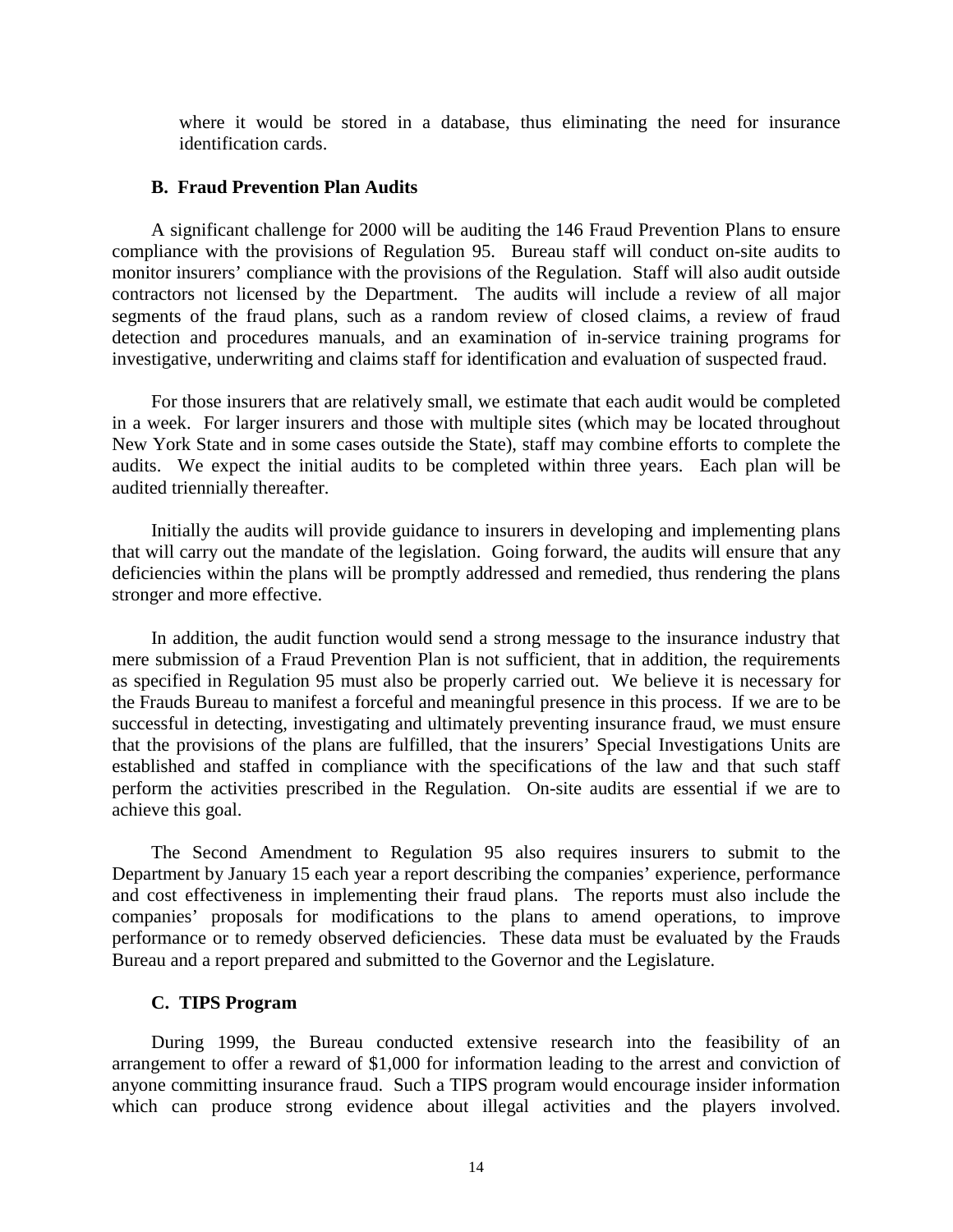<span id="page-18-0"></span>Establishment of a TIPS program would require legislation and we have requested such legislation.

## **IV. Legislation**

The Frauds Bureau requests and/or supports the following legislative changes:

- Modifying the reporting date for Annual Frauds Report (Section 405 of the Insurance Law) from January 15 to March 15 of each year;
- Modifying the reporting date for the Special Investigations Units annual report (Section 409) of the Insurance Law) from January 15 to February 15 of each year;
- Creating an Audit Unit within the Frauds Bureau to conduct on-site audits of insurer Fraud Prevention Plans to ensure compliance with Regulation 95;
- • Establishing minimum standards for the public awareness programs that insurers are required to develop under the provisions of Regulation 95;
- Establishing a TIPS program;
- Creating a class E felony for unlicensed activity by certain previously licensed individuals and entities that are no longer licensed at the time of the violation;
- Subjecting unlicensed activity to civil penalties after notice and hearing before the Insurance Department;
- Providing for automatic revocation of licenses under Article 21 of the Insurance Law for conviction of the licensee for felony larceny or felony insurance fraud;
- Requiring that life insurance policy applications include a permanent record of identification of the insured;
- Extending immunity to persons who provide assistance to the Insurance Frauds Bureau in connection with its investigations or in connection with investigations conducted jointly by the Bureau and other law enforcement agencies;
- Facilitating the collection of fraud data by providing that the Insurance Frauds Bureau shall act as the collection resource for such data;
- Increasing civil penalties for knowing possession, transfer or use of fraudulent insurance documents;
- Defining a new series of crimes relating to insurance fraud that involve false entries upon the books of account of insurers or in reports or documents submitted to regulatory officials or embezzlement from insurers, and also of new crimes involving threats or force or the use of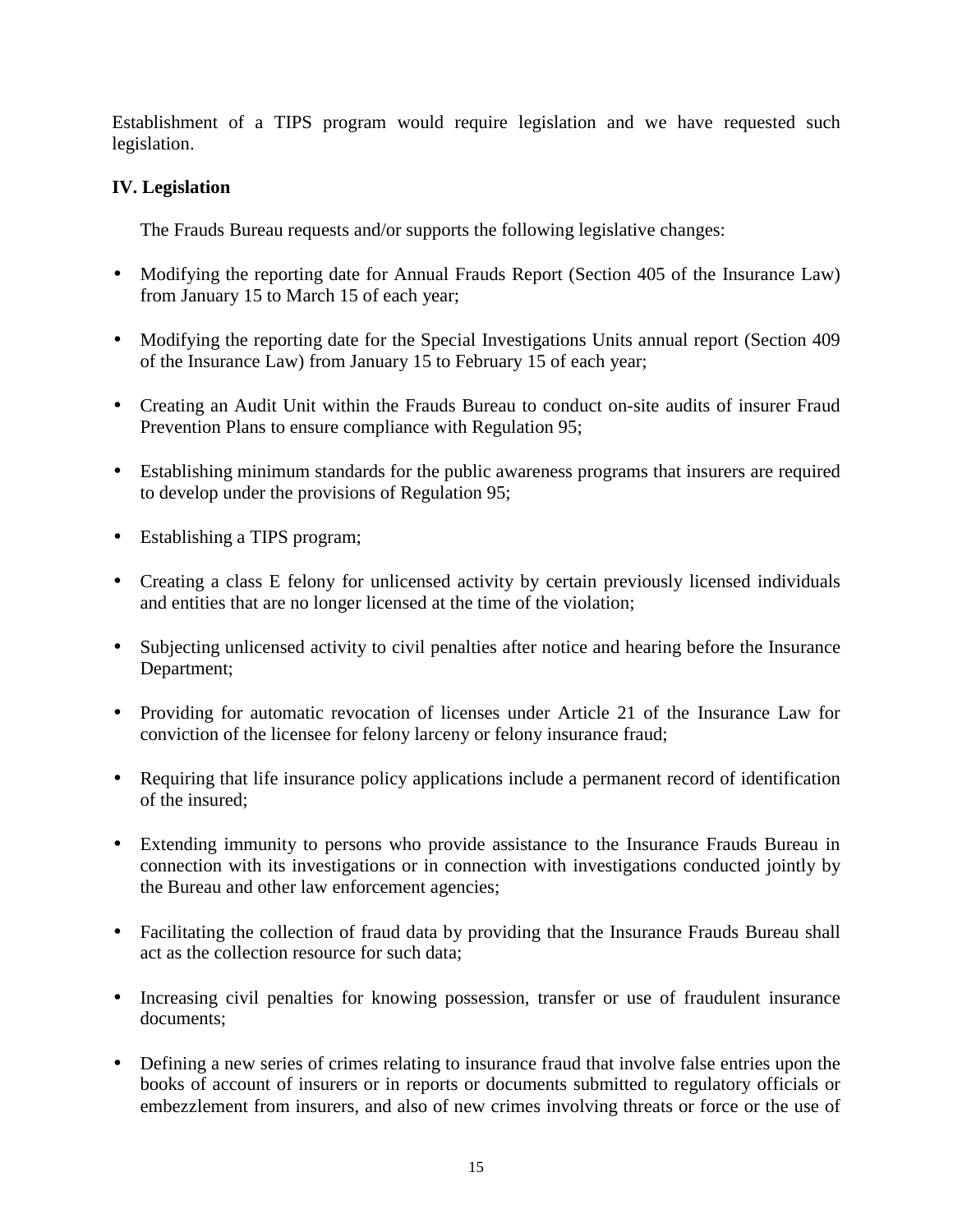threatening letters or communications to corruptly influence, obstruct or impede the proper administration of the Insurance Law;

- Prohibiting the participation of individuals in the insurance business who have been convicted of felonies involving dishonesty, breach of trust or other violations of Article 176 of the Penal Law unless such persons first obtain the written consent of the Superintendent of Insurance for such activities;
- and Insurance Fraud Prevention Board and permit state agencies to be eligible for grants • Including the Superintendent of Insurance as a member *ex officio* of the Motor Vehicle Theft from the fund administered by such Board;
- Amending Section 2111 of the Insurance Law to prohibit a revoked licensee from becoming employed in any capacity by an entity subject to the provisions of Article 21 without the prior written approval of the Superintendent;
- Requiring a periodic certification of continued eligibility by recipients of workers' compensation or disability benefits;
- • Increasing penalties in the Vehicle and Traffic Law to reduce the number of uninsured or unlicensed motorists driving in New York State;
- Requiring no-fault and workers' compensation insurers to provide explanations of benefits in response to claims filed for health care services under those programs; and
- Upgrading the status of Insurance Frauds Bureau investigators from peace officers to police officers, enabling them to act independently in the execution of such tasks as search and arrest warrants, court orders relating to surveillance and summary arrests.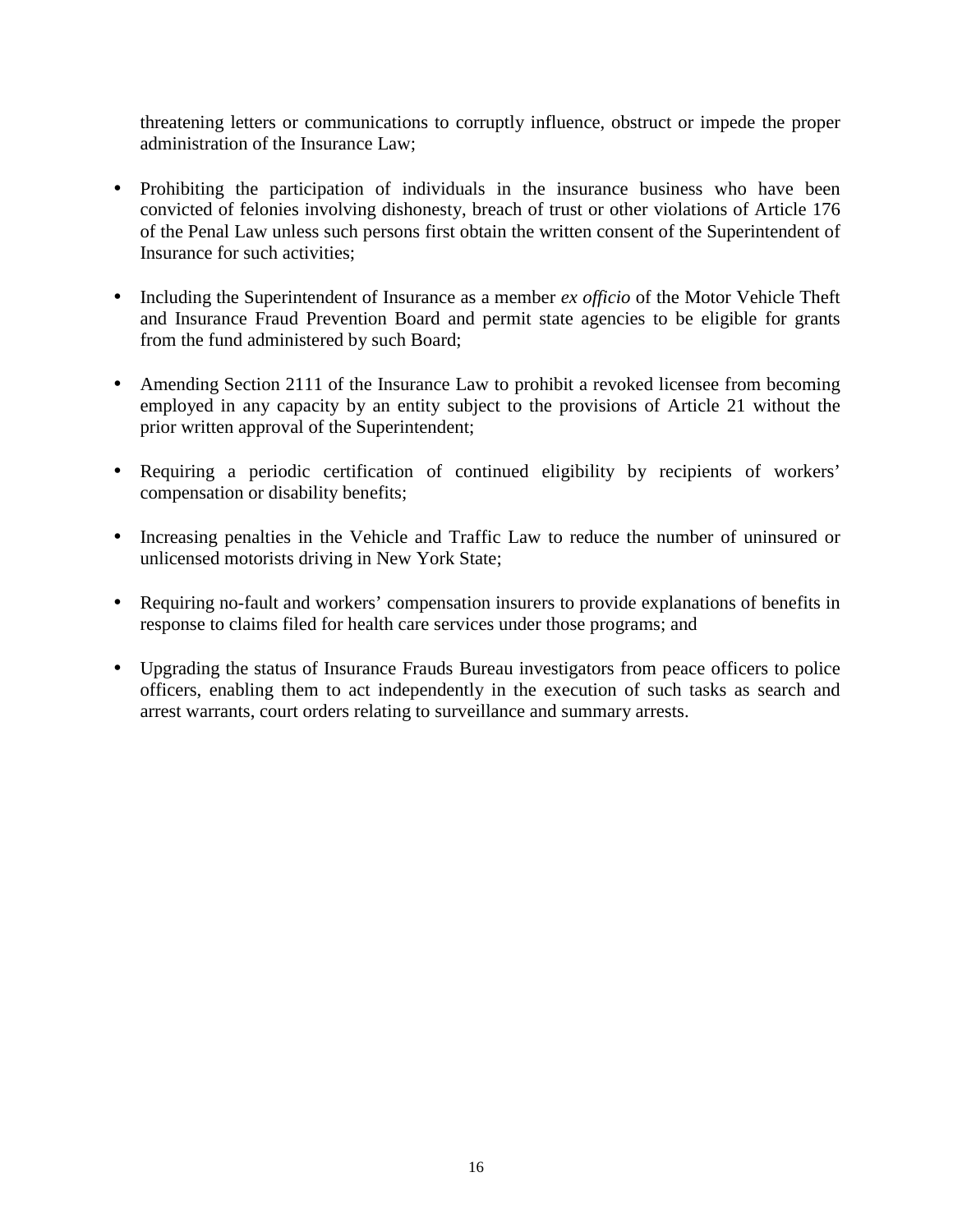## **V. Appendices**

## **Comparative Statistics**

## **FRAUDS REPORTS RECEIVED, BY TYPE**

|                              | 1994  | <u>1995</u> | 1996  | 1997  | 1998  | 1999   |
|------------------------------|-------|-------------|-------|-------|-------|--------|
| Auto Theft                   | 1,892 | 2,373       | 2,646 | 2,674 | 2,234 | 2,015  |
| Auto Fire                    | 146   | 165         | 268   | 253   | 262   | 310    |
| Theft From Auto              | 222   | 341         | 165   | 130   | 119   | 119    |
| Auto Vandalism               | 200   | 252         | 447   | 427   | 281   | 236    |
| <b>Auto Collision Damage</b> | 1,708 | 2,078       | 2,134 | 2,025 | 1,517 | 1,097  |
| <b>Auto Fraudulent Bills</b> | 49    | 177         | 43    | 55    | 45    | $28\,$ |
| Auto I. D. Cards             | 771   | 648         | 273   | 402   | 308   | 253    |
| Auto Misc.                   | 421   | 933         | 1,080 | 693   | 526   | 433    |
| Fire - Residential           | 171   | 211         | 164   | 170   | 150   | 126    |
| Fire - Commercial            | 64    | 52          | 67    | 49    | 57    | 58     |
| Burglary - Residential       | 436   | 310         | 434   | 272   | 452   | 453    |
| Burglary - Commercial        | 66    | 97          | 88    | 59    | 115   | 62     |
| Homeowners                   | 469   | 928         | 779   | 808   | 620   | 340    |
| Larceny                      | 180   | 103         | 206   | 304   | 67    | 34     |
| <b>Lost Property</b>         | 58    | 28          | 21    | 45    | 59    | 77     |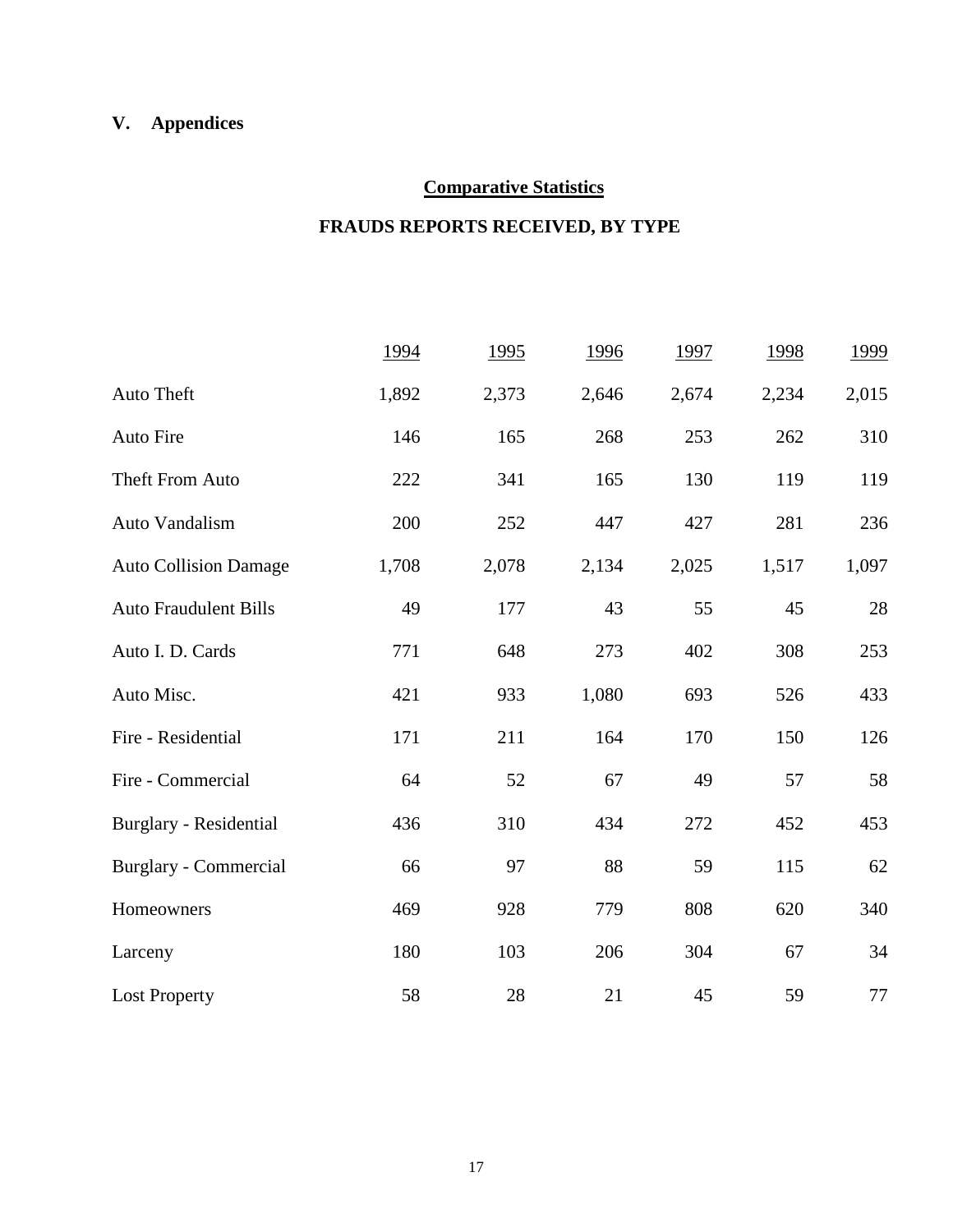## **FRAUDS REPORTS RECEIVED, BY TYPE (Continued)**

|                                  | 1994           | 1995             | 1996         | 1997             | 1998             | 1999             |
|----------------------------------|----------------|------------------|--------------|------------------|------------------|------------------|
| Robbery                          | 34             | 14               | 26           | 3                | 11               | 16               |
| <b>Bonds</b>                     | 8              | 5                | 11           | 18               | 9                | $\sqrt{2}$       |
| Life Insurance                   | 36             | 27               | 32           | 68               | 66               | 95               |
| Disability Insurance             | 168            | 41               | 173          | 91               | 70               | 102              |
| Workers' Compensation            | 585            | 851              | 758          | 698              | 661              | 798              |
| <b>Health Accident Insurance</b> | 3,854          | 4,712            | 5,841        | 5,457            | 2,637            | 2,359            |
| <b>No-Fault Auto Insurance</b>   | 2,891          | 4,393            | 5,214        | 7,042            | 9,659            | 9,191            |
| Ocean Marine Insurance           | 30             | 35               | 19           | 49               | 38               | 24               |
| Reinsurance                      | $\overline{0}$ | $\boldsymbol{0}$ | $\mathbf{1}$ | $\boldsymbol{0}$ | $\boldsymbol{0}$ | $\boldsymbol{0}$ |
| Appraisers/Adjusters             | 27             | 8                | 11           | 27               | 6                | 10               |
| Agents                           | 56             | 65               | 50           | 63               | 49               | 50               |
| <b>Brokers</b>                   | 65             | 74               | 50           | 55               | 75               | 87               |
| Ins. Company Employees           | $\overline{4}$ | $\overline{2}$   | 3            | 14               | $\overline{7}$   | $\sqrt{6}$       |
| <b>Insurance Companies</b>       | $\overline{2}$ | $\overline{0}$   | 9            | 8                | $\overline{2}$   | $\mathbf{2}$     |
| Miscellaneous                    | 457            | 549              | 413          | 520              | 358              | 242              |
| Unassigned                       | N/A            | 733              | 917          | 634              | 710              | 571              |
| Totals                           | 15,070         | 20,205           | 22,343       | 23,113           | 21,170           | 19,196           |

N/A – not applicable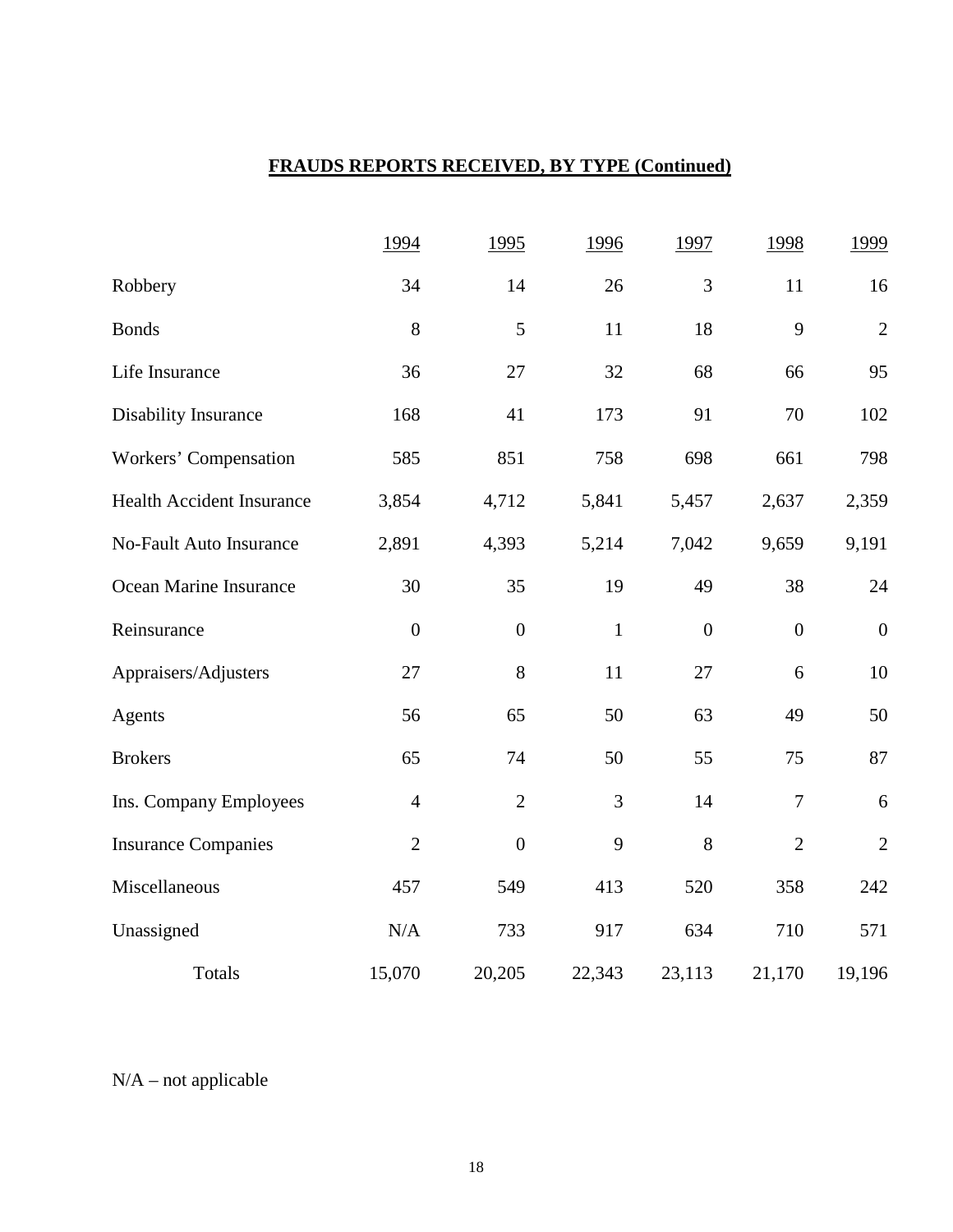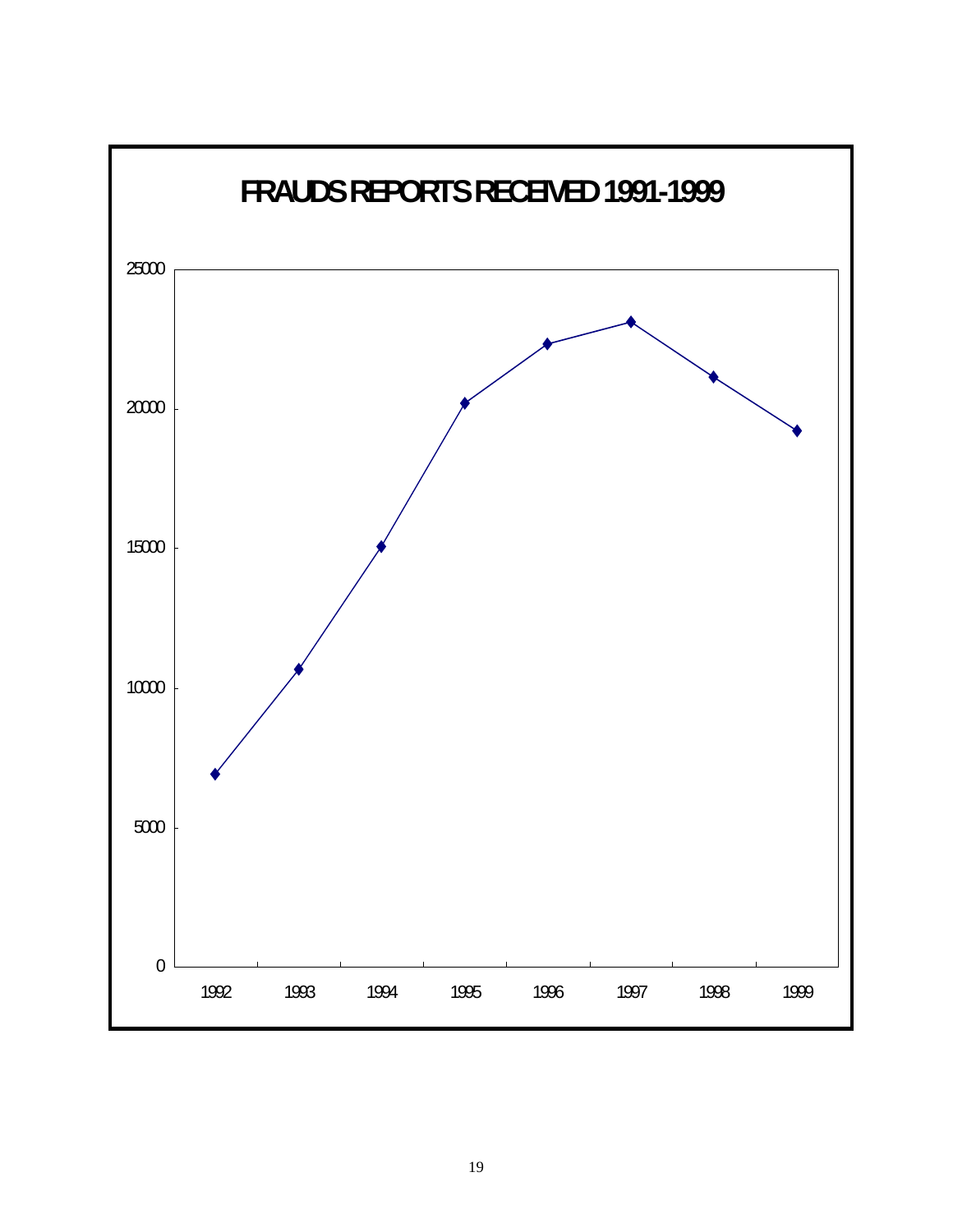## **IFB INVESTIGATIONS OPENED, BY TYPE**

|                              | 1994           | 1995             | 1996           | 1997             | 1998           | 1999             |
|------------------------------|----------------|------------------|----------------|------------------|----------------|------------------|
| Auto Theft                   | 140            | 111              | 112            | 98               | $77\,$         | 79               |
| Auto Fire                    | 14             | 13               | 12             | 10               | 12             | 12               |
| Theft From Auto              | 18             | $\boldsymbol{7}$ | 9              | 5                | 12             | $\boldsymbol{7}$ |
| Auto Vandalism               | $\overline{7}$ | 5                | 26             | 25               | 3              | 10               |
| <b>Auto Collision Damage</b> | 26             | 38               | 101            | 96               | 46             | 35               |
| <b>Auto Fraudulent Bills</b> | $\overline{7}$ | 25               | 9              | 5                | $\overline{4}$ | 5                |
| Auto I.D. Cards              | 357            | 349              | 248            | 336              | 218            | 160              |
| Auto Misc.                   | 39             | 308              | 318            | 24               | 76             | 23               |
| Fire - Residential           | 30             | 28               | 48             | 53               | 33             | 15               |
| Fire - Commercial            | 21             | 10               | 30             | 17               | 15             | 16               |
| Burglary - Residential       | 42             | 32               | 25             | 34               | 15             | 17               |
| <b>Burglary - Commercial</b> | 11             | 11               | 15             | 12               | 9              | 3                |
| Homeowners                   | 23             | 27               | 48             | 46               | 27             | 29               |
| Larceny                      | 9              | $\boldsymbol{7}$ | 21             | 22               | 8              | $\boldsymbol{6}$ |
| <b>Lost Property</b>         | $\overline{2}$ | $\mathbf{1}$     | $\mathbf{1}$   | $\overline{4}$   | 5              | $\boldsymbol{0}$ |
| Robbery                      | $\overline{2}$ | $\overline{2}$   | $\overline{4}$ | $\boldsymbol{0}$ | $\mathbf{1}$   | $\mathbf{2}$     |
| <b>Bonds</b>                 | 8              | $\overline{4}$   | 9              | 11               | $8\,$          | $\boldsymbol{0}$ |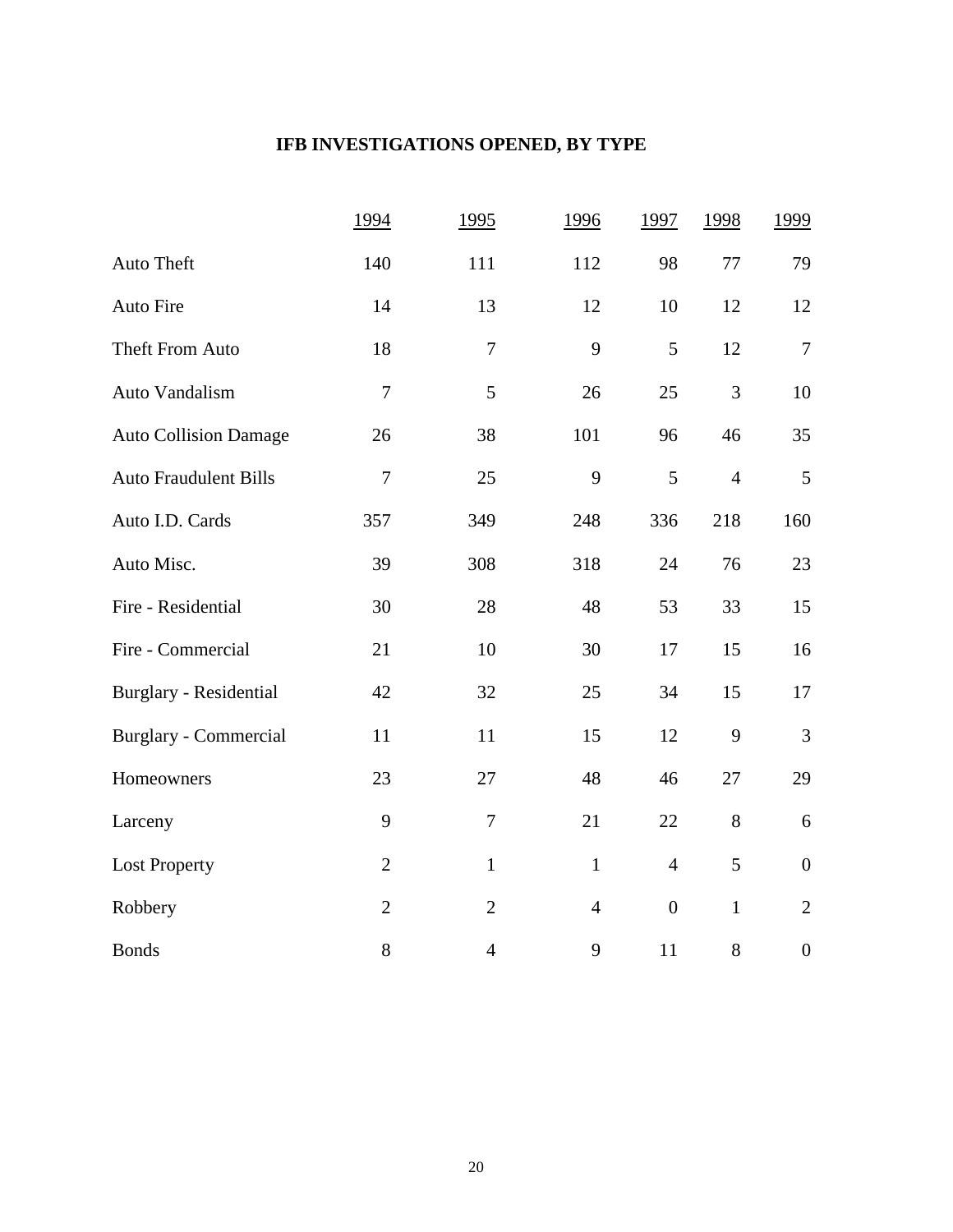## **IFB INVESTIGATIONS OPENED, BY TYPE (Continued)**

|                                     | 1994             | 1995             | 1996             | 1997             | 1998             | 1999             |
|-------------------------------------|------------------|------------------|------------------|------------------|------------------|------------------|
| Life Insurance                      | 12               | 6                | 10               | 11               | 13               | 17               |
| Disability Ins.                     | 8                | 12               | 28               | 41               | 14               | 18               |
| Workers' Compensation               | 56               | 66               | 105              | 408              | 415              | 527              |
| <b>Health Accident</b><br>Insurance | 364              | 190              | 462              | 161              | 97               | 65               |
| <b>No-Fault Auto Insurance</b>      | 89               | 82               | 195              | 295              | 132              | 127              |
| Ocean Marine Insurance              | $\overline{4}$   | $\overline{4}$   | $\boldsymbol{0}$ | 9                | $\boldsymbol{0}$ | 5                |
| Reinsurance                         | $\boldsymbol{0}$ | $\boldsymbol{0}$ | $\boldsymbol{0}$ | $\boldsymbol{0}$ | $\boldsymbol{0}$ | $\boldsymbol{0}$ |
| Appraisers/Adjusters                | 14               | $\overline{4}$   | 8                | 18               | 3                | $\overline{2}$   |
| Agents                              | 32               | 30               | 30               | 26               | 26               | 18               |
| <b>Brokers</b>                      | 33               | 33               | 22               | 19               | 17               | 9                |
| Ins. Company Employees              | $\overline{4}$   | $\overline{2}$   | $\overline{2}$   | 8                | 3                | 3                |
| <b>Insurance Companies</b>          | $\overline{2}$   | $\overline{0}$   | 8                | $\overline{2}$   | $\boldsymbol{0}$ | $\boldsymbol{0}$ |
| Miscellaneous                       | 58               | 31               | 28               | 37               | 28               | 28               |
| Totals                              | 1,431            | 1,438            | 1,934            | 1,833            | 1,317            | 1,238            |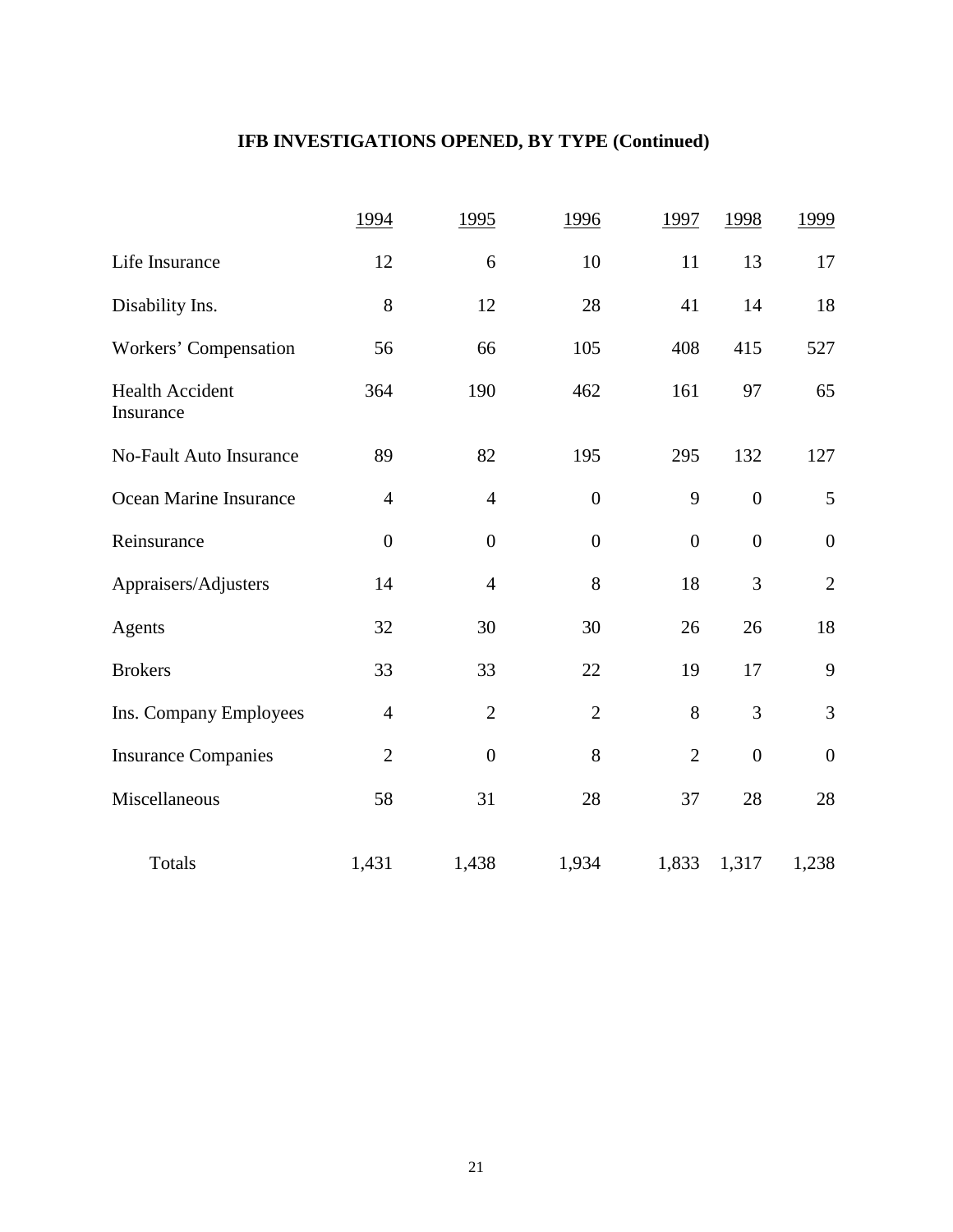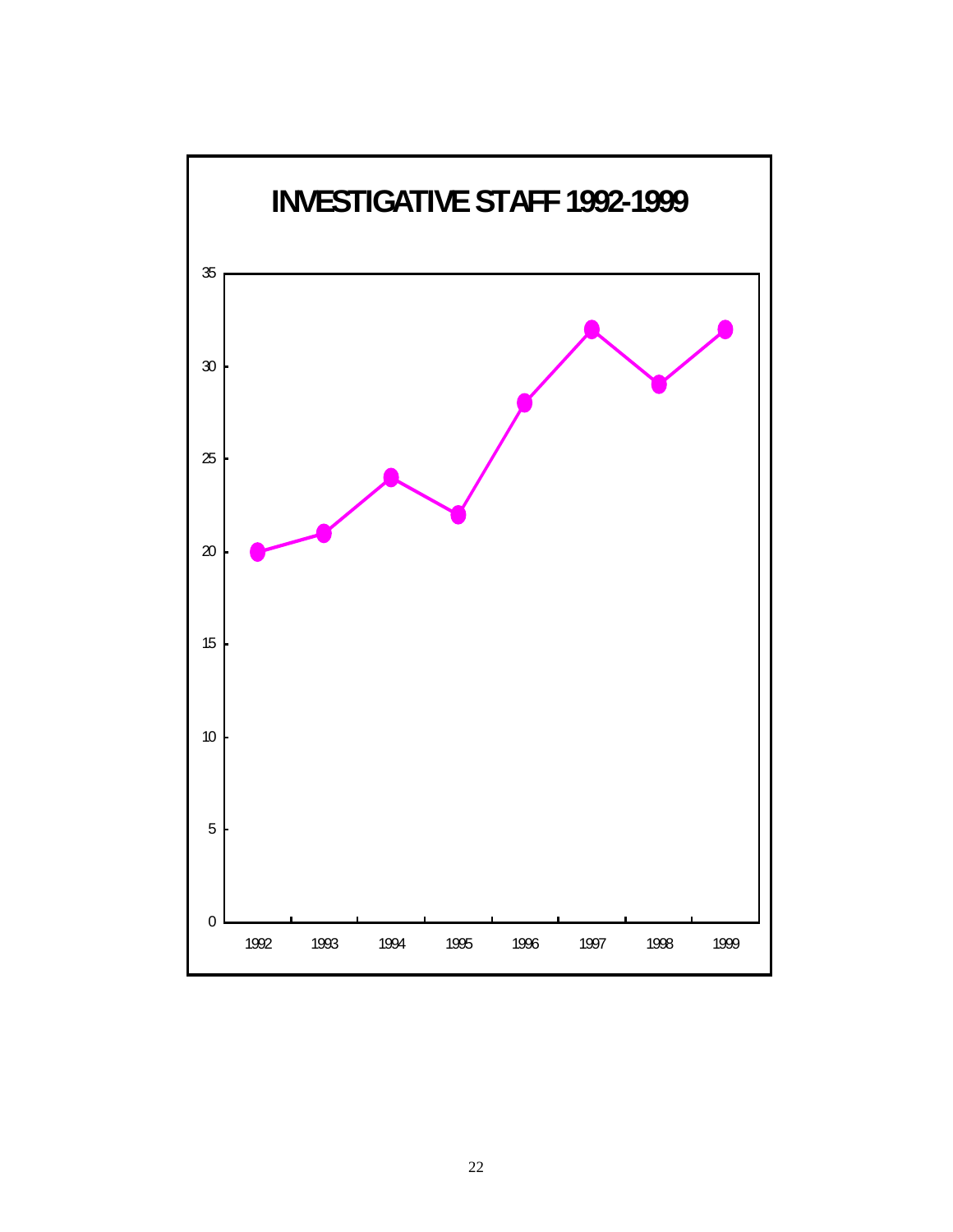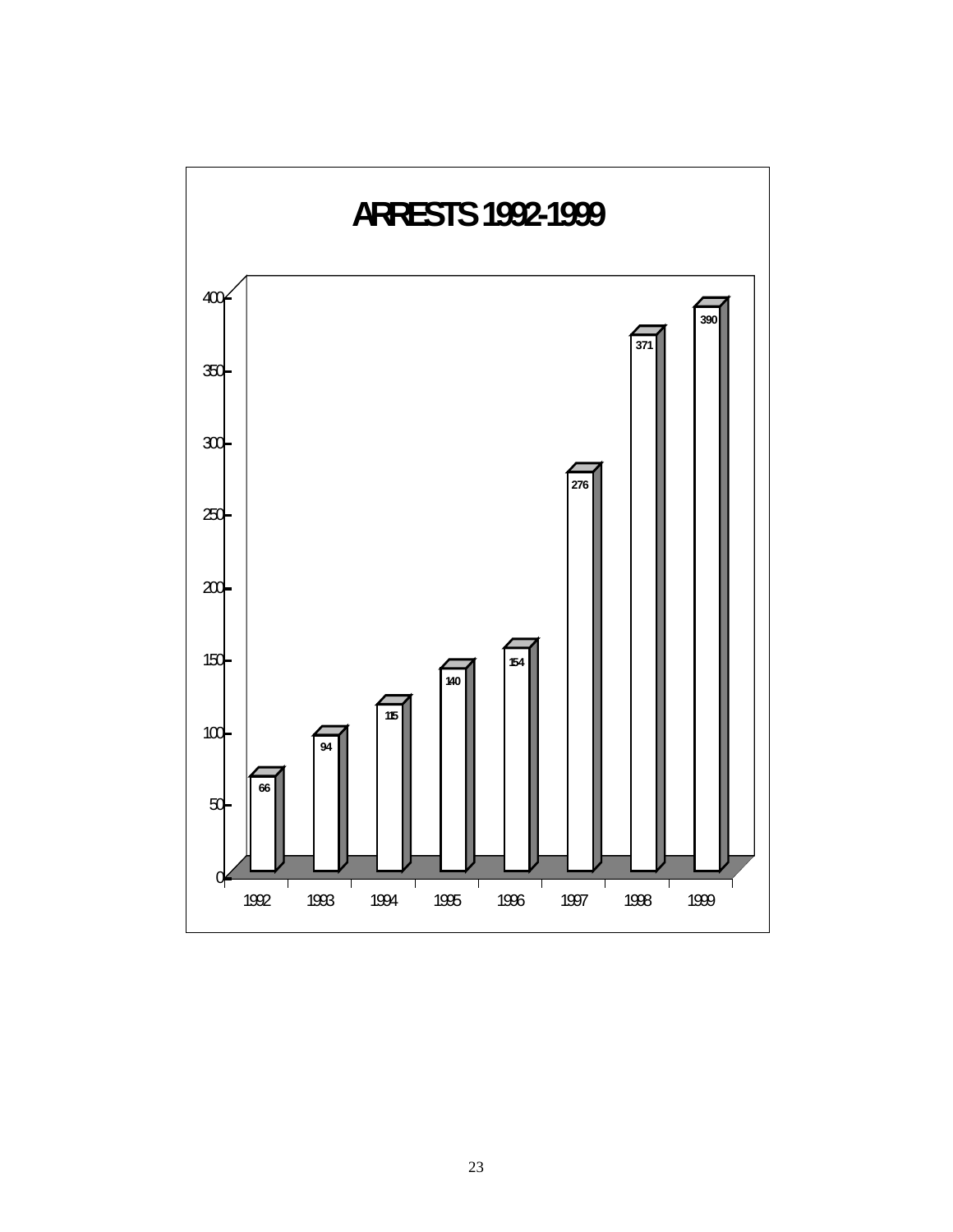## **CIVIL ENFORCEMENT PROGRAM**

| <b>Fines Proposed</b>           | 1995<br>\$1,841,349.26 | 1996<br>\$839,559.78 | 1997<br>\$728,275.00 | 1998<br>\$365,070.74 | 1999<br>\$610,041.45 |
|---------------------------------|------------------------|----------------------|----------------------|----------------------|----------------------|
| <b>Reduction After Proposal</b> | (\$17,692.00)          | $\boldsymbol{0}$     | $\boldsymbol{0}$     | $\boldsymbol{0}$     | $\boldsymbol{0}$     |
| <b>Gross Fines Proposed</b>     | \$1,823,657.26         | \$839,559.78         | \$728,275.00         | \$365,070.74         | \$610,041.45         |
| Pending Criminal                | (\$1,000,700.00)       | $\boldsymbol{0}$     | $\boldsymbol{0}$     | $\boldsymbol{0}$     | $\boldsymbol{0}$     |
| Net Fines Proposed              | \$822,957.26           | \$839,559.78         | \$728,275.00         | \$365,070.74         | \$610.041.45         |
| <b>Settlements With IFB</b>     | 271,563.40<br>\$       | \$265,009.41         | \$109,607.07         | \$93,904.12          | \$230,096.54         |
| <b>Hearing Determinations</b>   | 820,633.00<br>\$       | \$728,390.23         | \$454,972.50         | \$219,494.11         | \$73,914.00          |
| <b>Total Fines Imposed</b>      | \$1,092.196.40         | \$993,399.64         | \$564,579.57         | \$313,398.23         | \$304,010.54         |
| Proposals Sent By IFB           | 691                    | 553                  | 157                  | 118                  | 127                  |
| Settlements With IFB            | 273                    | 375                  | 109                  | 44                   | 64                   |
| Cases Forwarded to OGC          | 206                    | 186                  | 181                  | 53                   | 70                   |
| <b>Hearings Held</b>            | 27                     | 98                   | 176                  | 1                    | $\overline{2}$       |
| Determinations                  | 20                     | 96                   | 108                  | 27                   | 35                   |
| Cases Sent To AG                |                        |                      |                      |                      |                      |
| for collection                  | 14                     | 49                   | 69                   | 2                    | $\boldsymbol{0}$     |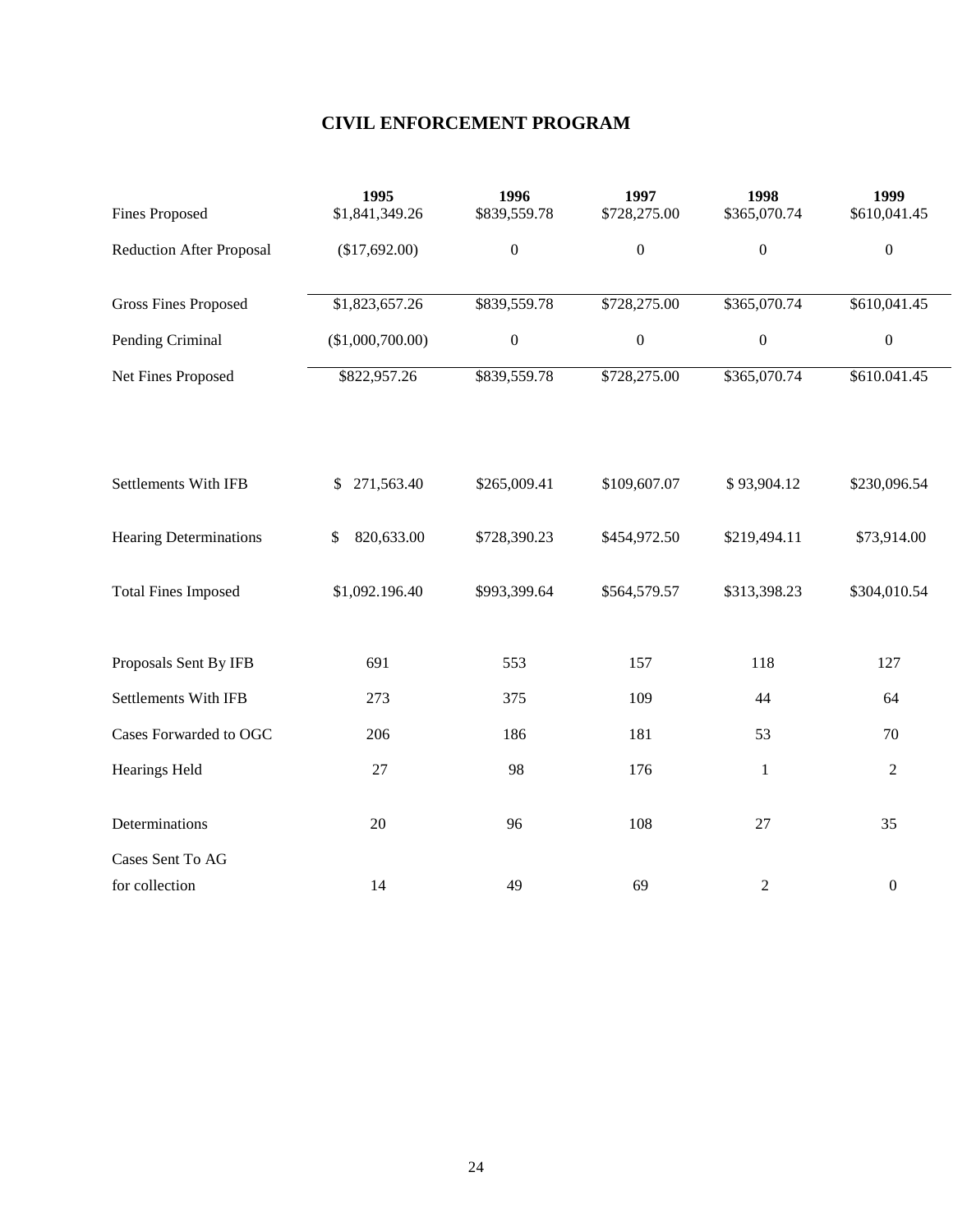#### **Miscellaneous Statistics**

## **I. Referrals**

| To Licensing Agencies       | 70  |
|-----------------------------|-----|
| <b>To Local Prosecutors</b> | 146 |
| <b>To Attorney General</b>  | 3   |
| To U.S. Attorneys           | x   |

Twelve cases referred to prosecutors by the Bureau in 1999 were declined for prosecution. All other cases are pending.

## **II. Technical and Monetary Contributions**

During 1999, the Bureau requested and received \$45,000 from various insurance companies. These funds were allocated in connection with joint investigations conducted under the supervision of local district attorneys.

#### **III. Civil Penalties**

Civil Penalties totaling \$295,475.54 were imposed in 78 cases under Insurance Law Section 403 in 1999, and \$8,535.00 in 13 cases under Section 2133.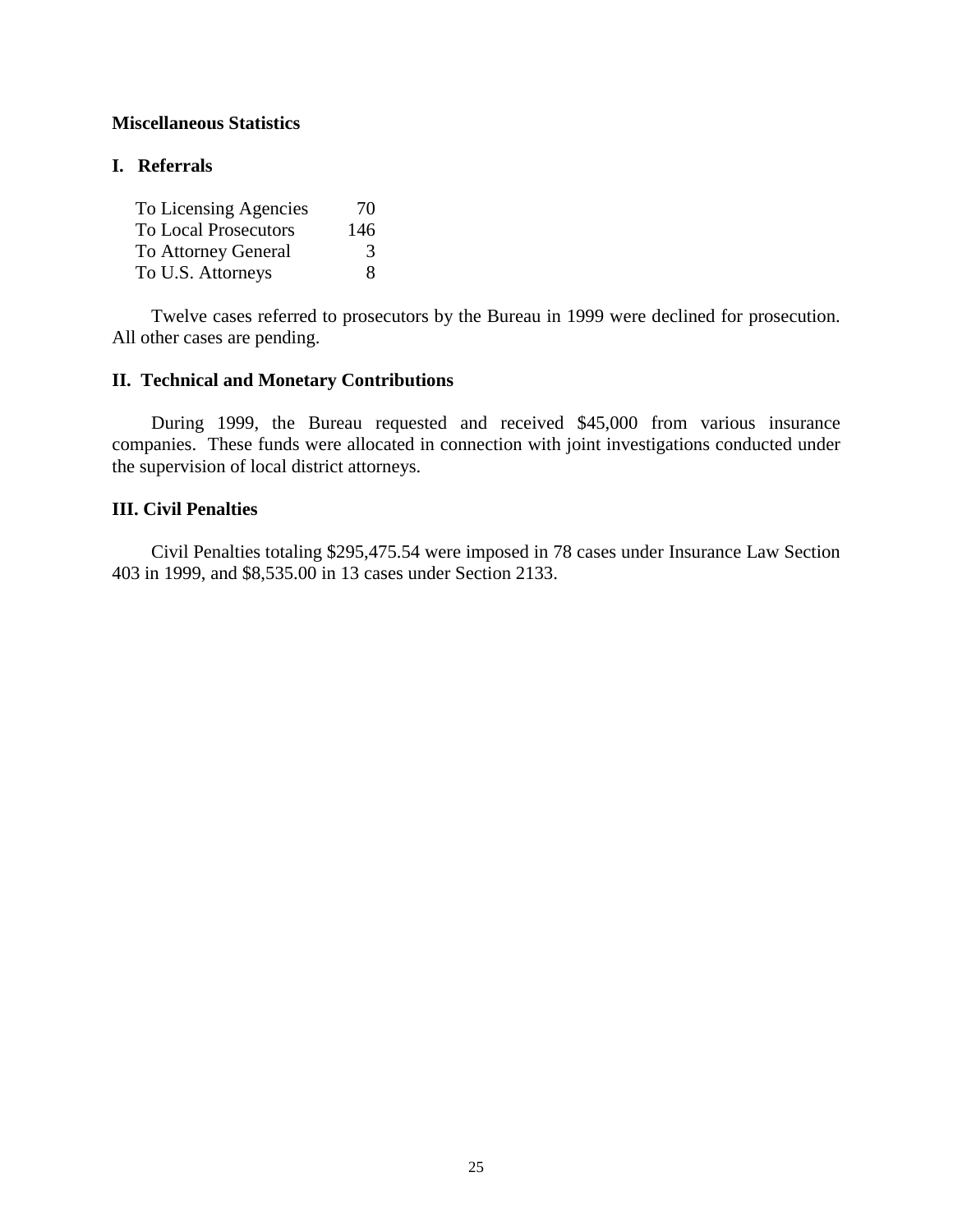## **Insurance Frauds Bureau Continuing Education Program 1999**

|             |                                               |                      | <b>Number</b><br><sub>of</sub> |
|-------------|-----------------------------------------------|----------------------|--------------------------------|
| <u>Date</u> | <u>Group</u>                                  | Location             | <b>Attendees</b>               |
|             |                                               |                      |                                |
| 01/20/99    | Various Insurance Companies                   | New York City        | 90                             |
| 01/20/99    | Various Insurance Companies                   | New York City        | 35                             |
| 01/21/99    | Various Insurance Companies                   | Albany               | 20                             |
| 01/21/99    | Various Insurance Companies                   | Albany               | 20                             |
| 01/29/99    | <b>NYPD Auto Crime School</b>                 | New York City        | 21                             |
| 02/01/99    | Various Insurance Companies                   | New York City        | 15                             |
| 02/04/99    | <b>State Insurance Fund</b>                   | <b>Buffalo</b>       | 64                             |
| 02/06/99    | Hamberger & Weiss Law Firm                    | Hamburg              | 18                             |
| 02/09/99    | <b>New York Insurance Association</b>         | Albany               | 100                            |
| 02/16/99    | Travelers P&C Insurance Company               | Cohoes               | 10                             |
| 02/19/99    | <b>NYPD Auto Crime School</b>                 | New York City        | 32                             |
| 03/05/99    | National Insurance Crime Bureau               | New York City        | 10                             |
| 03/05/99    | <b>NYPD Auto Crime School</b>                 | New York City        | 29                             |
| 03/19/99    | <b>NYPD Auto Crime School</b>                 | New York City        | 20                             |
| 03/24/99    | Columbian Mutual Life Insurance Co.           | Vestal               | 20                             |
| 03/29/99    | NYS Academy of Fire Science                   | <b>Montour Falls</b> | 30                             |
| 3/29/99     | <b>Otsego County Volunteer Fire</b>           | Worcester            | 37                             |
| 03/30/99    | State Farm Mgt. Fraud Awareness Seminar       | Melville             | 200                            |
| 04/09/99    | <b>NYPD Auto Crime School</b>                 | New York City        | 5                              |
| 04/16/99    | <b>NYPD Auto Crime School</b>                 | New York City        | 19                             |
| 04/20/99    | Hamberger & Weiss Law Firm                    | Hamburg              | 205                            |
| 05/06/99    | <b>New York Insurance Association</b>         | Syracuse             | 60                             |
| 05/07/99    | <b>NYPD Auto Crime School</b>                 | New York City        | 25                             |
| 05/21/99    | <b>NYPD Auto Crime School</b>                 | New York City        | 20                             |
| 05/25/99    | <b>IFB Frauds Conference</b>                  | New York City        | 250                            |
| 05/26/99    | NYS Academy of Fire Science                   | <b>Montour Falls</b> | 25                             |
| 05/28/99    | <b>NYPD Auto Crime School</b>                 | New York City        | 17                             |
| 06/04/99    | <b>NYPD Auto Crime School</b>                 | New York City        | 7                              |
| 06/14/99    | NYS Academy of Fire Science                   | Montour Falls        | 30                             |
| 06/25/99    | <b>NYPD Auto Crime School</b>                 | New York City        | 23                             |
| 06/30/99    | <b>Atlantic Mutual Insurance Companies</b>    | Morristown, NJ       | 16                             |
| 07/02/99    | <b>NYPD Auto Crime School</b>                 | New York City        | 8                              |
| 07/07/99    | <b>State Farm Special Investigations Unit</b> | Lakeville            | 12                             |
| 07/27/99    | <b>CGU</b> Insurance Company                  | Melville             | 52                             |
| 07/23/99    | <b>NYPD Auto Crime School</b>                 | New York City        | 20                             |
| 07/28/99    | <b>Summer College for District Attorneys</b>  | Syracuse             | 50                             |
| 08/06/99    | New York Health Insurers                      | New York City        | 40                             |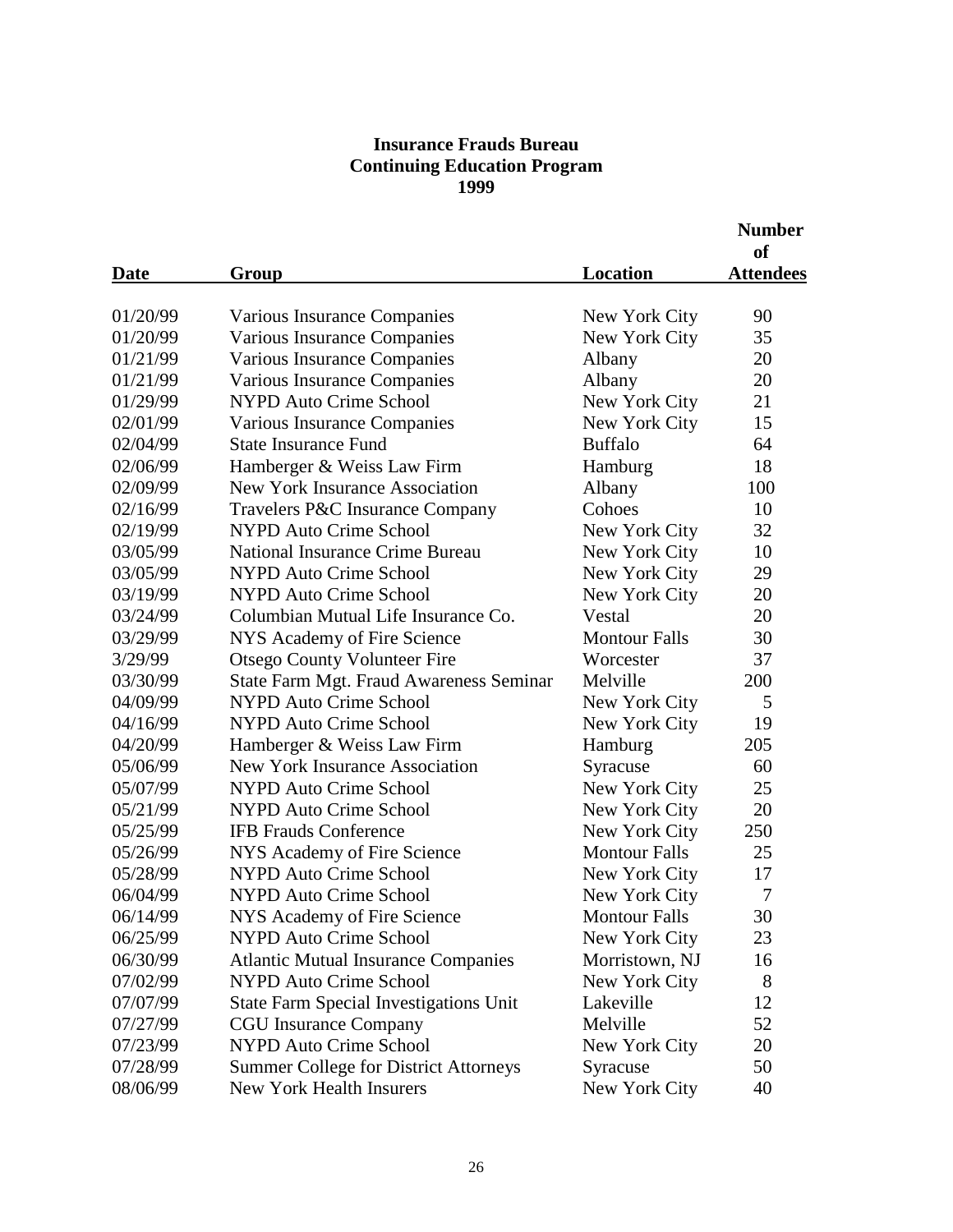| 08/09/99   | Cap. Dist. Health Care Fraud Working Grp.   | Albany               | 30  |
|------------|---------------------------------------------|----------------------|-----|
| 08/20/99   | <b>NYPD Auto Crime School</b>               | New York City        | 16  |
| 08/27/99   | <b>NYPD Auto Crime School</b>               | New York City        | 20  |
| 09/10/99   | <b>NOVA</b> Insurance Group                 | <b>Buffalo</b>       | 16  |
| 09/15/99   | <b>CGU</b> Insurance Company                | Rochester            | 36  |
| 09/21/99   | <b>CPCU</b> – Northeast Chapter             | Albany               | 44  |
| 09/24/99   | <b>NYPD Auto Crime School</b>               | New York City        | 17  |
| 09/28/99   | <b>Allstate Insurance Company</b>           | Amherst              | 78  |
| 09/29/99   | Fireman's Fund Insurance Co.                | Amherst              | 10  |
| 09/29/99   | <b>CGU</b> Insurance Company                | <b>West Amherst</b>  | 43  |
| 09/30/99   | <b>CGU</b> Insurance Company                | <b>West Amherst</b>  | 32  |
| 10/06/99   | <b>Insurance Fraud Mgmt. Advisory Panel</b> | Baltimore, MD        | 50  |
| 10/08/99   | <b>NYPD Auto Crime School</b>               | New York City        | 23  |
| 10/13/99   | <b>CGU</b> Insurance Company                | Albany               | 35  |
| 10/19/99   | <b>CGU</b> Insurance Company                | Syracuse             | 38  |
| 10/20/99   | Chubb Insurance Group                       | Rochester            | 15  |
| 10/20/99   | NYS Chapter of Special Investigative Units  | Schenectady          | 55  |
| 10/22/99   | <b>NYPD Auto Crime School</b>               | New York City        | 21  |
| 10/25/99   | NYS Office of Fire Prevention & Control     | <b>Montour Falls</b> | 38  |
| 10/26/99   | <b>State Farm Insurance Companies</b>       | <b>Ballston</b> Spa  | 86  |
| 10/29/99   | Royal/Sunalliance Insurance Companies       | Amherst              | 23  |
| 10/29/99   | <b>NYPD Auto Crime School</b>               | New York City        | 26  |
| 11/04/99   | <b>Allstate Insurance Company</b>           | Albany               | 64  |
| 11/05/99   | <b>NYPD Auto Crime School</b>               | New York City        | 13  |
| 11/9-10/99 | NY Anti Car Theft & Fraud Association       | Tarrytown            | 200 |
| 11/11/99   | <b>NYPD Auto Crime School</b>               | New York City        | 11  |
| 11/12/99   | <b>Allstate Insurance Company</b>           | <b>East Syracuse</b> | 26  |
| 11/16/99   | <b>IFB Frauds Conference</b>                | New York City        | 200 |
| 11/17/99   | <b>CGU</b> Insurance Company                | New York City        | 66  |
| 11/18/99   | <b>Allstate Insurance Company</b>           | Fishkill             | 64  |
| 12/01/99   | <b>Allstate Insurance Company</b>           | Saratoga Springs     | 250 |
| 12/02/99   | College of Insurance                        | New York City        | 60  |
| 12/03/99   | <b>NYPD Auto Crime School</b>               | New York City        | 16  |
| 12/10/99   | <b>Allstate Insurance Company</b>           | <b>East Syracuse</b> | 43  |
|            |                                             |                      |     |

## **TOTAL 71 insurers/law enforcement agencies 3,420**

 **participants**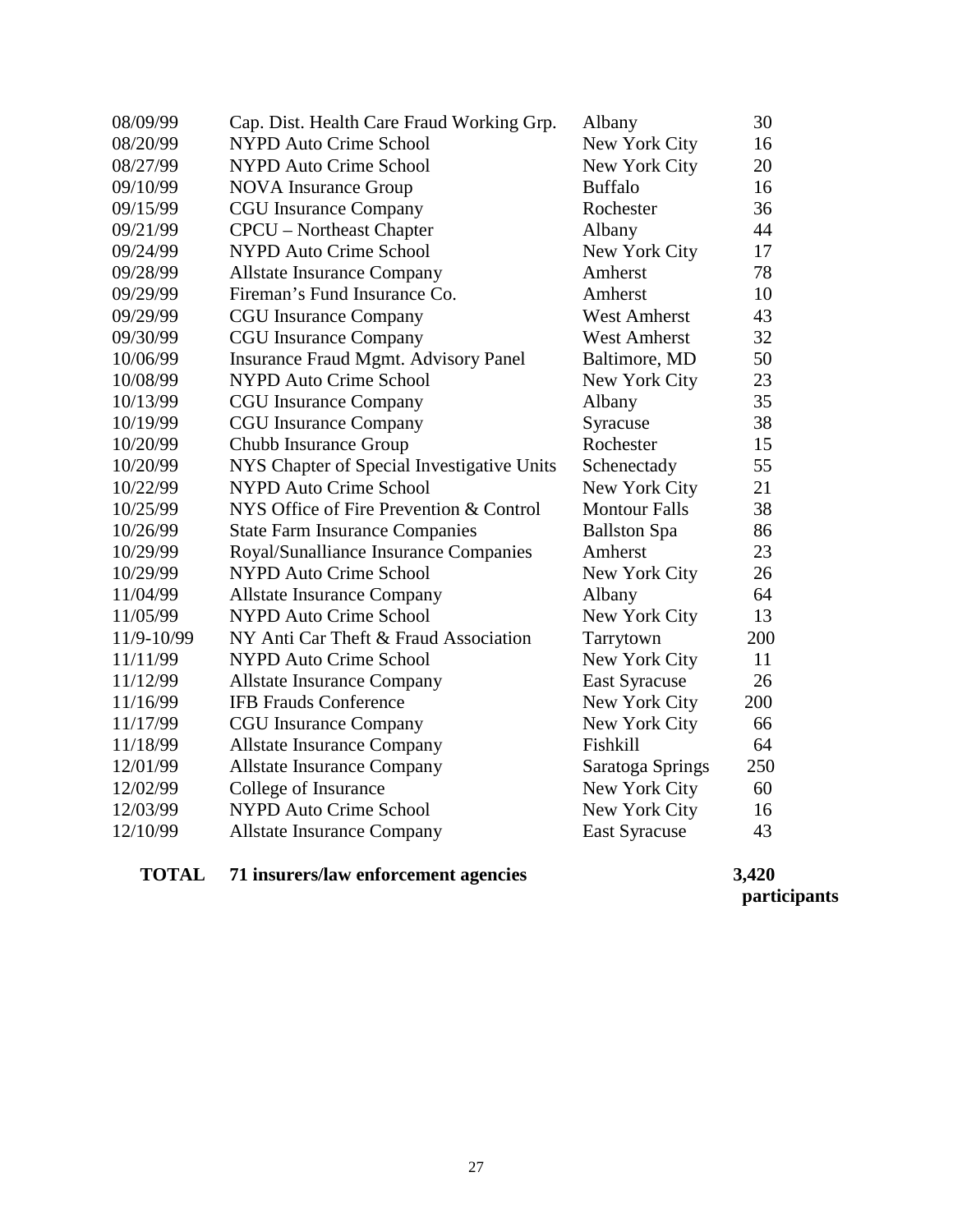## **APPROVED FRAUD PREVENTION PLANS**

| <b>Insurance Companies</b>         | # of<br><b>Investigators</b> | <b>Approval</b><br><b>Date</b> | <b>Implemented</b> |
|------------------------------------|------------------------------|--------------------------------|--------------------|
| Acceptance                         | 6                            | 4/16/99                        | Within 6 mos.      |
| Aetna                              | 7                            | 3/5/99                         | Immediately        |
| <b>AFLAC</b>                       | 5                            | 4/16/99                        | Immediately        |
| Agway                              | $\mathbf{1}$                 | 2/11/99                        | Immediately        |
| <b>AIG</b>                         | 10                           | 12/10/99                       | Immediately        |
| Allianz/Preferred                  | $\overline{2}$               | 6/10/99                        | Within 6 mos.      |
| Allmerica Financial                | 10                           | 2/16/99                        | Immediately        |
| Allstae Life                       | $\overline{2}$               | 4/1/99                         | Immediately        |
| Allstate                           | 50                           | 7/1/99                         | Immediately        |
| <b>Amalgamated Life</b>            | $\overline{2}$               | 4/16/99                        | Immediately        |
| American Agent                     | 11                           | 6/10/99                        | Within 6 mos.      |
| American Bankers Life              | 4                            | 5/6/99                         | Immediately        |
| American Bankers P/C               | 8                            | 5/28/99                        | Immediately        |
| <b>American Medical</b>            | 11                           | 7/1/99                         | Within 4 mos.      |
| American Progressive (Penn Life)   | $\mathbf{1}$                 | 12/15/99                       | 1/1/00             |
| <b>American Transit</b>            | 3                            | 4/19/99                        | Immediately        |
| <b>AMEX Assurance</b>              | $\mathbf{1}$                 | 10/22/99                       | Immediately        |
| Amica Life                         | 10                           | 4/16/99                        | Immediately        |
| Amica Mutual                       | 1                            | 2/16/99                        | Immediately        |
| <b>Amwest Surety</b>               | 4                            | 2/16/99                        | Immediately        |
| <b>Atlantic Casualty</b>           | $\mathbf{1}$                 | 12/16/99                       | Immediately        |
| <b>Atlantic Mutual</b>             | $\overline{2}$               | 2/16/99                        | Immediately        |
| <b>AUSA</b>                        | Contracted                   | 6/10/99                        | Jul-99             |
| <b>Blue Cross - Rochester</b>      | 6                            | 4/1/99                         | 7/1/99             |
| <b>Blue Ridge</b>                  | 3                            | 3/5/99                         | Immediately        |
| <b>Capital District Physicians</b> | 1                            | 5/28/99                        | Within 6 mos.      |
| Central                            | Contracted                   | 12/16/99                       | Immediately        |
| <b>CGU</b>                         | 22                           | 2/16/99                        | Immediately        |
| Chubb Group                        | 4                            | 4/23/99                        | Immediately        |
| Cigna (ACE USA)                    | 3                            | 10/15/99                       | Immediately        |
| Cigna (Health Care)                | 18                           | 3/5/99                         | Immediately        |
| Cigna (INA LIFE)                   | 16                           | 4/1/99                         | Immediately        |
| Clarendon                          | Contracted                   | 5/28/99                        | Immediately        |
| <b>CNA</b>                         | 11                           | 7/9/99                         | Within 6 mos.      |
| <b>Colonial Penn</b>               | 5                            | 4/1/99                         | Immediately        |
| <b>Combined Life</b>               | 1                            | 3/5/99                         | Within 6 mos.      |
| Country Wide                       | 5                            | 9/10/99                        | Immediately        |
| Crum & Forster                     | 1                            | 3/26/99                        | Immediately        |
| <b>CUNA Mutual</b>                 | $\overline{c}$               | 5/28/99                        | Within 6 mos.      |
| Dairyland (Sentry)                 | 3                            | 3/19/99                        | Immediately        |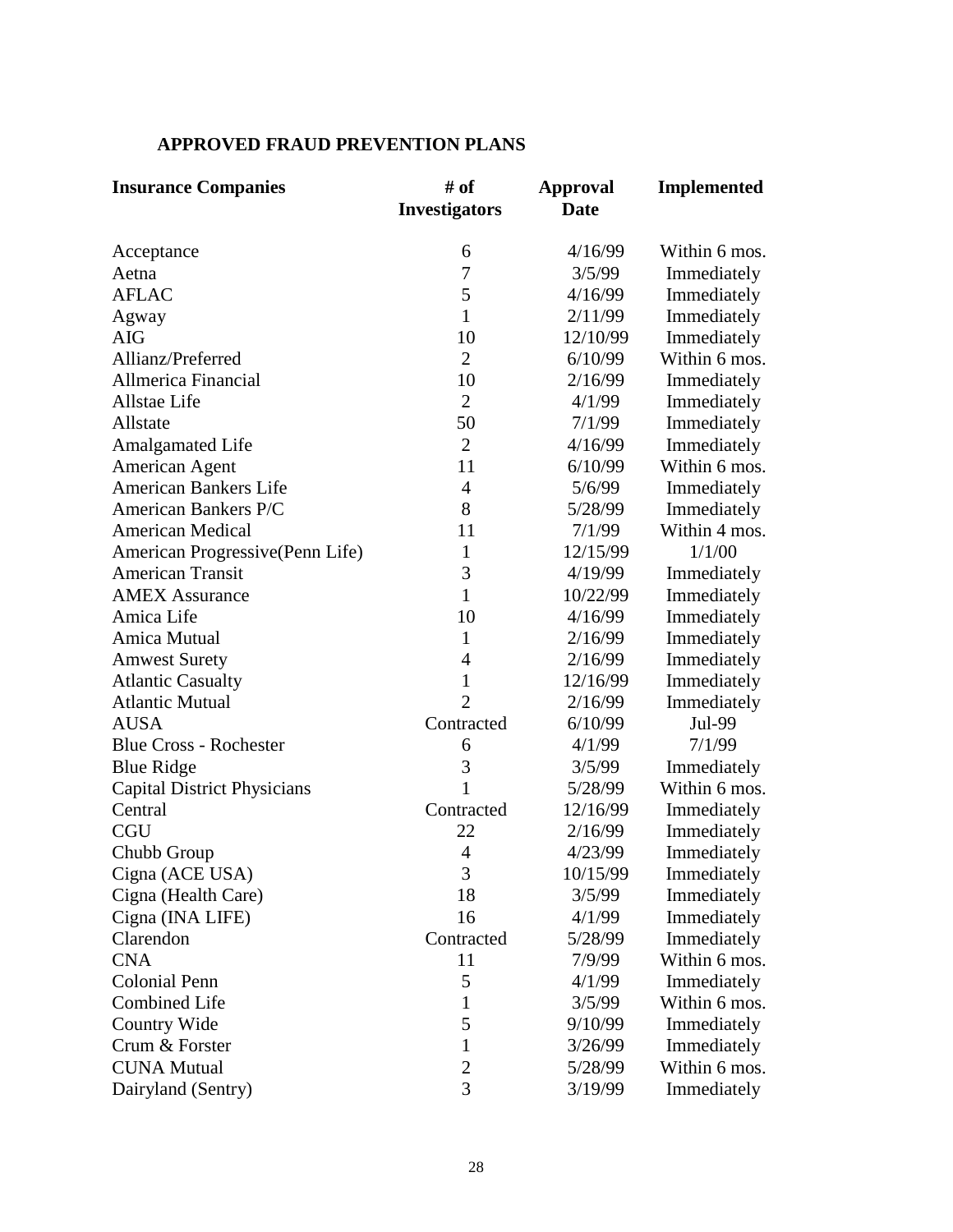| Delta Dental                           | $\mathbf{1}$   | 7/26/99  | 10/1/99       |
|----------------------------------------|----------------|----------|---------------|
| Eagle (Robert Plan)                    | 23             | 5/6/99   | Immediately   |
| Electric                               | $\overline{2}$ | 2/16/99  | Immediately   |
| Empire                                 | 7              | 3/26/99  | Immediately   |
| <b>Empire Blue Cross</b>               | 24             | 2/16/99  | 4/1/99        |
| Erie                                   | $\mathbf{1}$   | 3/19/99  | Immediately   |
| Eveready                               | Contracted     | 10/15/99 | Within 6 mos. |
| Farm Family                            | $\mathbf{1}$   | 3/5/99   | Immediately   |
| <b>FICO</b>                            | 11             | 3/5/99   | Within 6 mos. |
| Fiduciary                              | $\overline{2}$ | 6/10/99  | Within 6 mos. |
| Fireman's Fund                         | 11             | 6/10/99  | Immediately   |
| <b>First Ameritas</b>                  | 9              | 5/6/99   | Within 6 mos. |
| <b>First Fortis Life</b>               | 6              | 7/9/99   | Within 6 mos. |
| <b>First Rehabilitation</b>            | 3              | 4/16/99  | Immediately   |
| <b>First Reliance</b>                  | $\overline{2}$ | 10/5/99  | Within 30     |
|                                        |                |          | days          |
| <b>First United American</b>           | $\overline{4}$ | 10/15/99 | Immediately   |
| Freemont                               | $\mathbf{1}$   | 7/1/99   | Immediately   |
| <b>GEICO</b> Direct                    | 29             | 4/26/99  | Immediately   |
| Gerber                                 | $\mathbf{1}$   | 3/5/99   | 4/28/99       |
| <b>GHI</b>                             | 8              | 7/1/99   | Immediately   |
| <b>Great American</b>                  | $\overline{4}$ | 6/18/99  | Immediately   |
| Great western                          | $\overline{4}$ | 6/18/99  | Within 6 mos. |
| Guardian                               | 18             | 5/21/99  | Within 6 mos. |
| Harleysville                           | 5              | 2/16/99  | Within 6 mos. |
| Hartford Life                          | 6              | 7/26/99  | Immediately   |
| HealthCare Plan                        | $\overline{2}$ | 6/18/99  | Within 6 mos. |
| Highlands                              | Contracted     | 8/12/99  | Immediately   |
| <b>HIP</b> Health                      | 3              | 3/5/99   | Within 6 mos. |
| <b>IDS</b> Life                        | $\mathbf{1}$   | 11/22/99 | Within 6 mos. |
| <b>Independent Health</b>              | $\overline{c}$ | 5/21/99  | Within 6 mos. |
| Infinity                               | $\overline{4}$ | 4/1/99   | Immediately   |
| Integon                                | 7              | 5/28/99  | Within 6 mos. |
| Interboro                              | 11             | 6/10/99  | Immediately   |
| Integrity Plus (Empire Plan)           | $\overline{2}$ | 4/12/99  | Within 6 mos. |
| Integrity Plus(United H/C- Upstate NY) | 13             | 3/5/99   | 4/1/99        |
| <b>ITT</b> Hartford                    | 15             | 7/26/99  | Immediately   |
| John Hancock                           | $\mathbf{1}$   | 3/19/99  | Immediately   |
| Kaiser Permanente                      | 3              | 3/19/99  | 4/99          |
| Kemper                                 | 3              | 5/28/99  | Immediately   |
| Lancer                                 | $\overline{2}$ | 5/6/99   | Immediately   |
| Leader                                 | $\overline{c}$ | 9/27/99  | Immediately   |
| Legion                                 | $\mathbf{1}$   | 7/1/99   | Immediately   |
| <b>Liberty Mutual</b>                  | 16             | 3/26/99  | Within 6 mos. |
| <b>Mass Mutual</b>                     | 5              | 10/15/99 | Immediately   |
| <b>MDNY</b>                            | Contracted     | 12/16/99 | Within 3 mos. |
|                                        |                |          |               |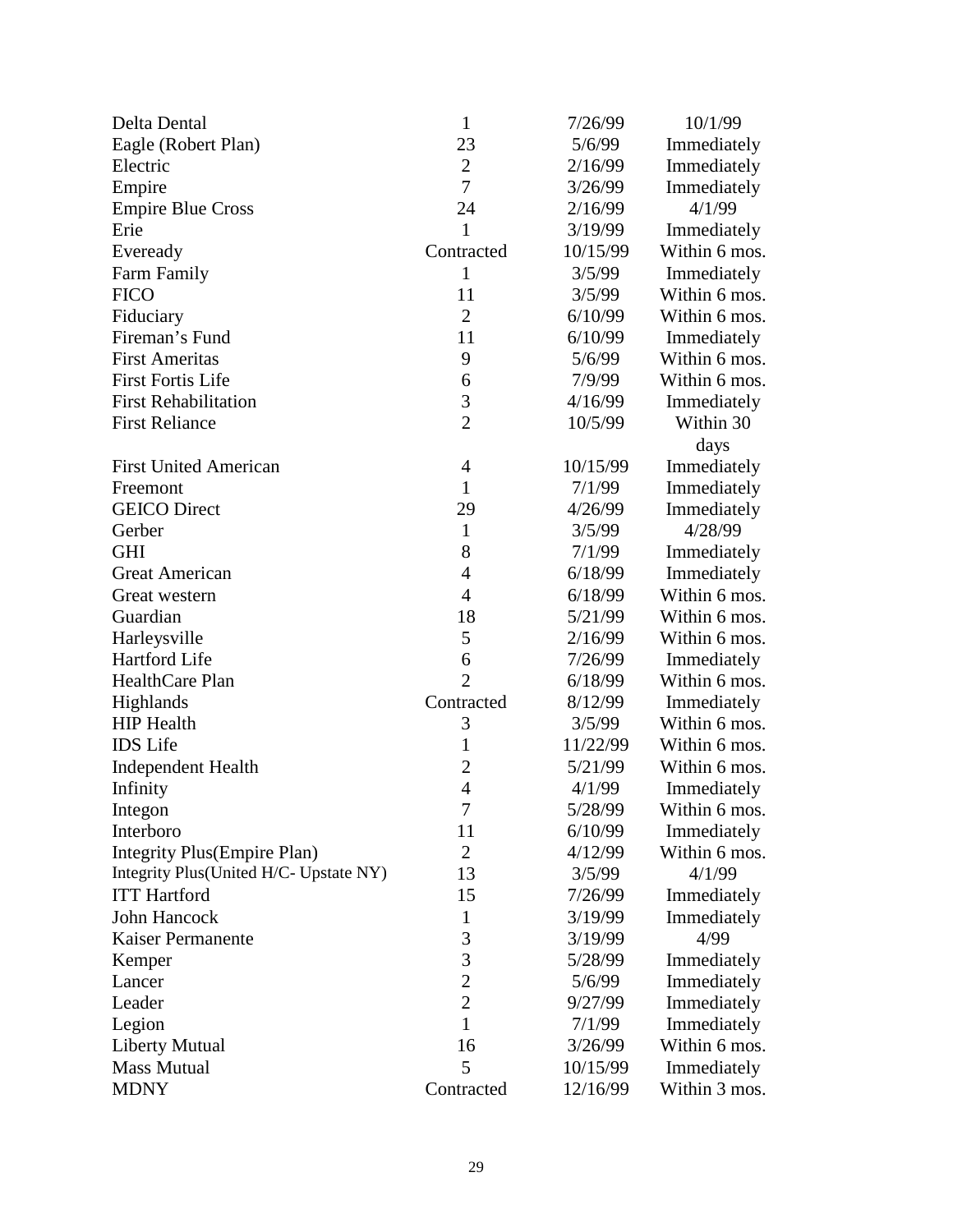| Merchants                       | $\overline{2}$ | 2/16/99  | Immediately   |
|---------------------------------|----------------|----------|---------------|
| Merchants & Business Men's      | 12             | 3/5/99   | Immediately   |
| MetLife                         | 6              | 5/21/99  | Immediately   |
| <b>MetLife Property</b>         | 6              | 4/1/99   | Immediately   |
| Metroplus                       | 5              | 11/1/99  | Within 6 mos. |
| Michigan Millers                | 20             | 10/5/99  | Within 6 mos. |
| <b>MSI- Mutual Service Life</b> | Contracted     | 11/26/99 | Within 6 mos. |
| Mutual of Omaha                 | 9              | 7/26/99  | Within 6 mos. |
| <b>MVP</b> Health               | $\overline{2}$ | 6/18/99  | Within 6 mos. |
| <b>National General</b>         | 9              | 4/1/99   | Immediately   |
| <b>National Grange Mutual</b>   | $\overline{2}$ | 5/21/99  | Immediately   |
| Nationwide                      | 13             | 3/5/99   | Immediately   |
| North Star                      | $\overline{4}$ | 4/16/99  | Immediately   |
| Northwestern Mutual             | 1              | 3/5/99   | 7/31/99       |
| <b>Nova</b>                     | 1              | 3/5/99   | Immediately   |
| NY Care Plus(BC&BS Western NY)  | $\overline{2}$ | 4/23/99  | Immediately   |
| NY Central Mutual               | 12             | 9/7/99   | Immediately   |
| NY Life                         | $\mathbf{1}$   | 6/10/99  | 9/1/99        |
| <b>Ohio Casualty Group</b>      | $\overline{4}$ | 1/7/00   | Within 6 mos. |
| Oxford Health                   | 7              | 5/28/99  | Immediately   |
| Peerless                        | $\overline{c}$ | 9/14/99  | Within 6 mos. |
| Phoenix Home Life               | 5              | 6/18/99  | Within 6 mos. |
| Physicians Health Service       | $\mathbf{1}$   | 7/26/99  | Within 6 mos. |
| <b>Preferred Care</b>           | $\overline{2}$ | 2/16/99  | 4/15/99       |
| <b>Preferred Mutual</b>         | $\overline{2}$ | 5/6/99   | Immediately   |
| Principal Life                  | $\mathbf{1}$   | 4/23/99  | Immediately   |
| Progressive Casualty            | 20             | 2/16/99  | Immediately   |
| Provident                       | 11             | 2/16/99  | Immediately   |
| Provident Washington            | Contracted     | 12/16/99 | Within 6 mos. |
| Prudential                      | 6              | 5/28/99  | Immediately   |
| <b>PSM</b>                      | $\mathbf{1}$   | 3/19/99  | 7/1/99        |
| Reliance                        | $\overline{2}$ | 3/5/99   | Immediately   |
| <b>Reliaster Life</b>           | $\overline{4}$ | 4/9/99   | Immediately   |
| Response                        | 1              | 9/14/99  | Immediately   |
| Royal & Sunalliance             | 9              | 4/16/99  | Immediately   |
| Safeco                          | $\overline{c}$ | 4/23/99  | Immediately   |
| <b>Security Mutual</b>          | $\overline{2}$ | 3/5/99   | Immediately   |
| Selective                       | 3              | 2/16/99  | Immediately   |
| St Paul                         | $\overline{4}$ | 5/21/99  | Immediately   |
| <b>Standard Security</b>        | Contracted     | 9/16/99  | Within 6 mos. |
| <b>State Farm</b>               | 110            | 5/28/99  | Within 6 mos. |
| <b>State Fund</b>               | 12             | 2/16/99  | 6/1/6/99      |
| State-Wide                      | Contracted     | 11/19/99 | Within 6 mos. |
| Sterling                        | 1              | 5/10/99  | Immediately   |
| Teachers                        | Contracted     | 3/5/99   | Within 6 mos. |
| Travelers                       | 26             | 3/5/99   | Immediately   |
|                                 |                |          |               |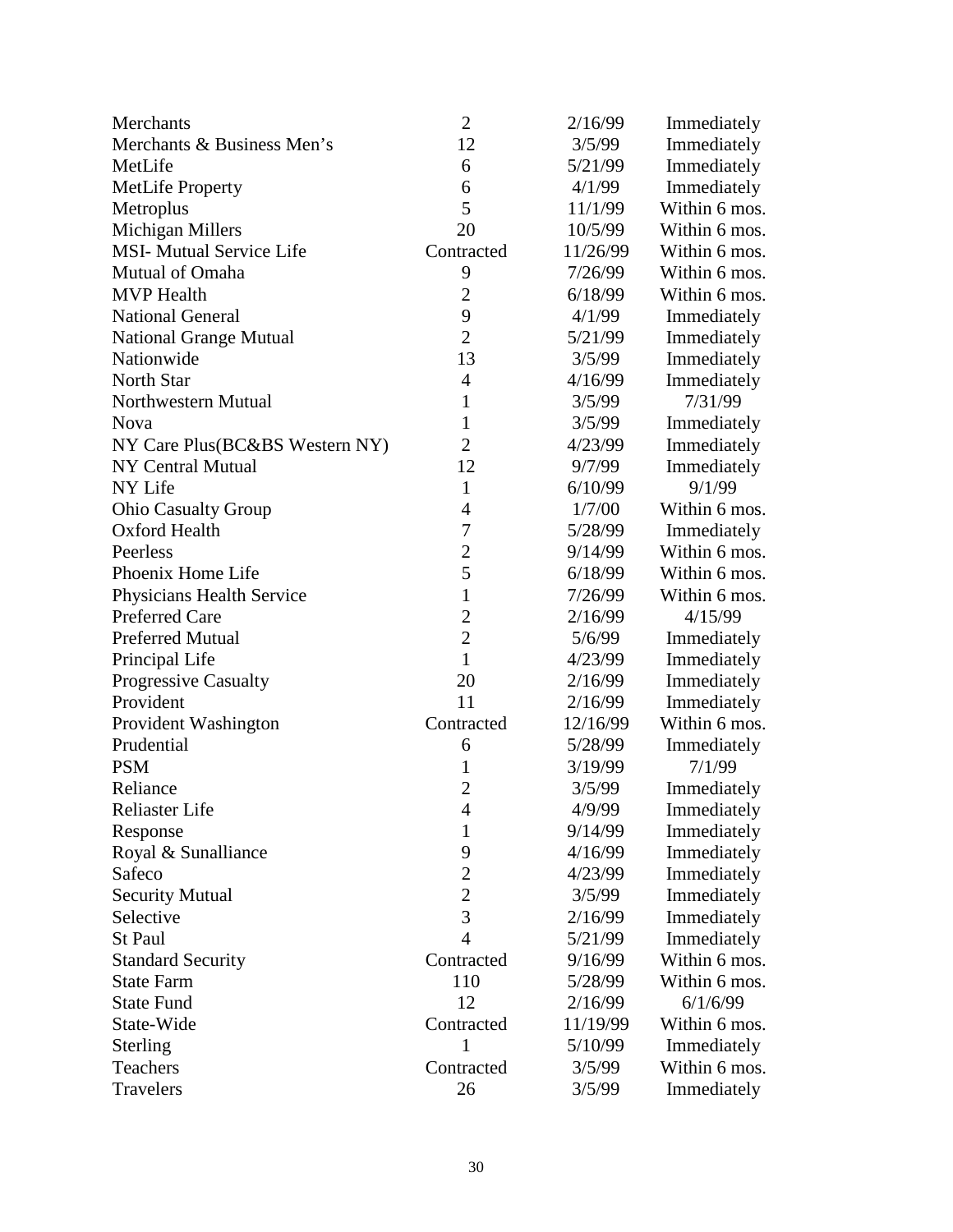| Trustmark                    | 8          | 6/18/99  | Within 6 mos. |
|------------------------------|------------|----------|---------------|
| U.S. Life                    | 5          | 5/6/99   | Immediately   |
| <b>ULICO</b>                 |            | 5/28/99  | Within 6 mos. |
| <b>Union Fidelity</b>        | 3          | 6/18/99  | Immediately   |
| United Health Care Integrity | 3          | 9/3/99   | Within 6 mos. |
| <b>USSA</b>                  | 15         | 8/19/99  | Immediately   |
| <b>Utica Mutual</b>          | 4          | 5/6/99   | Immediately   |
| <b>VYTRA</b>                 | 2          | 7/1/99   | Immediately   |
| Wausau                       | 2          | 11/19/99 | Immediately   |
| Wellcare                     | Contracted | 11/26/99 | Within 6 mos. |
| Windsor                      | 3          | 4/9/99   | Immediately   |
| Zurich U.S.                  | Contracted | 10/22/99 | Immediately   |

## **TOTAL 143 Plans**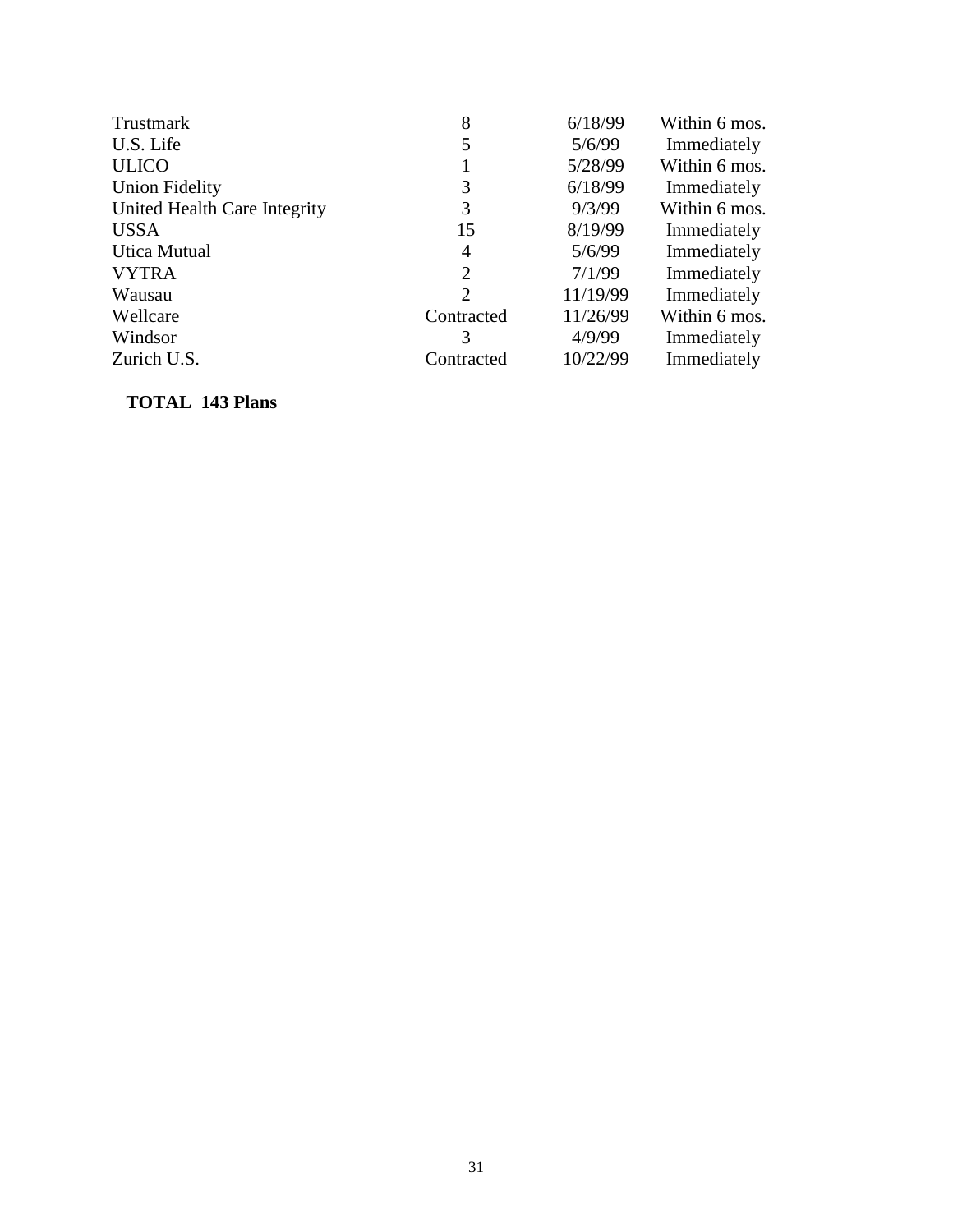#### **INSURANCE FRAUDS BUREAU STAFF December 31, 1999**

#### **NEW YORK CITY OFFICE**

**Director** 

Assistant Director

Principal Investigator

7 Associate Investigators

18 Senior Investigators

14 Investigators

Principal Insurance Examiner

Senior Insurance Examiner

2 Insurance Examiners

Assistant Director of Research

Secretary I

Calculations Clerk 2

5 Keyboard Specialists

**ALBANY OFFICE**  4 Investigators Insurance Examiner

**BUFFALO OFFICE**  Chief Investigator

2 Senior Investigators

**ROCHESTER OFFICE** 

Senior Investigator

**SYRACUSE OFFICE** 

Associate Investigator Investigator

**ONEONTA OFFICE**  Senior Investigator

**MINEOLA OFFICE** 

Associate Investigator 3 Senior Investigators 3 Investigators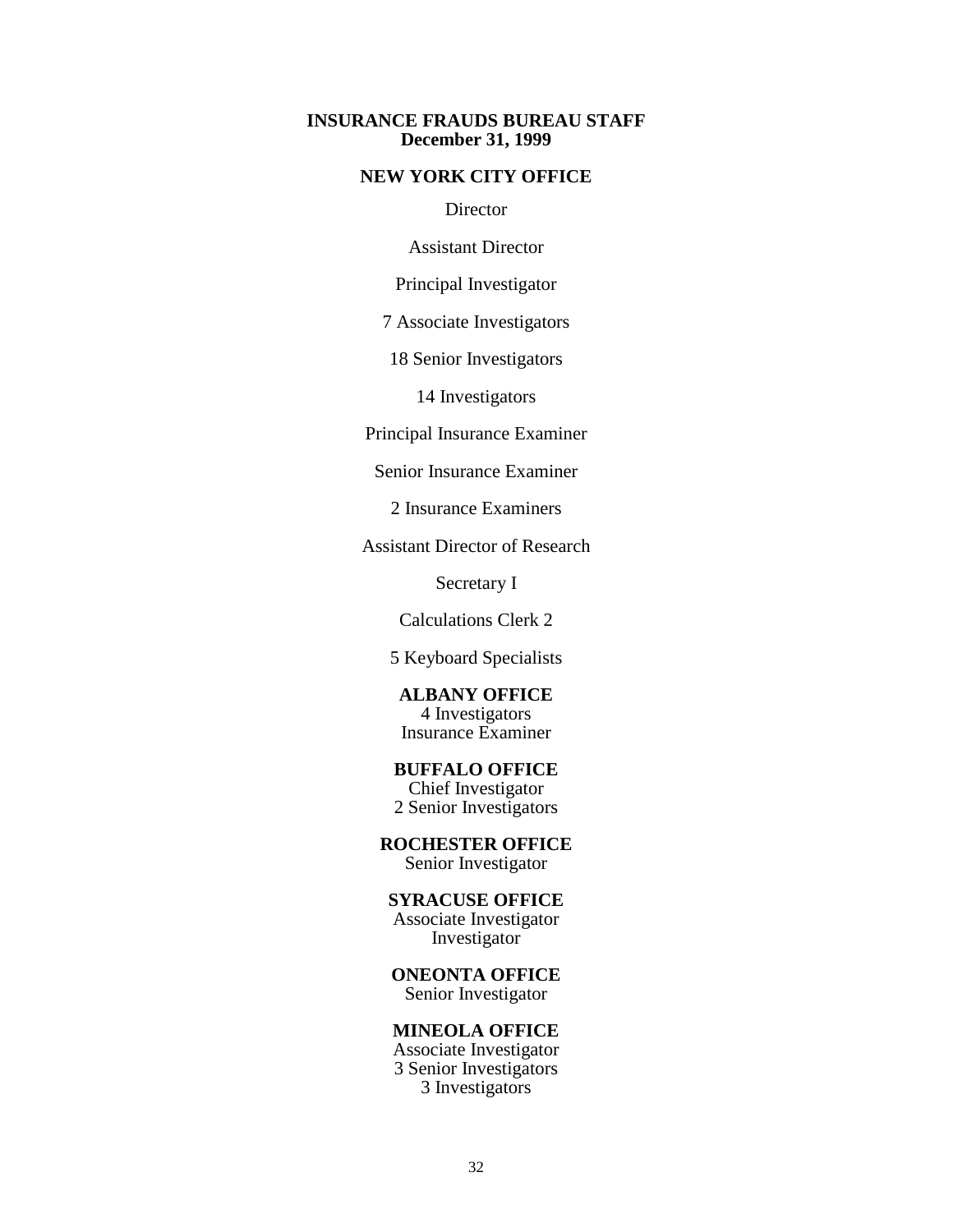#### **INSURANCE FRAUDS BUREAU OFFICES**

#### **NEW YORK CITY OFFICE**

25 Beaver Street Suite 542 New York, NY 10004 (212) 480-6074 FAX #(212) 480-6066

**----------------------------------------------------------**

#### **ALBANY OFFICE**

---------------------------------------------------------------------- Agency Building 1 The Gov. Nelson A. Rockefeller Empire State Plaza Albany, NY 12257 (518) 474-2632 FAX #(518) 473-0369

#### **BUFFALO OFFICE**

Walter Mahoney State Office Bldg. 65 Court Street - Rm. 7 Buffalo, NY 14202 (716) 847-7622 or 7618 FAX #(716) 847-7925

**------------------------------------------------------------------------**

#### **ROCHESTER OFFICE**

**-------------------------------------------------------------------------** 189 North Water Street Rochester, NY 14604 (716) 325-1857 FAX #(716) 325-1857

#### **SYRACUSE OFFICE**

620 Erie Blvd., West Suite 105 Syracuse, NY 13204 (315) 423-1102 FAX#(315)423-1102

#### **------------------------------------------------------------**

**ONEONTA OFFICE**  28 Hill Street, Room 326 Oneonta, NY 13820 (607) 433-0108 FAX #(607)433-0284

**------------------------------------------------------------**

#### **MINEOLA OFFICE**

200 Old Country Road Suite 340 Mineola, NY 11501 (516) 248-5870 FAX # (516) 248-5727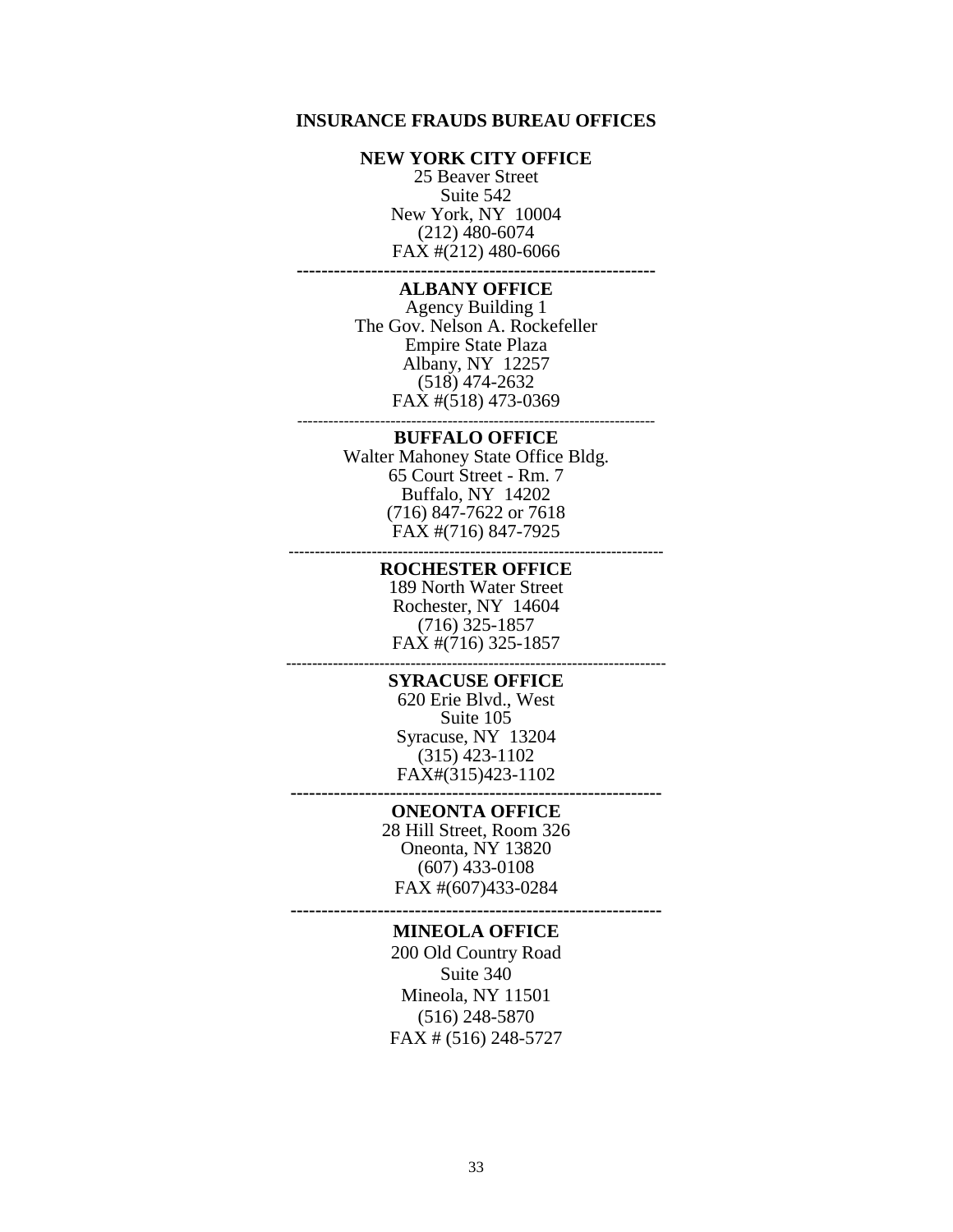

**INSURANCE DEPARTMENT**  25 BEAVER STREET NEW YORK, NEW YORK 10004

> **Circular Letter No. 26 (1999) September 13, 1999**

## **TO:All Insurers and Self-Insurers**

## **RE:Revised Insurance Department Fraud Reporting Form (IFB-1 REV. 8/99)**

Section 405 of the New York Insurance Law requires insurers and self-insurers to report to the Insurance Frauds Bureau all incidents of suspected insurance fraud on a form prescribed by the Superintendent. Effective immediately, the Superintendent has replaced the original Fraud Reporting Form (IFB-1) with Form IFB-1 REV. 8/99. The new Form is designed to elicit more specific information about suspected insurance fraud. The enhanced information will help to expedite the Frauds Bureau's review process and ensure a prompt investigation of each report.

In addition to the information requested on Reporting Form IFB-1, the new Form seeks the following information:

> Question 1 requests information on whether the current report has previously been submitted.

Question 2 lists types of loss and asks which type the report involves.

Question 3 requests the VIN and license plate number for reports involving auto insurance fraud or fraudulent identification cards.

Question 4 asks for the status of the claim involved (*i.e*., whether the claim has been paid), and the SIU number.

Questions 5 and 6 request no additional information. However, these questions are now presented in an easy-to-follow format.

Insurers are advised that Reporting Form IFB-1 REV. 8/99 is effective upon receipt of this Circular Letter. A copy of the new Form is attached.

Very truly yours,

\_\_\_\_\_\_\_\_\_\_\_\_\_\_\_\_\_\_\_\_\_\_\_\_\_\_

Charles DeRienzo **Director** Insurance Frauds Bureau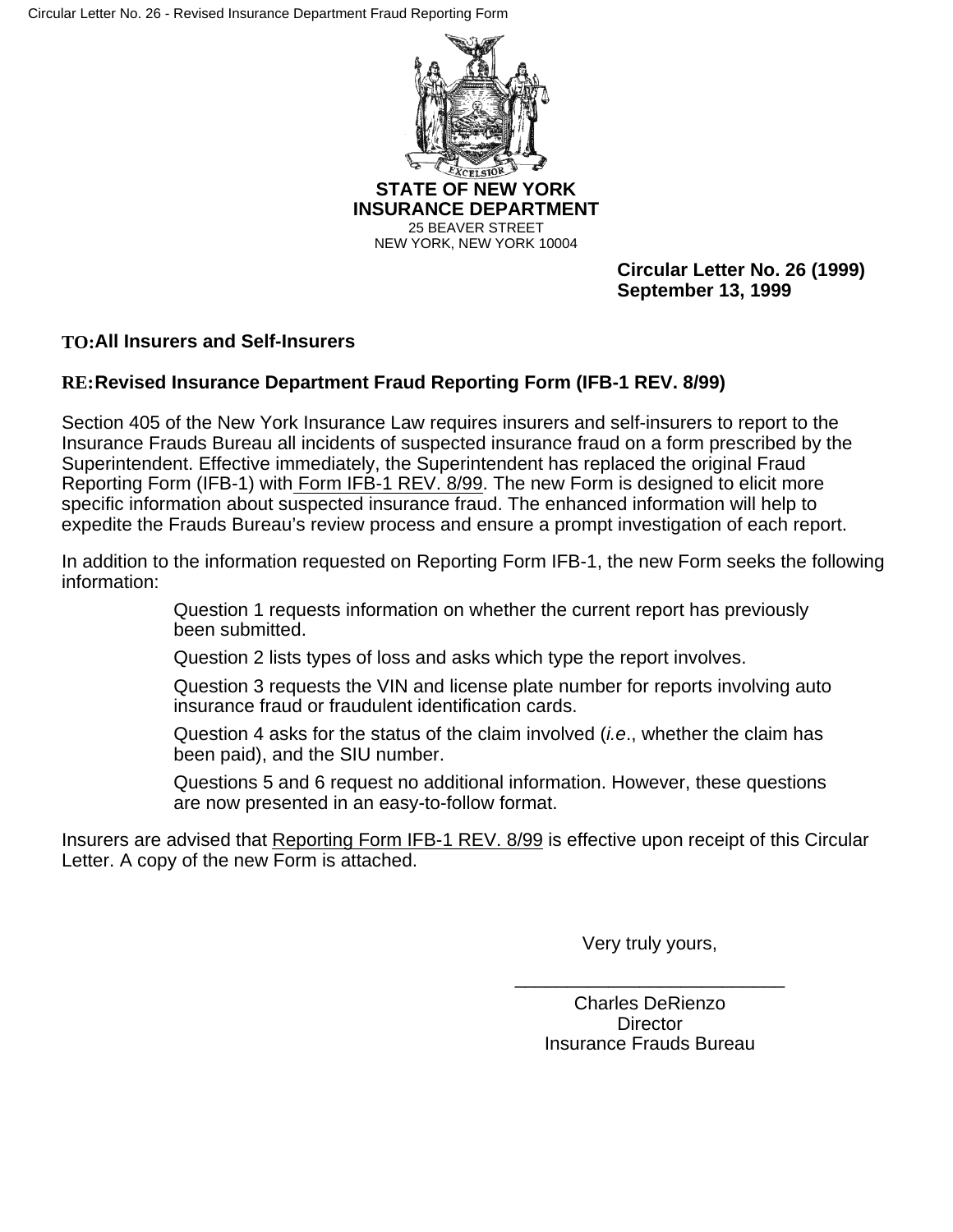|                                                                                                                                                                                                                                                                                                                                                                                                                                                                                                                                                                                                                                                                 | 1). Information furnished by:                                |                                                   |  |  |
|-----------------------------------------------------------------------------------------------------------------------------------------------------------------------------------------------------------------------------------------------------------------------------------------------------------------------------------------------------------------------------------------------------------------------------------------------------------------------------------------------------------------------------------------------------------------------------------------------------------------------------------------------------------------|--------------------------------------------------------------|---------------------------------------------------|--|--|
|                                                                                                                                                                                                                                                                                                                                                                                                                                                                                                                                                                                                                                                                 |                                                              | Company Name: <a></a>                             |  |  |
|                                                                                                                                                                                                                                                                                                                                                                                                                                                                                                                                                                                                                                                                 | Address: ————————————————————                                |                                                   |  |  |
| STATE OF NEW YORK<br><b>INSURANCE DEPARTMENT</b><br><b>FRAUDS BUREAU</b>                                                                                                                                                                                                                                                                                                                                                                                                                                                                                                                                                                                        | NAIC#                                                        | <u> 1989 - Johann Barnett, fransk politiker (</u> |  |  |
| <b>25 BEAVER STREET</b><br>NEW YORK, NY 10004                                                                                                                                                                                                                                                                                                                                                                                                                                                                                                                                                                                                                   | Previously submitted? Yes ____ Log # ______________ No______ |                                                   |  |  |
| PLEASE PRINT/TYPE INFORMATION                                                                                                                                                                                                                                                                                                                                                                                                                                                                                                                                                                                                                                   |                                                              |                                                   |  |  |
| 2) Brief statement of suspect transaction. Date of loss _____________ Amount of loss ___________ County______<br>Type of loss: Auto______ Medical ______ Workers Comp. _____ Fraudulent cards_____ Other_____________<br><b>STATEMENT</b>                                                                                                                                                                                                                                                                                                                                                                                                                       |                                                              |                                                   |  |  |
| 3) Identify parties to suspect transaction: Name(s) A<br>Address (es)<br>Additional information on suspect(s)                                                                                                                                                                                                                                                                                                                                                                                                                                                                                                                                                   |                                                              |                                                   |  |  |
|                                                                                                                                                                                                                                                                                                                                                                                                                                                                                                                                                                                                                                                                 |                                                              |                                                   |  |  |
| 4) Identify your policy, claim or reference number under which the above transaction is recorded:                                                                                                                                                                                                                                                                                                                                                                                                                                                                                                                                                               |                                                              |                                                   |  |  |
| Claim # $\frac{1}{\text{Reference H} + \text{Reference H} + \text{Reference H} + \text{Frequency H} + \text{Polve H} + \text{Frequency H} + \text{Frequency H} + \text{Frequency H} + \text{Frequency H} + \text{Frequency H} + \text{Frequency H} + \text{Frequency H} + \text{Frequency H} + \text{Frequency H} + \text{Frequency H} + \text{Frequency H} + \text{Frequency H} + \text{Frequency H} + \text{Frequency H} + \text{Frequency H} + \text{Frequency H} + \text{Frequency H} + \text{Frequency H} + \text{Frequency H} + \text{Frequency H} + \text{Frequency H} + \text{Frequency H} + \text{Frequency H} + \text{Frequency H} + \text{Frequency$ |                                                              |                                                   |  |  |
| 5) Name, title, address & telephone number of individual in your company who can provide detailed information:                                                                                                                                                                                                                                                                                                                                                                                                                                                                                                                                                  |                                                              |                                                   |  |  |
|                                                                                                                                                                                                                                                                                                                                                                                                                                                                                                                                                                                                                                                                 |                                                              |                                                   |  |  |
| 6) Have you reported this transaction to any other law enforcement agency? Yes _____________ No______________                                                                                                                                                                                                                                                                                                                                                                                                                                                                                                                                                   |                                                              |                                                   |  |  |
|                                                                                                                                                                                                                                                                                                                                                                                                                                                                                                                                                                                                                                                                 |                                                              |                                                   |  |  |
| Continue on reverse or attach additional sheets as necessary.                                                                                                                                                                                                                                                                                                                                                                                                                                                                                                                                                                                                   |                                                              |                                                   |  |  |
|                                                                                                                                                                                                                                                                                                                                                                                                                                                                                                                                                                                                                                                                 |                                                              |                                                   |  |  |
|                                                                                                                                                                                                                                                                                                                                                                                                                                                                                                                                                                                                                                                                 |                                                              |                                                   |  |  |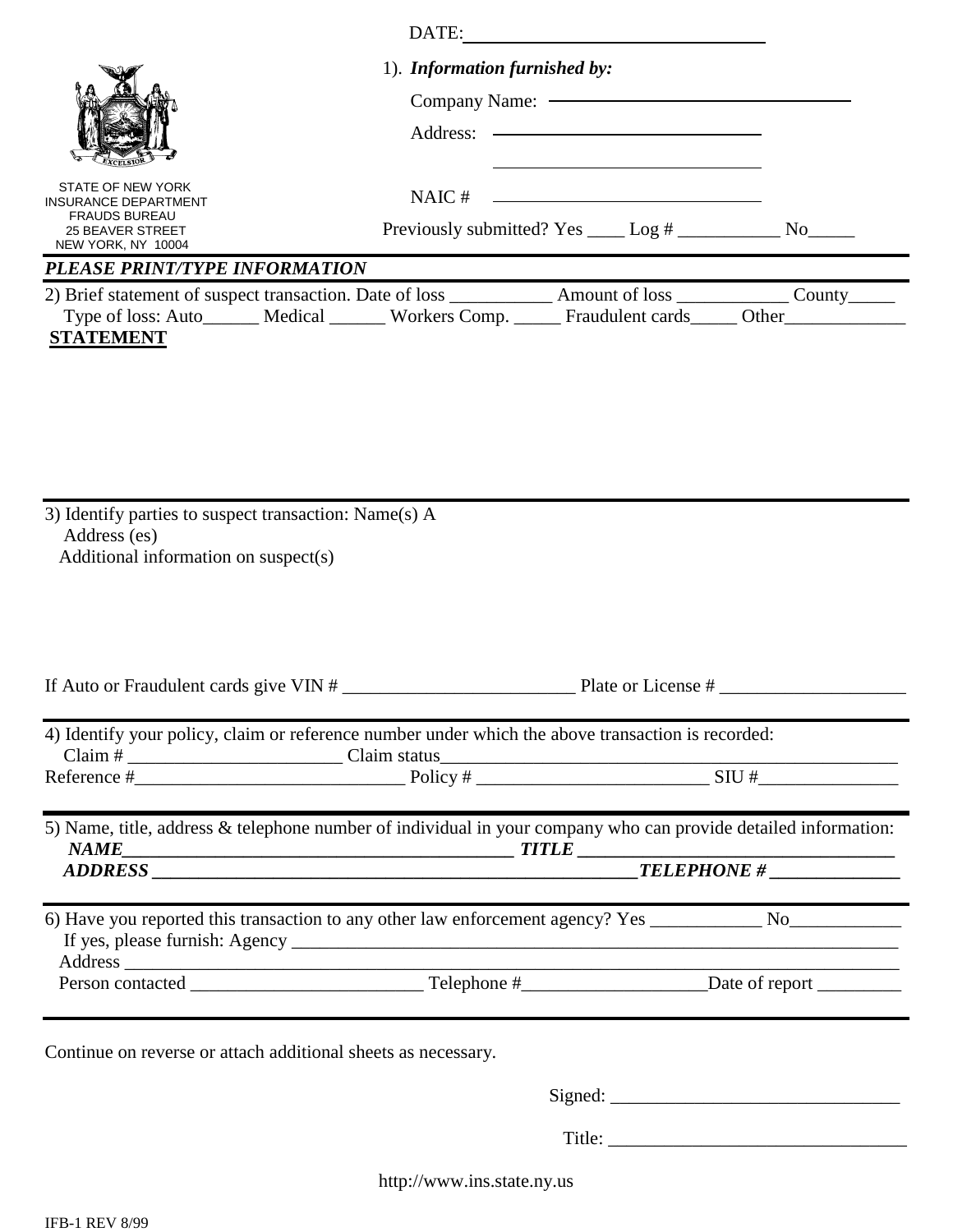Circular Letter No. 27 (1999): Chapter 2 of 1998: Fraudulent Health...care Compliance Programs Pursuant to §4414 of the Public Health Law



**STATE OF NEW YORK INSURANCE DEPARTMENT**  25 BEAVER STREET NEW YORK, NEW YORK 10004

> **Circular Letter No. 27 (1999) November 1, 1999**

## **TO: ALL INSURERS LICENSED TO WRITE ACCIDENT & HEALTH INSURANCE IN NEW YORK STATE, ARTICLE 43 CORPORATIONS AND HEALTH MAINTENANCE ORGANIZATIONS**

## **RE: Chapter 2 of 1998: Fraudulent Health Insurance Acts Pursuant to §176.05(2) of the Penal Law and Healthcare Compliance Programs Pursuant to §4414 of the Public Health Law**

On September 24, 1998, Governor George Pataki signed into law Chapter 2 of the Laws of 1998, which among other things, enacted significant changes to the Penal Law and Public Health Law strengthening efforts to combat health insurance fraud. This circular letter will provide guidance to insurers and health maintenance organizations (HMOs) as to how these new provisions in the law should be understood and utilized.

NOTE: Given that Chapter 2 was signed into law late in 1998, its changes to the Insurance Law and the Penal Law do not appear in the 1999 Pocket Part of McKinney's statutes. They can be found in the 1998 Session Laws. These amendments also appear in the Department's website at www.ins.state.ny.us.

Section 42 of Chapter 2 adds a new subdivision 2 to §176.05 of the Penal Law to define a fraudulent health care insurance act. A "fraudulent health care insurance act" has been committed when the following elements are present:

- 1. Any person,
- 2. knowingly and with the intent to defraud,
- 3. presents, causes to be presented, or prepares with the knowledge or belief that it will be presented to, or by, any insurer, or purported insurer, or self-insurer, or any agent,
- 4. any written statement or physical evidence as part of or in support of an application for the issuance of a health insurance policy, or any policy or contract that provides for or allows for coverage or membership or enrollment or any other service of a public or private health plan;
- 5. or presents a claim for payment, services or any other benefit pursuant to such policy, contract or plan which that person knows to:
- 6. contain materially false information concerning any fact related to an application for the issuance of a health insurance policy or contract, or to a claim for payment, services or benefits under such a policy; or
- 7. conceal, for the purpose of misleading, any fact related to the issuance of a